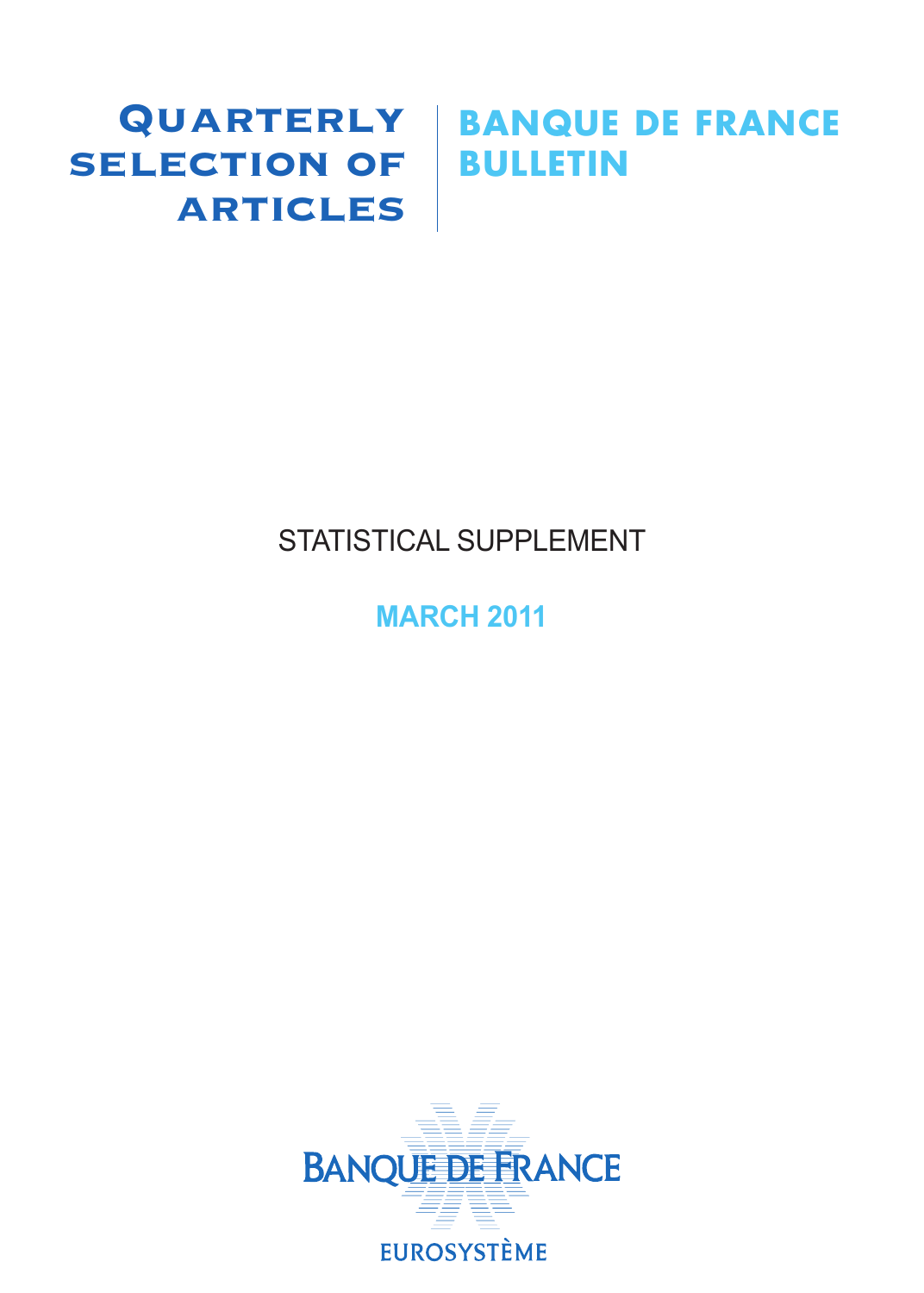## **STATISTICS**

### **Contents**

## **Economic developments**

|                 | Industrial activity indicators - Monthly Business Survey - France                                               | 33              |
|-----------------|-----------------------------------------------------------------------------------------------------------------|-----------------|
| 2               | Industrial activity indicators — Monthly Business Survey — France (NAF revision 2, seasonally-adjusted data) S4 |                 |
| 3               | Consumer price index                                                                                            | S5              |
| 4               | The competitiveness of France's economy                                                                         | S6              |
| 5               | Balance of payments $-$ Main components (quarterly data) $-$ France                                             | 57              |
| 6               | Balance of payments $-$ Current and capital accounts (quarterly data) $-$ France                                | S8              |
| $\mathcal{I}$   | Balance of payments $-$ Financial flows (quarterly data) $-$ France                                             | S9              |
| 8               | Balance of payments $-$ Geographical breakdown (quarterly data) $-$ France                                      | SI O            |
| 9               | Balance of payments (monthly data) $-$ France                                                                   | SH.             |
| $\overline{10}$ | France's international investment position                                                                      |                 |
|                 | (direct investment measured at book value)                                                                      | SI <sub>2</sub> |

## **Money, investment and financing**

| $\mathbf{H}$    | Main monetary and financial aggregates $-$ France and the euro area                    | S13             |
|-----------------|----------------------------------------------------------------------------------------|-----------------|
| 12              | Balance sheet of the Banque de France                                                  | S <sub>14</sub> |
| $\overline{13}$ | Balance sheet of monetary financial institutions (MFIs) excluding the Banque de France | SI5             |
| 4               | Deposits - France                                                                      | S16             |
| 15              | Time deposits $-$ France                                                               | SI <sub>7</sub> |
| 16              | Loans extended by credit institutions established in France                            |                 |
|                 | to French residents - France                                                           | S18             |
| 17              | Loans from credit institutions broken down by counterpart                              |                 |
|                 | and by financing purpose $-$ France and euro area                                      | S19             |
| 8               | New loans to residents $-$ France                                                      | S <sub>20</sub> |
| $ 9\rangle$     | Investment and financing $-$ Insurance corporations and pension funds                  |                 |
|                 | - Euro area and France                                                                 | $\Omega$        |
| 20              | Investment and financing $-$ Households $-$ Euro area                                  | S <sub>2</sub>  |
| 21              | Investment and financing - Households - France                                         | 523             |
| 22              | Investment and financing $-$ Non-financial corporations $-$ Euro area                  | \$24            |
| 23              | Investment and financing $-$ Non-financial corporations $-$ France                     | \$25            |
| 24              | Interest rates on deposits $-$ France and the euro area                                | \$26            |
| 25 <sub>2</sub> | Cost of credit $-$ France and the euro area                                            | <b>S27</b>      |
| 26 <sup>2</sup> | Cost of $credit - France$                                                              | <b>S28</b>      |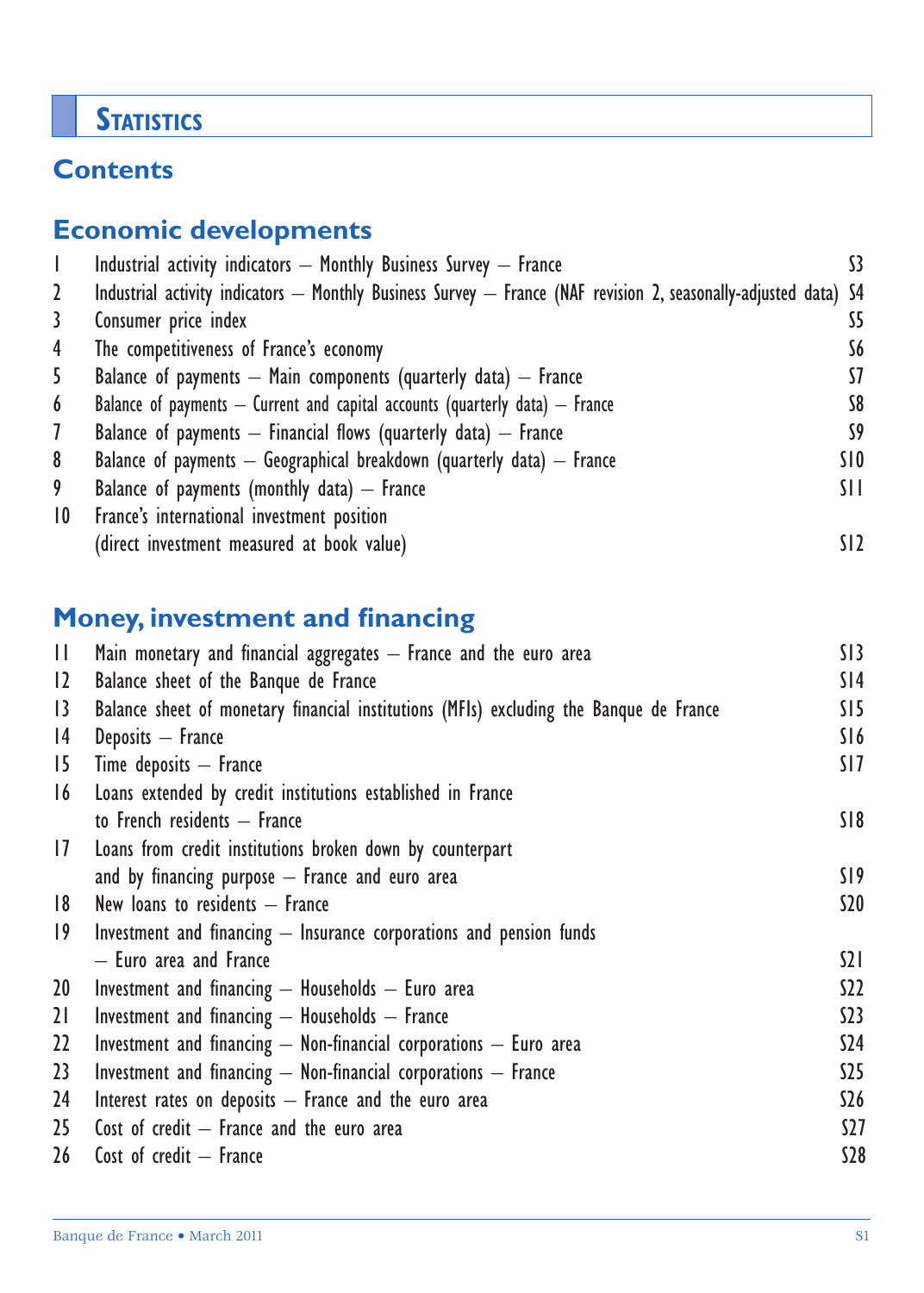#### **STATISTICS**

*Contents*

#### **Financial markets and interest rates**

| 27 Interest rates                                                          | S <sub>29</sub> |
|----------------------------------------------------------------------------|-----------------|
| 28 Banking system liquidity and refinancing operations $-$ Euro area       | S30             |
| 29 Eurosystem key rates; minimum reserves                                  | $\frac{1}{3}$   |
| 30/31 Negotiable debt securities - France                                  | \$32/33         |
| 32 Mutual fund shares/units - France                                       | \$34            |
| 33 Debt securities and quoted shares issued by French residents            | \$35            |
| 34 Debt securities and quoted shares issued by French residents, by sector | \$36            |

#### **Other statistics**

| $35$ Company failures by economic sector $-$ France |        |
|-----------------------------------------------------|--------|
| 36 Retail payment systems – France                  | \$38   |
| $37/38$ Large-value payment systems $-$ EU          | S39/40 |
| $39$ Large-value payment systems $-$ France         | S4 I   |

#### Nota bene

*The data in this section are updated on a monthly basis on the Banque de France's website.*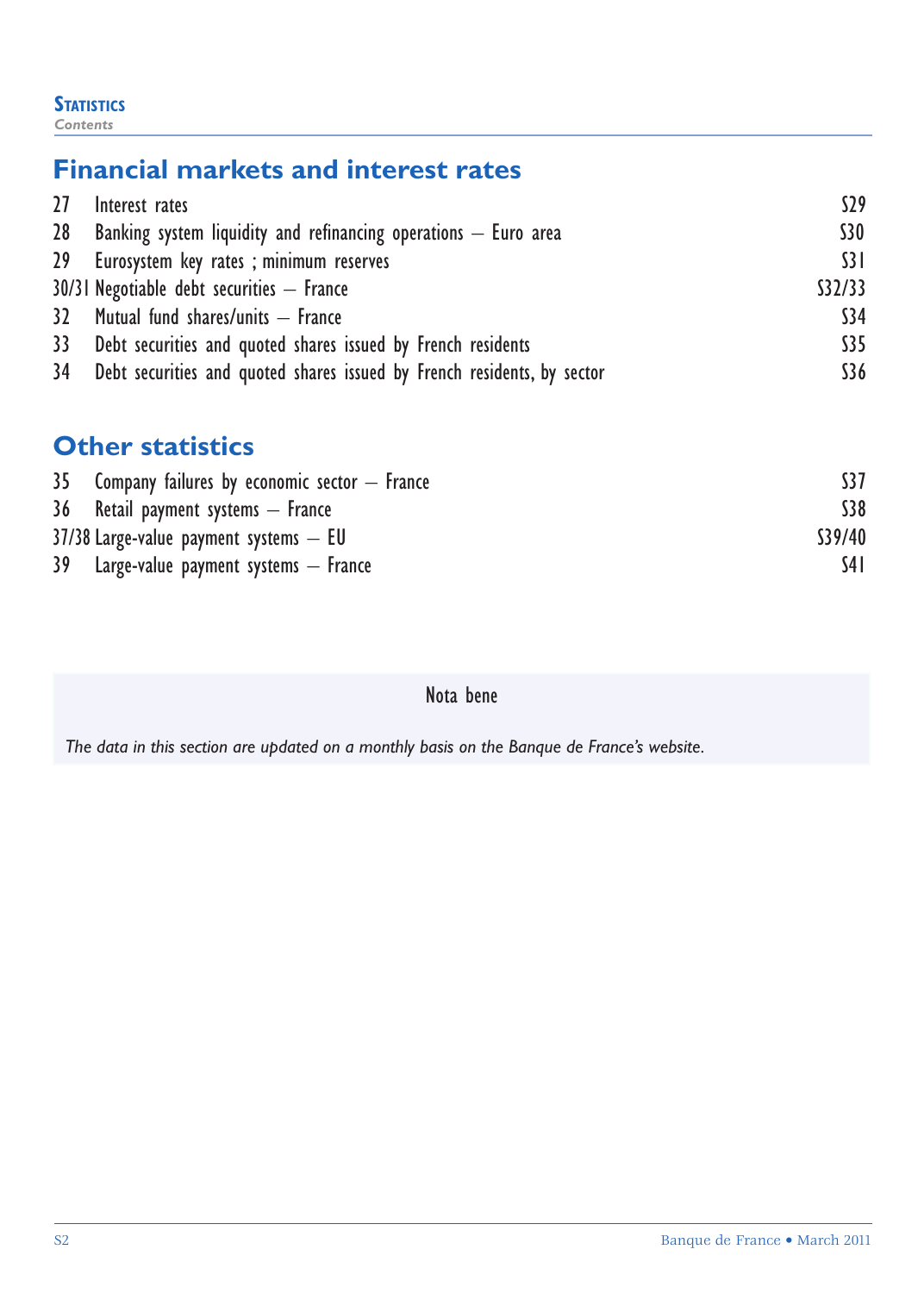**Industrial activity indicators – Monthly Business Survey – France** 

#### *(NAF revision 2; seasonally-adjusted data)*

|                                                   |                |                | 2011           |                 |                |      |                 |
|---------------------------------------------------|----------------|----------------|----------------|-----------------|----------------|------|-----------------|
|                                                   | Aug.           | Sept.          | Oct.           | Nov.            | Dec.           | lan. | Feb.            |
| Changes in production from the previous month (a) |                |                |                |                 |                |      |                 |
| Total manufacturing                               | 3              | 10             | 5              | 15              | 3              | 26   | 13              |
| Food products and beverages                       | $\overline{7}$ | $\mathbf{H}$   | 4              | 4               | -3             | 21   | 12              |
| Electrical, electronic and computer equipement    |                |                |                |                 |                |      |                 |
| and other machinery                               | 7              | $\mathbf{H}$   | 9              | 4               | 9              | 28   | $\overline{10}$ |
| Automotive industry                               | $-2$           | 10             | 4              | $\overline{13}$ | 0              | 40   | 27              |
| Other transport equipment                         | 3              | 7              | 15             | 7               | 16             | 7    | 16              |
| Other manufacturing                               | $\overline{2}$ | 9              | $-5$           | 9               | $\overline{2}$ | 22   | 3               |
| Production forecasts (a)                          |                |                |                |                 |                |      |                 |
| <b>Total manufacturing</b>                        | 9              | 4              | п              | 10              | п              | 9    | 8               |
| Food products and beverages                       | $\overline{7}$ | 9              | 9              | 15              | 8              | 9    | П               |
| Electrical, electronic and computer equipement    |                |                |                |                 |                |      |                 |
| and other machinery                               | 4              | 5              | 10             | $\mathbf{H}$    | 13             | П    | П               |
| Automotive industry                               | 10             | $\overline{7}$ | 13             | 8               | 12             | 6    | -8              |
| Other transport equipment                         | 15             | 9              | 25             | 22              | 15             | 22   | 23              |
| Other manufacturing                               | 10             | 5              | 4              | 8               | 10             | 8    | 9               |
| Changes in orders from the previous month (a)     |                |                |                |                 |                |      |                 |
| <b>Total manufacturing</b>                        | 9              | П              | 10             | 18              | 12             | 23   | 13              |
| Foreign                                           | П              | 9              | 3              | 17              | 15             | 9    | 3               |
| Order books (a)                                   |                |                |                |                 |                |      |                 |
| Total manufacturing                               | 7              | п              | 12             | 16              | 19             | 25   | 24              |
| Food products and beverages                       | 6              | $\overline{7}$ | 10             | 8               | 7              | 8    | 8               |
| Electrical, electronic and computer equipement    |                |                |                |                 |                |      |                 |
| and other machinery                               | П              | 4              | П              | 16              | 21             | 23   | 25              |
| Automotive industry                               | -8             | 12             | 3              | 20              | 3              | 21   | 22              |
| Other transport equipment                         | 46             | 46             | 53             | 51              | 58             | 62   | 59              |
| Other manufacturing                               | 4              | 7              | 10             | 13              | 17             | 25   | 25              |
| Inventories of finished goods (a)                 |                |                |                |                 |                |      |                 |
| <b>Total manufacturing</b>                        | 0              | -1             | -1             | 0               | 0              | ı    | т               |
| Food products and beverages                       | $\overline{2}$ | 0              | 3              | ı               | 3              | 9    | 4               |
| Electrical, electronic and computer equipement    |                |                |                |                 |                |      |                 |
| and other machinery                               | T              | T              | $\overline{2}$ | $\mathbf{2}$    | 3              | 6    | 3               |
| Automotive industry                               | П              | -9             | $\mathbf{I}$   | 0               | $-19$          | -1   | $\overline{2}$  |
| Other transport equipment                         | $\overline{2}$ | $\mathbf{I}$   | -9             | -1              | $-2$           | $-2$ | $\mathbf{0}$    |
| Other manufacturing                               | $-4$           | $-2$           | $-5$           | $-2$            | T              | -1   | $-1$            |
| Capacity utilisation rate (b)                     |                |                |                |                 |                |      |                 |
| <b>Total manufacturing</b>                        | 74.5           | 77.2           | 77.1           | 78.4            | 78.4           | 79.9 | 80.4            |
| Staff levels (total manufacturing) (a)            |                |                |                |                 |                |      |                 |
| Changes from the previous month                   | 0              | 0              | $\mathbf{2}$   | 3               | 3              | 6    | $\mathbf{3}$    |
| Forecast for the coming month                     | $\overline{a}$ | $-3$           | 0              | $\overline{2}$  | $\overline{2}$ | 3    | $\overline{4}$  |
| <b>Business sentiment indicator (c)</b>           |                |                |                |                 |                |      |                 |
|                                                   | 102            | 102            | 104            | 107             | 107            | 110  | 110             |

*(a) Data given as a balance of opinions. Forecast series are adjusted for bias when it is statistically significant.* 

*(b) Data given as a percentage.* 

*(c) The indicator summarises industrial managers' sentiment regarding business conditions. The higher the indicator is, the more positive the assessment. The indicator is calculated using a principal component analysis of survey data smoothed over three months. By construction, the average is 100.*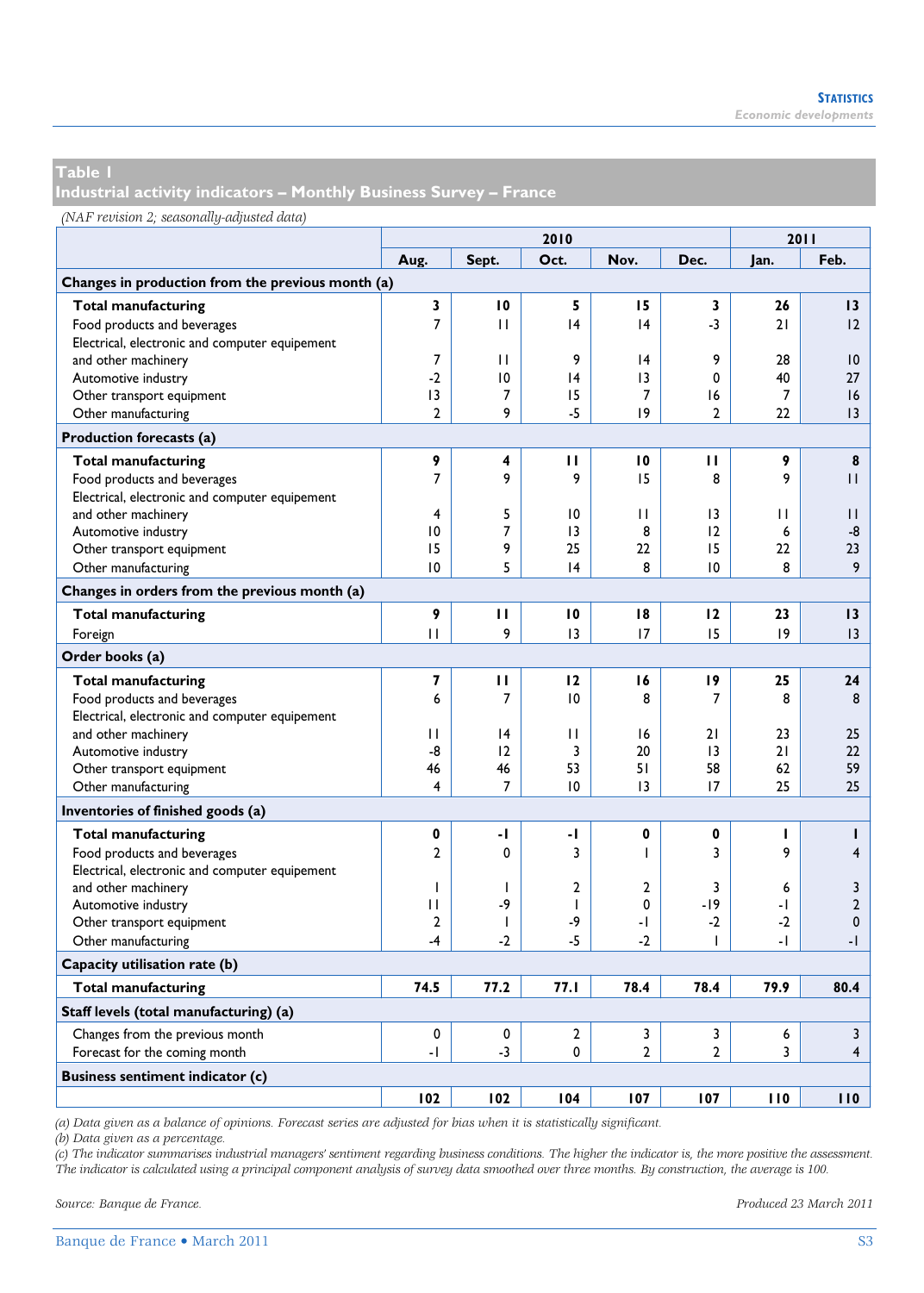**Industrial activity indicators – Monthly Business Survey – France (NAF revision 2; seasonally-adjusted data)** 











*(a) Manufacturing.* 

#### **Orders (a) Orders (a) Production (a)**



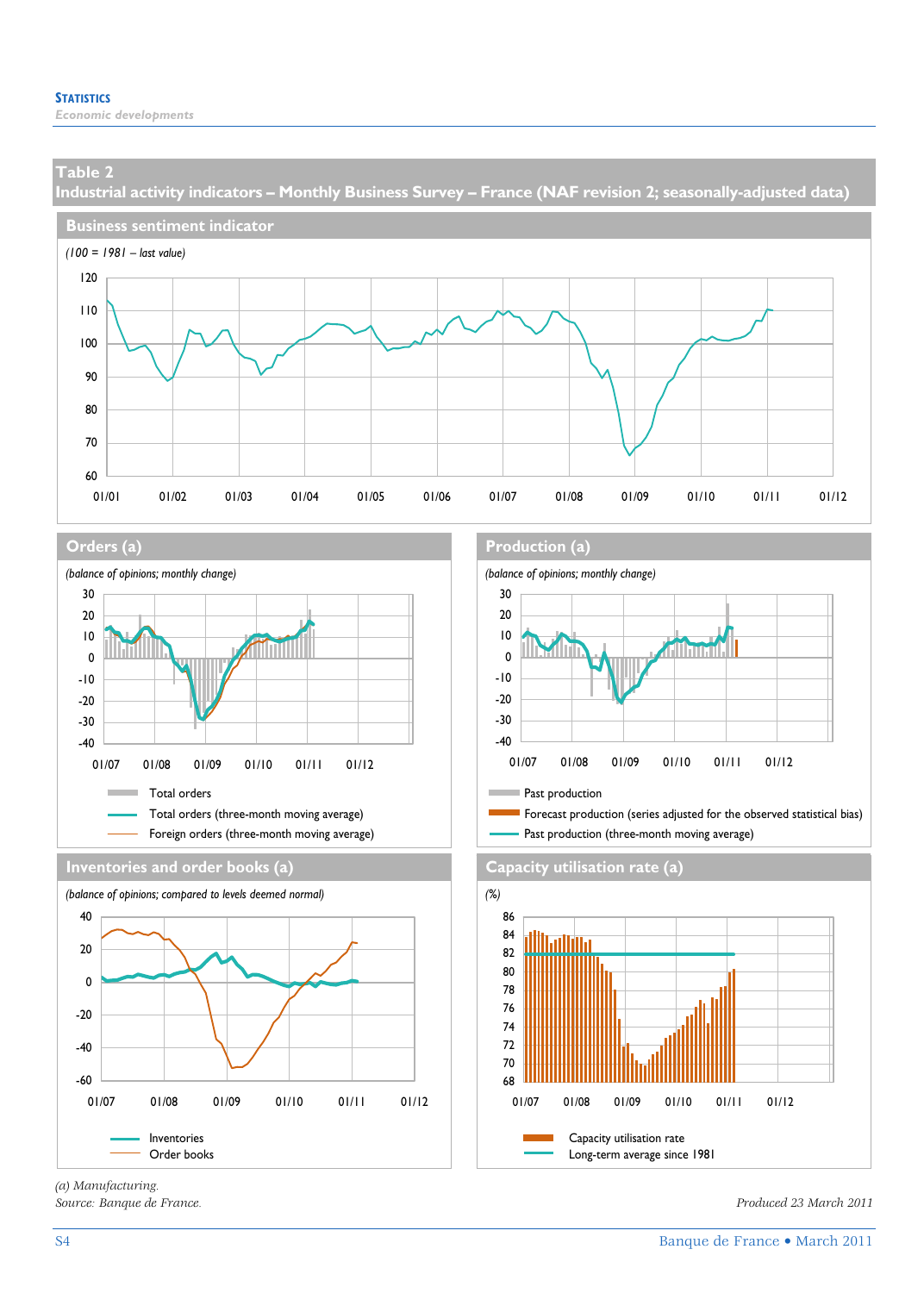**Consumer price index** 

|                      | (annual % change) |        |        |                  |                             |                     |      |      |      |  |  |
|----------------------|-------------------|--------|--------|------------------|-----------------------------|---------------------|------|------|------|--|--|
|                      |                   | 2010   |        |                  |                             |                     |      |      |      |  |  |
|                      | June              | July   | Aug.   | Sept.            | Oct.                        | Nov.                | Dec. | Jan. | Feb. |  |  |
| France               | 1.7               | 1.9    | 1.6    | 1.8              | 1.8                         | 1.8                 | 2.0  | 2.0  | 1.8  |  |  |
| Germany              | 0.8               | 1.2    | 0.1    | 1.3              | 1.3                         | 1.6                 | 1.9  | 2.0  | 2.2  |  |  |
| Italy                | 1.5               | 1.8    | 1.8    | 6.ا              | 2.0                         | ۱.9                 | 2.1  | 1.9  | 2.1  |  |  |
| Euro area            | 1.5               | 1.7    | 1.6    | $\overline{1.9}$ | ۱.9                         | 1.9                 | 2.2  | 2.3  | 2.4  |  |  |
| United Kingdom       | 3.2               | 3.1    | 3.1    | 3.1              | 3.2                         | 3.3                 | 3.7  | 4.0  | na   |  |  |
| European Union       | ۱.9               | 2.1    | 2.0    | $2.2\phantom{0}$ | 2.3                         | 2.3                 | 2.7  | 2.8  | 2.8  |  |  |
| <b>United States</b> | 1.1               | 1.2    | IJ     | $\mathsf{L}$     | 1.2                         | IJ                  | 1.5  | 1.6  | 2.1  |  |  |
| Japan                | $-0.7$            | $-0.9$ | $-0.9$ | $-0.6$           | 0.2                         | 0.1                 | 0.0  | 0.0  | na   |  |  |
|                      | $\mathbf{r}$      |        |        | $-11$            | $\mathbf{a}$ . $\mathbf{a}$ | $-1$ $-1$ $-1$ $-1$ |      |      |      |  |  |



*(annual average) (seasonally-adjusted monthly % change)*

|                      | 2008<br>2009    |        | 2010   |       |      | 2010 |        |      | 2011 |
|----------------------|-----------------|--------|--------|-------|------|------|--------|------|------|
|                      |                 |        |        | Sept. | Oct. | Nov. | Dec.   | Jan. | Feb. |
| France               | 3.2             | 0.1    | 1.7    | 0.2   | 0.2  | 0.2  | 0.4    | 0.1  | 0.2  |
| Germany              | 2.8             | 0.2    | 1.2    | 0.2   | 0.2  | 0.4  | 0.5    | 0.2  | 0.3  |
| Italy                | 3.5             | 0.8    | 1.6    | 0.1   | 0.4  | 0.2  | 0.4    | 0.0  | 0.3  |
| Euro area            | 3.3             | 0.3    | 1.6    | 0.1   | 0.2  | 0.2  | 0.3    | 0.3  | 0.2  |
| United Kingdom       | 3.6             | 2.2    | 3.3    | 0.3   | 0.3  | 0.4  | 0.6    | 0.9  | na   |
| European Union       | 3.7             | 1.0    | 2.1    | na    | na   | na   | na     | na   | na   |
| <b>United States</b> | 3.8             | $-0.4$ | 1.6    | 0.2   | 0.2  | 0.1  | 0.4    | 0.4  | 0.5  |
| Japan                | $\mathsf{I}$ .4 | $-1.4$ | $-0.7$ | 0.2   | 0.4  | 0.2  | $-0.1$ | 0.0  | na   |

#### **France and the euro area International comparisons**



*Harmonised indices except for the United States and Japan.* 

*Amplitude =extreme values of the indices of harmonised prices observed in the euro area (changing composition).*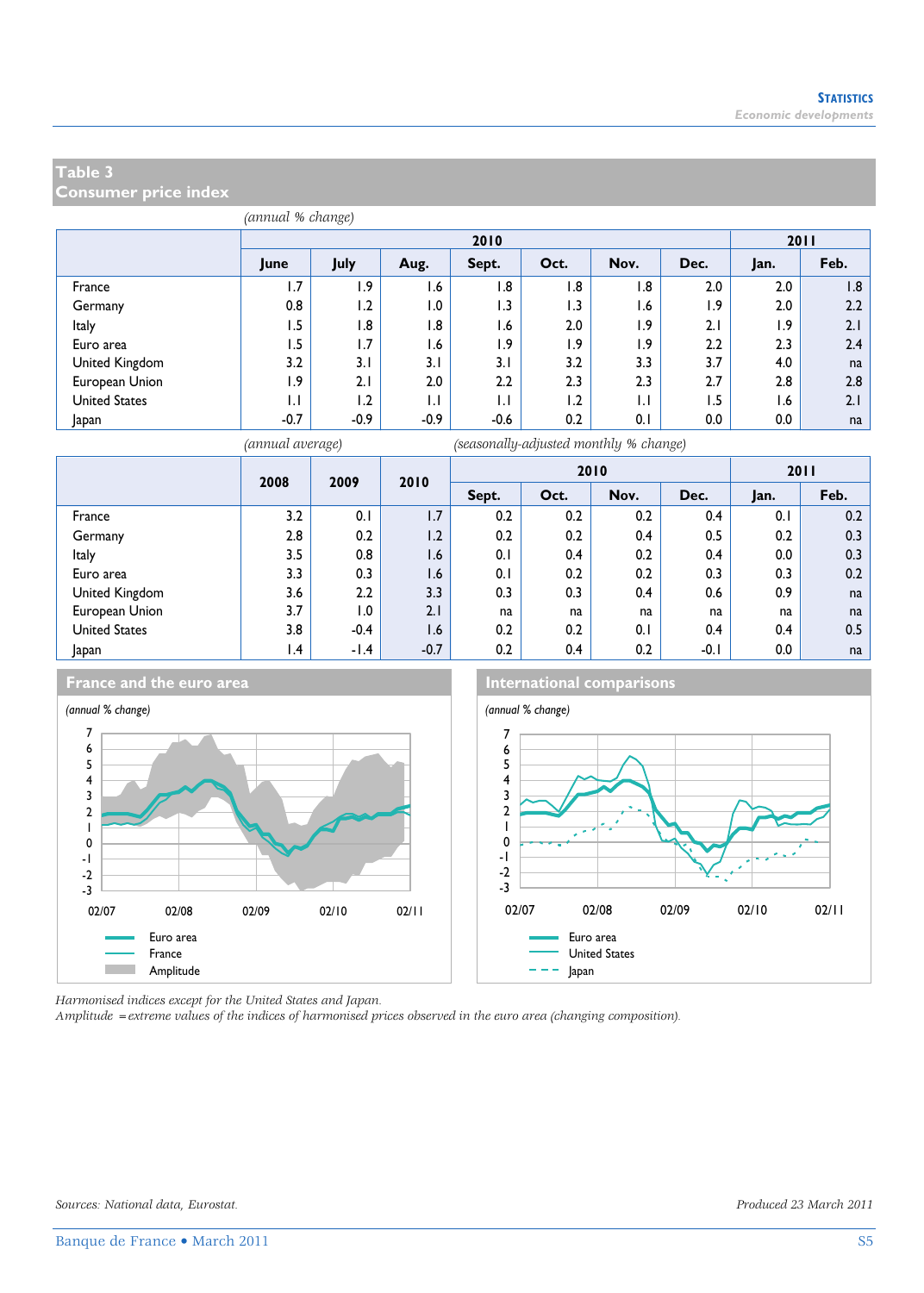

*Sources: National data, Banque de France, ECB, IMF, OECD, Thomson Financial Datastream.* 

*Calculations: Banque de France. Produced 23 March 2011*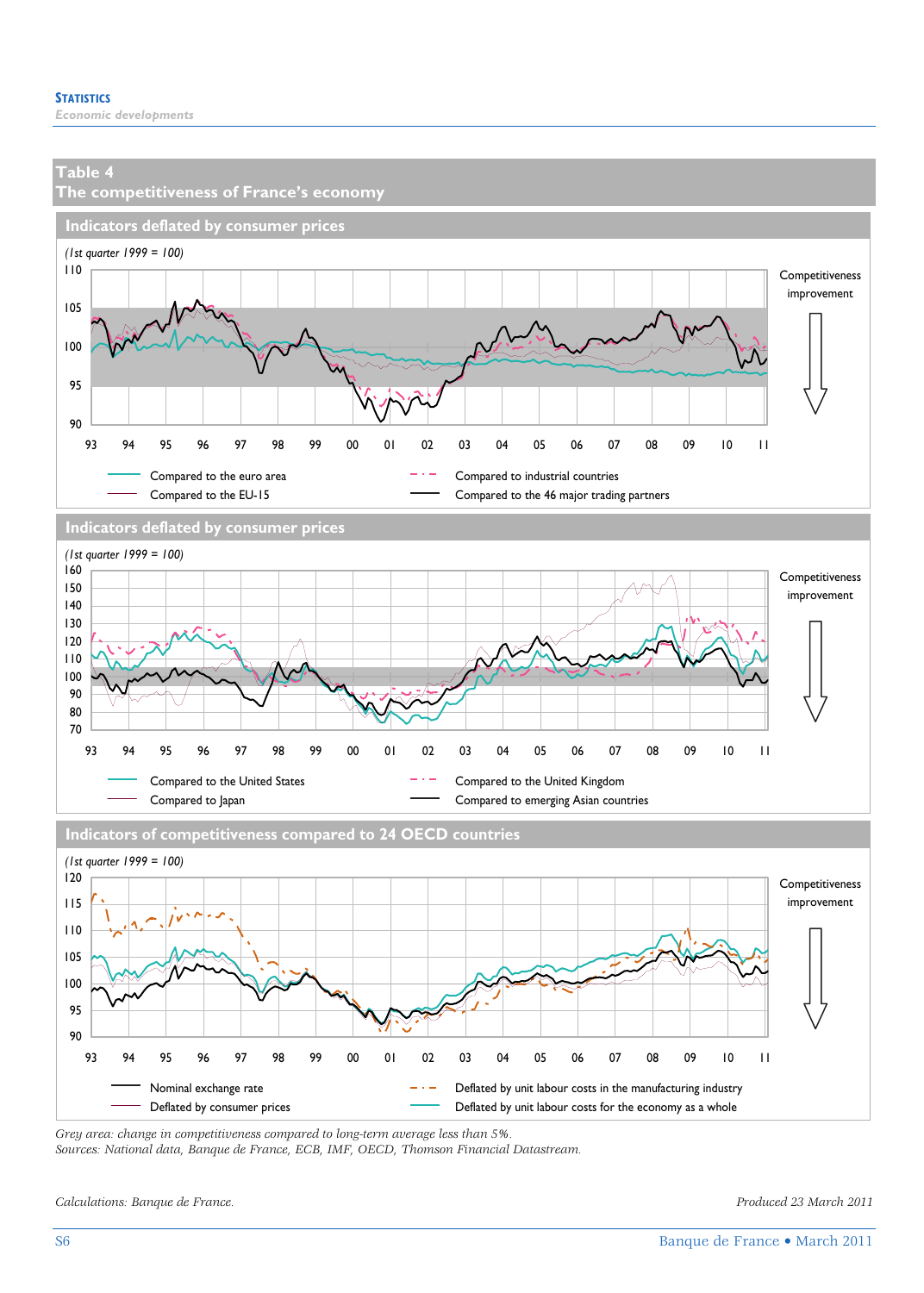**Balance of payments – Main components (quarterly data) – France** 

|                                     | 2009     | 2010    | 2009    | 2010    |                |                |                |
|-------------------------------------|----------|---------|---------|---------|----------------|----------------|----------------|
|                                     |          |         | Q4      | QI      | Q <sub>2</sub> | Q <sub>3</sub> | Q <sub>4</sub> |
| <b>Current account</b>              | $-36.8$  | $-41.1$ | $-14.6$ | $-4.1$  | $-11.6$        | -8.1           | $-17.4$        |
| Goods                               | $-44.6$  | $-55.2$ | $-12.8$ | $-12.8$ | $-13.4$        | $-13.5$        | $-15.5$        |
| <b>Services</b>                     | 11.5     | 10.5    | 0.3     | 1.0     | 4.6            | 6.4            | $-1.5$         |
| Income                              | 23.1     | 29.8    | 6.7     | 11.8    | 3.3            | 7.7            | 6.9            |
| Current transfers                   | $-26.9$  | $-26.2$ | $-8.8$  | $-4.1$  | $-6.1$         | $-8.7$         | $-7.3$         |
| Capital account                     | 0.3      | 0.0     | 0.0     | 0.2     | 0.0            | $-0.3$         | 0.2            |
| <b>Financial account</b>            | 59.4     | 7.5     | 29.3    | 2.7     | 5.9            | 3.1            | $-4.3$         |
| Direct investment                   | $-63.0$  | $-47.3$ | $-16.3$ | $-21.4$ | $-9.0$         | $-12.5$        | $-4.4$         |
| French direct investment abroad     | $-105.9$ | $-82.3$ | $-27.6$ | $-31.0$ | $-18.4$        | $-25.6$        | $-7.3$         |
| Foreign direct investment in France | 42.9     | 34.9    | 11.3    | 9.6     | 9.4            | 13.1           | 2.9            |
| Portfolio investment                | 270.0    | 117.0   | 87.6    | 42.8    | 110.9          | $-53.0$        | 16.2           |
| Assets                              | $-60.6$  | 20.6    | 17.4    | $-26.6$ | 52.3           | $-29.4$        | 24.4           |
| Liabilities                         | 330.7    | 96.3    | 70.2    | 69.4    | 58.6           | $-23.6$        | $-8.1$         |
| <b>Financial derivatives</b>        | $-2.1$   | 36.5    | 2.5     | 9.1     | 11.7           | 10.5           | 5.1            |
| Other investment                    | $-149.4$ | $-92.9$ | $-43.7$ | $-26.1$ | $-109.4$       | 61.6           | $-19.1$        |
| Reserve assets                      | 3.9      | $-5.8$  | $-0.7$  | $-1.7$  | 1.7            | $-3.5$         | $-2.2$         |
| Net errors and omissions            | $-22.9$  | 33.6    | $-14.8$ | 1.2     | 5.6            | 5.3            | 21.5           |

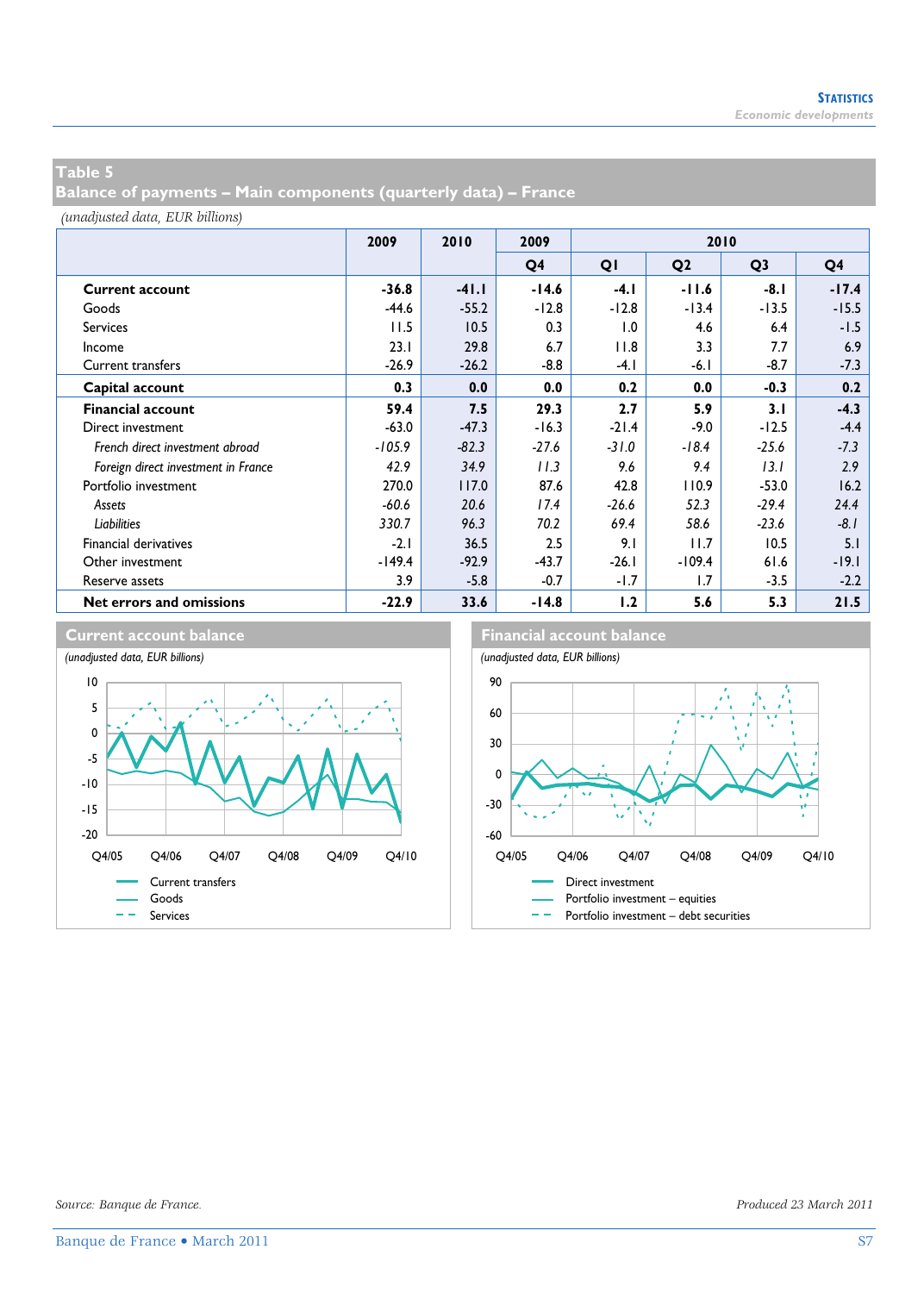*Economic developments* 

#### **Table 6**

**Balance of payments – Current and capital accounts (quarterly data) – France** 

|                                              | 2009    | 2010    | 2009           | 2010    |                |                |                |
|----------------------------------------------|---------|---------|----------------|---------|----------------|----------------|----------------|
|                                              |         |         | Q <sub>4</sub> | QI      | Q <sub>2</sub> | Q <sub>3</sub> | Q <sub>4</sub> |
| <b>Current account</b>                       | $-36.8$ | $-41.1$ | $-14.6$        | $-4.1$  | $-11.6$        | $-8.1$         | $-17.4$        |
| Goods                                        | $-44.6$ | $-55.2$ | $-12.8$        | $-12.8$ | $-13.4$        | $-13.5$        | $-15.5$        |
| Exports                                      | 340.0   | 390.2   | 89.0           | 93.2    | 99.3           | 95.6           | 102.1          |
| <b>Imports</b>                               | 384.6   | 445.4   | 101.8          | 106.0   | 112.7          | 109.1          | 117.6          |
| General merchandise                          | $-43.6$ | $-54.1$ | $-12.8$        | $-12.2$ | $-13.1$        | $-13.5$        | $-15.4$        |
| Goods procured in ports by carriers          | $-1.4$  | $-2.1$  | $-0.3$         | $-0.4$  | $-0.5$         | $-0.5$         | $-0.7$         |
| Goods for processing and repairs on goods    | 0.4     | 1.0     | 0.3            | $-0.2$  | 0.2            | 0.5            | 0.5            |
| <b>Services</b>                              | 11.5    | 10.5    | 0.3            | 1.0     | 4.6            | 6.4            | $-1.5$         |
| Exports                                      | 102.9   | 108.5   | 23.1           | 22.2    | 29.0           | 32.8           | 24.5           |
| <b>Imports</b>                               | 91.4    | 98.0    | 22.8           | 21.2    | 24.5           | 26.4           | 25.9           |
| Transportation                               | $-0.7$  | 0.1     | $-0.1$         | $-0.2$  | 0.1            | 0.3            | 0.0            |
| Travel                                       | 7.8     | 5.3     | $-0.8$         | 0.0     | 2.3            | 4.9            | $-1.9$         |
| Communications services                      | 0.6     | 0.5     | 0.1            | 0.1     | 0.2            | 0.1            | 0.0            |
| <b>Construction services</b>                 | 2.7     | 2.4     | 0.7            | 0.6     | 0.8            | 0.4            | 0.7            |
| Insurance services                           | $-0.8$  | $-0.5$  | $-0.3$         | 0.1     | 0.0            | $-0.4$         | $-0.2$         |
| <b>Financial services</b>                    | 0.5     | 0.3     | 0.2            | 0.1     | 0.0            | 0.1            | 0.0            |
| Computer and information services            | $-0.3$  | $-0.3$  | $-0.1$         | $-0.1$  | 0.0            | $-0.1$         | $-0.1$         |
| Royalties and license fees                   | 3.0     | 3.5     | 0.6            | 0.8     | 0.7            | 0.9            | 1.0            |
| Other business services                      | $-0.1$  | 0.2     | 0.4            | $-0.3$  | 0.7            | 0.3            | $-0.5$         |
| Personal. cultural and recreational services | $-1.2$  | $-1.2$  | $-0.3$         | $-0.3$  | $-0.3$         | $-0.3$         | $-0.3$         |
| <b>Government services</b>                   | 0.0     | 0.2     | 0.0            | 0.1     | 0.0            | 0.1            | $-0.1$         |
| Income                                       | 23.1    | 29.8    | 6.7            | 11.8    | 3.3            | 7.7            | 6.9            |
| Compensation of employees                    | 9.5     | 9.6     | 2.4            | 2.4     | 2.4            | 2.4            | 2.4            |
| Investment income                            | 13.7    | 20.1    | 4.3            | 9.4     | 0.9            | 5.3            | 4.5            |
| Direct investment                            | 17.7    | 27.7    | 4.5            | 8.4     | 7.7            | 5.4            | 6.2            |
| Portfolio investment                         | $-0.1$  | $-5.1$  | 0.2            | 1.7     | $-6.0$         | 0.3            | $-1.1$         |
| Other investment                             | $-4.0$  | $-2.4$  | $-0.5$         | $-0.7$  | $-0.7$         | $-0.4$         | $-0.6$         |
| <b>Current transfers</b>                     | $-26.9$ | $-26.2$ | $-8.8$         | $-4.1$  | $-6.1$         | $-8.7$         | $-7.3$         |
| General government                           | $-17.3$ | $-17.4$ | $-6.4$         | $-1.7$  | $-4.5$         | $-6.3$         | $-5.0$         |
| Other sectors                                | $-9.6$  | $-8.8$  | $-2.3$         | $-2.4$  | $-1.6$         | $-2.4$         | $-2.4$         |
| of which workers' remittances                | $-2.1$  | $-2.1$  | $-0.5$         | $-0.5$  | $-0.5$         | $-0.6$         | $-0.5$         |
| Capital account                              | 0.3     | 0.0     | 0.0            | 0.2     | 0.0            | $-0.3$         | 0.2            |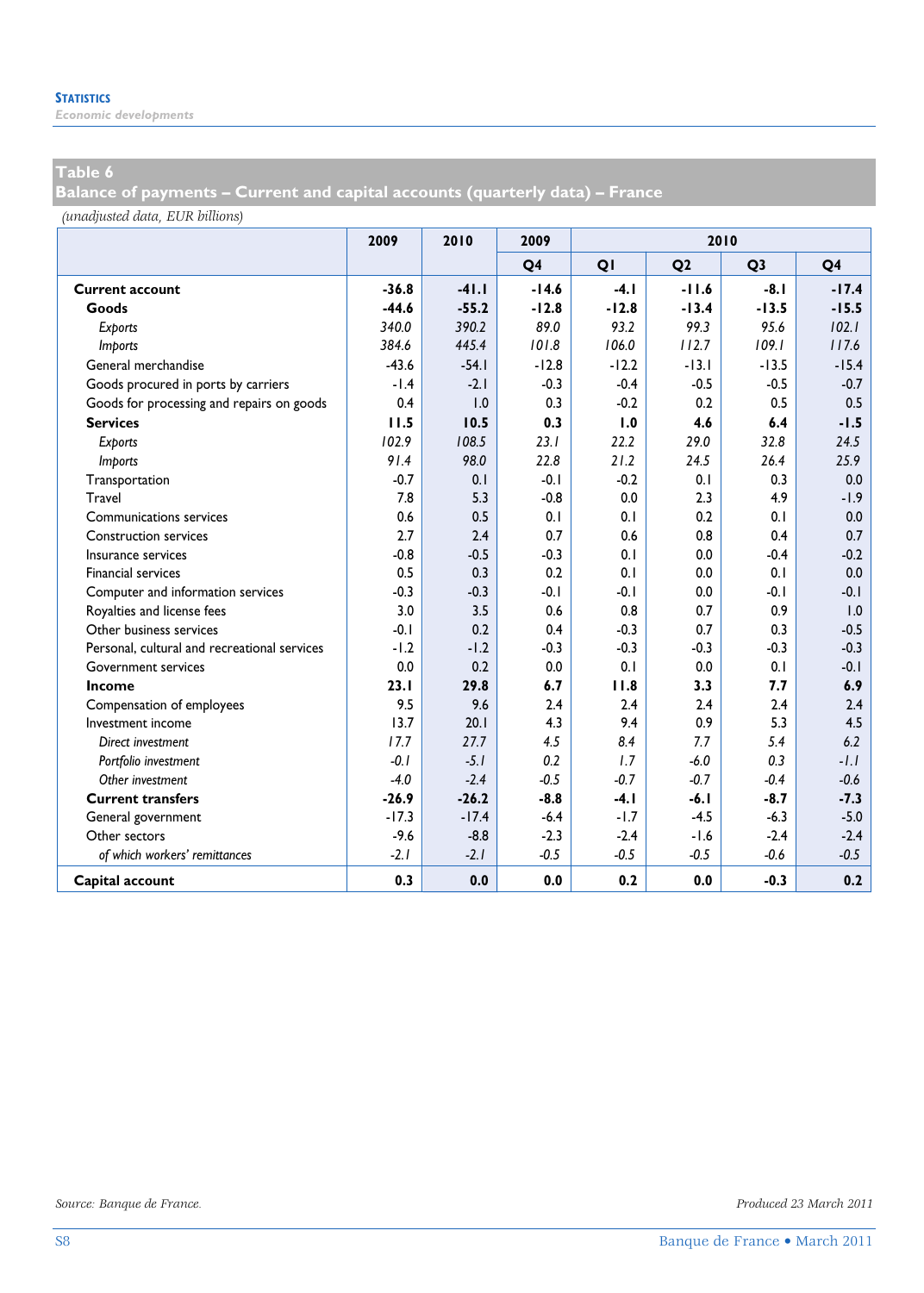**Balance of payments – Financial flows (quarterly data) – France** 

|                                                  | 2009     | 2010<br>2010<br>2009 |                |         |                |                |         |
|--------------------------------------------------|----------|----------------------|----------------|---------|----------------|----------------|---------|
|                                                  |          |                      | Q <sub>4</sub> | QI      | Q <sub>2</sub> | Q <sub>3</sub> | Q4      |
| <b>Financial account</b>                         | 59.4     | 7.5                  | 29.3           | 2.7     | 5.9            | 3.1            | $-4.3$  |
| Direct investment                                | $-63.0$  | $-47.3$              | $-16.3$        | $-21.4$ | $-9.0$         | $-12.5$        | $-4.4$  |
| French direct investment abroad                  | $-105.9$ | $-82.3$              | $-27.6$        | $-31.0$ | $-18.4$        | $-25.6$        | $-7.3$  |
| of which equity capital and reinvested earnings  | $-40.2$  | $-36.9$              | $-14.5$        | $-14.6$ | $-10.3$        | $-11.9$        | $-0.2$  |
| Foreign direct investment in France              | 42.9     | 34.9                 | 11.3           | 9.6     | 9.4            | 3.1            | 2.9     |
| of which equity capital and reinvested earnings  | 14.1     | 19.6                 | 1.8            | 4.3     | 6.9            | 4.0            | 4.3     |
| Portfolio investment                             | 270.0    | 117.0                | 87.6           | 42.8    | 110.9          | $-53.0$        | 16.2    |
| Assets                                           | $-60.6$  | 20.6                 | 17.4           | $-26.6$ | 52.3           | $-29.4$        | 24.4    |
| <b>Equity securities</b>                         | $-21.5$  | $-5.0$               | $-11.8$        | 0.0     | 15.8           | $-4.2$         | $-16.6$ |
| Bonds and notes                                  | $-16.7$  | $-24.5$              | $-7.3$         | $-42.8$ | 19.3           | $-31.0$        | 30.0    |
| Money market instruments                         | $-22.4$  | 50.1                 | 36.5           | 16.2    | 17.2           | 5.8            | 11.0    |
| Liabilities                                      | 330.7    | 96.3                 | 70.2           | 69.4    | 58.6           | $-23.6$        | $-8.1$  |
| <b>Equity securities</b>                         | 48.1     | $-4.1$               | 17.4           | $-4.1$  | 5.7            | $-7.5$         | 1.8     |
| Bonds and notes                                  | 202.9    | 105.0                | 36.2           | 69.2    | 42.1           | $-15.0$        | 8.7     |
| Money market instruments                         | 79.7     | $-4.6$               | 16.6           | 4.3     | 10.8           | $-1.1$         | $-18.6$ |
| Financial derivatives                            | $-2.1$   | 36.5                 | 2.5            | 9.1     | 11.7           | 10.5           | 5.1     |
| Other investment                                 | $-149.4$ | $-92.9$              | $-43.7$        | $-26.1$ | $-109.4$       | 61.6           | $-19.1$ |
| of which MFIs excl. Banque de France (net flows) | $-75.8$  | $-45.5$              | $-30.6$        | $-16.8$ | $-33.0$        | 19.2           | $-14.8$ |
| Reserve assets                                   | 3.9      | $-5.8$               | $-0.7$         | $-1.7$  | 1.7            | $-3.5$         | $-2.2$  |
| Net errors and omissions                         | $-22.9$  | 33.6                 | $-14.8$        | 1.2     | 5.6            | 5.3            | 21.5    |



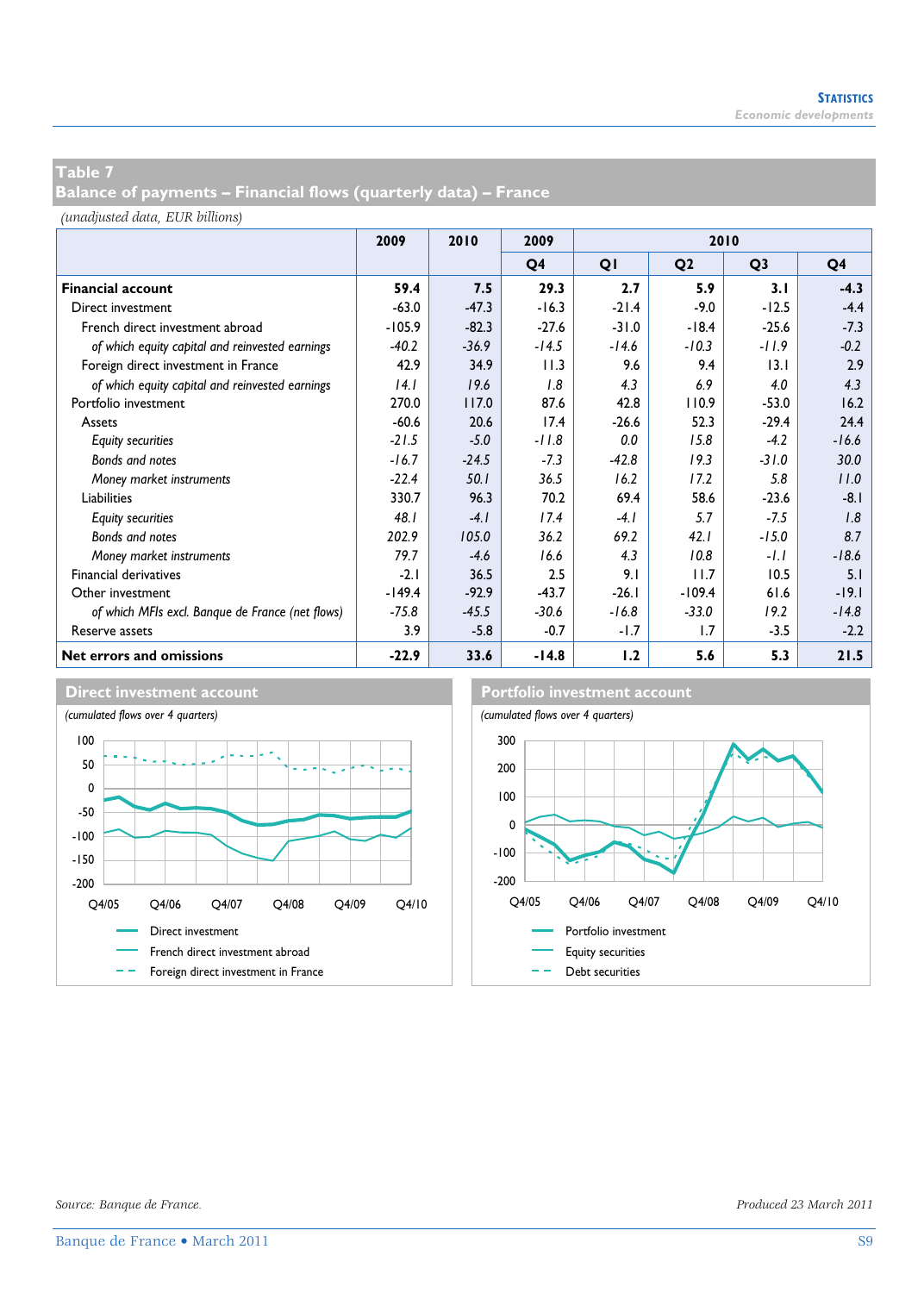*Economic developments* 

#### **Table 8**

**Balance of payments – Geographical breakdown (quarterly data) – France** 

*(unadjusted data, EUR billions)*

|                                                      | 4th quarter 2010  |                                            |            |        |                    |        |  |  |  |  |
|------------------------------------------------------|-------------------|--------------------------------------------|------------|--------|--------------------|--------|--|--|--|--|
|                                                      | <b>EMU</b><br>(a) | <b>EU-27</b><br>excl.<br><b>EMU</b><br>(b) | <b>USA</b> | Japan  | <b>Switzerland</b> | China  |  |  |  |  |
| <b>Current account</b>                               | $-12.4$           | $-4.6$                                     | $-0.5$     | $-0.2$ | 0.9                | na     |  |  |  |  |
| Receipts                                             | 76.0              | 21.5                                       | 10.7       | 2.5    | 6.2                | 4.2    |  |  |  |  |
| Expenditure                                          | 88.4              | 26.2                                       | 11.2       | 2.7    | 5.3                | na     |  |  |  |  |
| Goods                                                | $-10.5$           | 0.3                                        | $-1.4$     | $-0.4$ | 0.2                | $-6.5$ |  |  |  |  |
| Receipts                                             | 48.2              | 12.5                                       | 5.4        | 1.6    | 3.1                | 3.0    |  |  |  |  |
| Expenditure                                          | 58.7              | 12.2                                       | 6.9        | 2.0    | 2.9                | 9.4    |  |  |  |  |
| <b>Services</b>                                      | $-1.5$            | $-0.4$                                     | $-0.3$     | $-0.1$ | $-0.3$             | 0.2    |  |  |  |  |
| Receipts                                             | 7.5               | 2.9                                        | 2.0        | 0.3    | 0.8                | 1.0    |  |  |  |  |
| Expenditure                                          | 9.1               | 3.2                                        | 2.3        | 0.5    | 1.1                | 0.7    |  |  |  |  |
| Income                                               | 0.9               | -1.1                                       | 1.3        | 0.3    | 1.4                | na     |  |  |  |  |
| Receipts                                             | 19.7              | 4.6                                        | 3.1        | 0.5    | 2.0                | 0.2    |  |  |  |  |
| Expenditure (c)                                      | 18.8              | 5.7                                        | 1.8        | 0.1    | 0.6                | na     |  |  |  |  |
| <b>Current Transfers</b>                             | $-1.3$            | $-3.5$                                     | $-0.1$     | 0.0    | $-0.4$             | 0.0    |  |  |  |  |
| <b>Financial account</b>                             |                   |                                            |            |        |                    |        |  |  |  |  |
| Direct investment                                    | $-2.8$            | 3.9                                        | 2.3        | 0.0    | $-5.9$             | $-0.6$ |  |  |  |  |
| French direct investment abroad                      | $-4.0$            | 0.7                                        | 4.2        | 0.0    | $-5.6$             | $-0.6$ |  |  |  |  |
| Foreign direct investment in France                  | 1.1               | 3.2                                        | $-1.9$     | 0.0    | $-0.2$             | 0.0    |  |  |  |  |
| Portfolio investment - Assets (d)                    | 0.1               | $-6.6$                                     | 5.0        | 12.4   | $-0.1$             | 0.2    |  |  |  |  |
| <b>Equity securities</b>                             | $-11.9$           | $-3.2$                                     | $-1.0$     | $-0.7$ | 0.3                | 0.2    |  |  |  |  |
| <b>Bonds and notes</b>                               | 4.8               | 5.3                                        | 5.0        | 1.9    | 0.0                | 0.0    |  |  |  |  |
| Money market instruments                             | 7.2               | $-8.8$                                     | 1.0        | 11.2   | $-0.4$             | 0.0    |  |  |  |  |
| Other investment                                     | $-11.6$           | $-28.7$                                    | $-1.4$     | $-7.3$ | 6.3                | 5.4    |  |  |  |  |
| of which MFIs excluding Banque de France (net flows) | 2.6               | $-25.0$                                    | $-0.6$     | $-5.4$ | 5.8                | 5.6    |  |  |  |  |

*(a) 16 Member States (including Slovakia as of 1 January 2009).* 

*(b) Denmark, United Kingdom, Sweden, European Institutions and New Member States (Czech Republic, Estonia, Hungary, Latvia, Lithuania, Poland, Bulgaria, Romania).* 

*(c) Geographical breakdown of portfolio investment income based on data compiled by the IMF (Coordinated Portfolio Investment Survey); data not available for China.* 

*(d) The geographical breakdown is not available for liabilities.*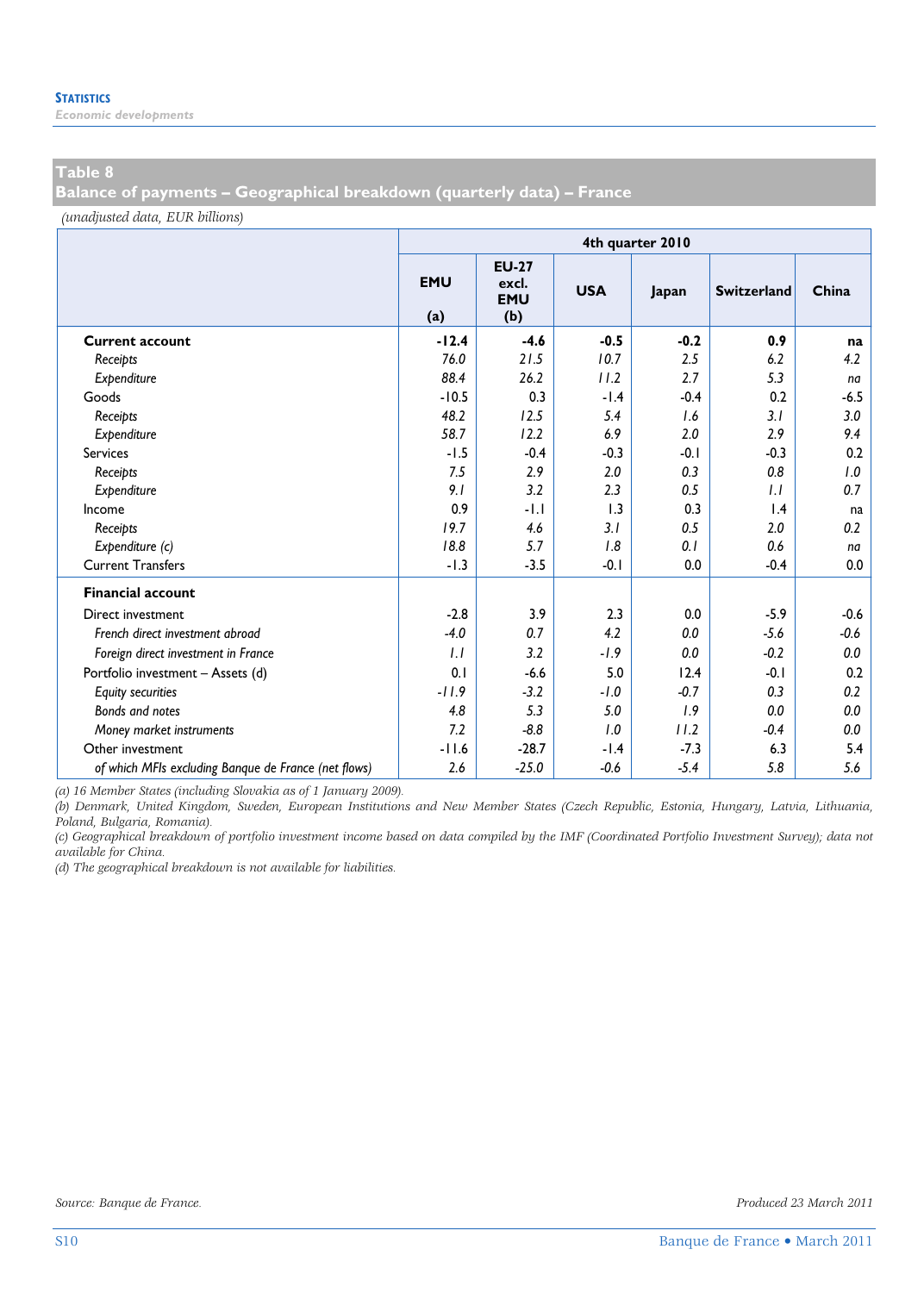**Balance of payments (monthly data) – France** 

|                                                  |         |         |         |         |          | 12-month total |
|--------------------------------------------------|---------|---------|---------|---------|----------|----------------|
|                                                  | 2010    |         | 2010    | 2011    | 2010     | 2011           |
|                                                  | Jan.    | Nov.    | Dec.    | Jan.    | Jan.     | Jan.           |
| <b>Current account</b>                           | 0.1     | $-8.5$  | $-3.7$  | $-3.8$  | $-32.0$  | $-45.1$        |
| Goods                                            | $-4.6$  | $-6.3$  | $-5.8$  | $-7.1$  | $-44.6$  | $-57.7$        |
| <b>Services</b>                                  | 0.2     | $-0.6$  | 0.3     | 0.7     | 11.5     | 11.1           |
| Income                                           | 3.2     | 0.7     | 3.8     | 2.6     | 24.0     | 29.1           |
| Current transfers                                | 1.3     | $-2.3$  | $-2.0$  | 0.0     | $-22.9$  | $-27.5$        |
| Capital account                                  | 0.1     | 0.1     | 0.1     | 0.0     | 0.4      | 0.0            |
| <b>Financial account</b>                         | $-3.9$  | 27.4    | $-36.1$ | $-8.0$  | 86.6     | 3.3            |
| Direct investment                                | $-6.8$  | 1.5     | $-4.7$  | 0.5     | $-53.7$  | $-40.0$        |
| French direct investment abroad                  | $-7.3$  | 0.4     | $-5.7$  | 0.1     | $-97.5$  | $-74.8$        |
| Equity capital                                   | $-0.5$  | $-1.7$  | 1.4     | 2.8     | $-37.7$  | $-12.9$        |
| Reinvested earnings                              | $-1.7$  | $-1.7$  | $-1.7$  | $-1.7$  | $-3.6$   | $-20.9$        |
| Other capital                                    | $-5.1$  | 3.8     | $-5.4$  | $-0.9$  | $-56.1$  | $-41.1$        |
| Foreign direct investment in France              | 0.5     | 1.2     | 1.1     | 0.3     | 43.7     | 34.8           |
| Equity capital                                   | 0.6     | 0.2     | 2.3     | 1.0     | 12.6     | 10.3           |
| Reinvested earnings                              | 0.8     | 0.8     | 0.8     | 0.8     | 2.7      | 9.7            |
| Other capital                                    | $-0.9$  | 0.2     | $-2.1$  | $-1.5$  | 28.4     | 14.8           |
| Portfolio investment                             | $-5.4$  | 20.2    | 14.8    | $-31.6$ | 286.9    | 90.8           |
| Assets                                           | $-26.8$ | 5.3     | 44.3    | $-34.9$ | $-39.7$  | 12.6           |
| <b>Equity securities</b>                         | $-1.4$  | $-10.8$ | $-2.7$  | 3.1     | $-27.4$  | $-0.4$         |
| <b>Bonds and notes</b>                           | $-17.3$ | 20.0    | 27.5    | $-31.0$ | $-2.9$   | $-38.3$        |
| Money market instruments                         | $-8.1$  | $-3.9$  | 19.6    | $-6.9$  | $-9.3$   | 51.3           |
| <b>Liabilities</b>                               | 21.4    | 14.9    | $-29.5$ | 3.3     | 326.6    | 78.2           |
| <b>Equity securities</b>                         | $-1.2$  | 0.6     | $-0.8$  | $-0.2$  | 45.3     | $-3.2$         |
| Bonds and notes                                  | 22.9    | 14.0    | $-8.9$  | 10.4    | 205.7    | 92.5           |
| Money market instruments                         | $-0.4$  | 0.2     | $-19.8$ | $-6.9$  | 75.6     | $-11.1$        |
| Financial derivatives                            | 3.7     | 5.9     | $-0.3$  | $-2.3$  | $-0.3$   | 30.4           |
| Other investment                                 | 3.1     | 1.2     | $-44.3$ | 26.1    | $-147.3$ | $-69.9$        |
| of which MFIs excl. Banque de France (net flows) | $-16.2$ | 12.6    | $-53.5$ | 28.1    | $-100.9$ | $-1.2$         |
| Reserve assets                                   | 1.5     | $-1.4$  | $-1.7$  | $-0.7$  | 1.1      | $-8.0$         |
| Net errors and omissions                         | 3.7     | $-19.0$ | 39.7    | 11.8    | $-55.0$  | 41.8           |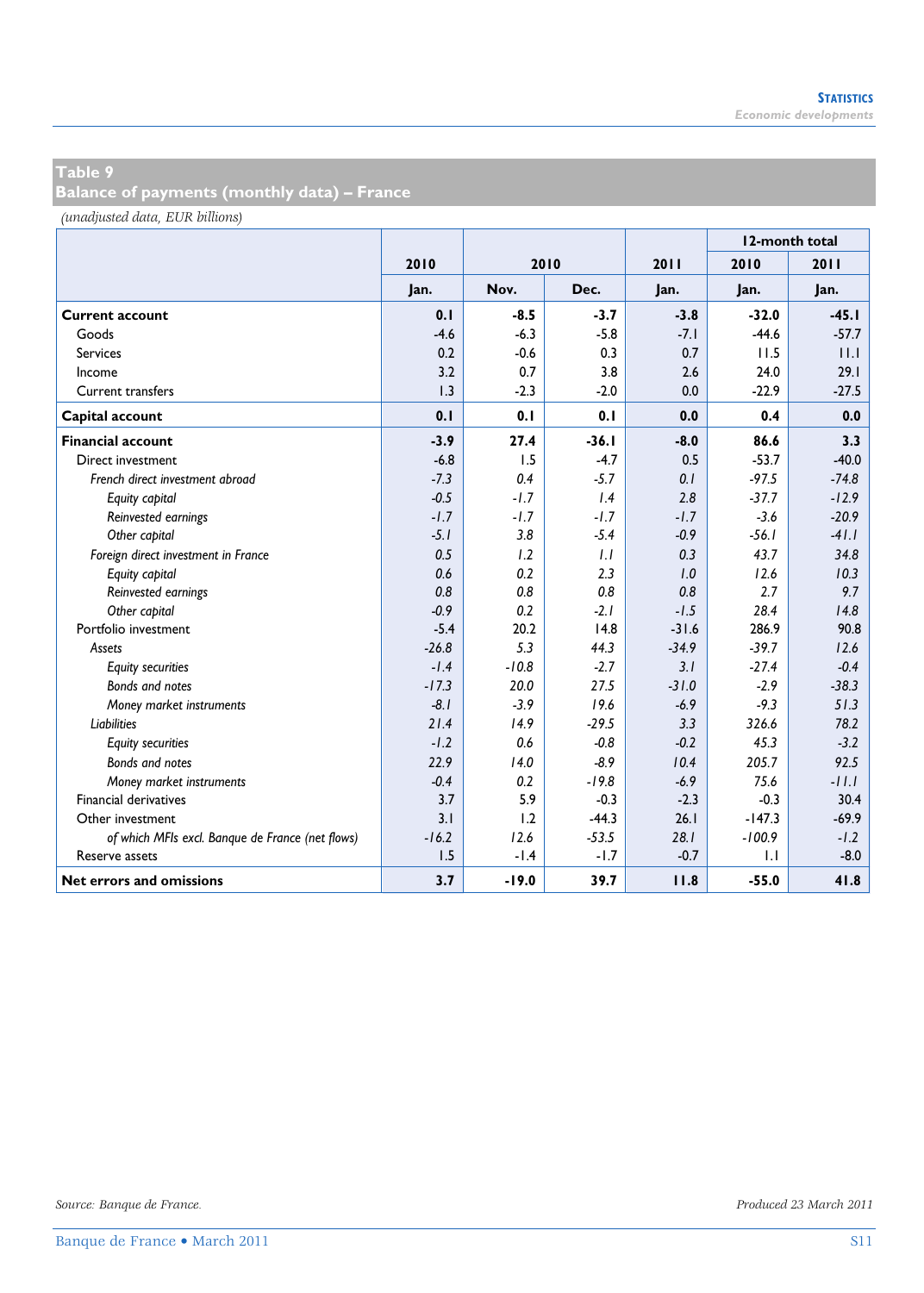*Economic developments* 

#### **Table 10**

**France's international investment position (direct investment measured at book value)** 

*(EUR billions)*

|                                             | 2006        | 2007       | 2008       | 2009       | 2010       | 2010       |
|---------------------------------------------|-------------|------------|------------|------------|------------|------------|
|                                             | Dec.        | Dec.       | Dec.       | Dec.       | Dec.       | Q4         |
| <b>Assets</b>                               | 4,041.2     | 4,549.2    | 4,413.9    | 4,643.6    | 5,090.2    | 5,090.2    |
| French direct investment abroad             | 793.1       | 889.8      | 997.6      | 1,106.1    | 1,228.6    | 1,228.6    |
| Equity capital and reinvested earnings      | 548.8       | 613.9      | 674.4      | 717.6      | 786.6      | 786.6      |
| Other capital                               | 244.3       | 276.0      | 323.2      | 388.5      | 442.0      | 442.0      |
| Portfolio investment                        | 1.851.0     | 2.014.1    | 1.834.7    | 1.998.2    | 2.086.3    | 2.086.3    |
| (foreign securities held by residents)      |             |            |            |            |            |            |
| MFIs (resident security-holding sector)     | 755.0       | 743.2      | 725.6      | 724.1      | 655.1      | 655.1      |
| Non-MFIs (resident security-holding sector) | 1.095.9     | 1,270.9    | 1.109.1    | 1,274.0    | 1,431.2    | 1,431.2    |
| Financial derivatives                       | 159.2       | 241.0      | 234.0      | 237.9      | 284.1      | 284.1      |
| Other investment                            | 1,163.3     | 1,325.7    | 1,273.6    | 1,209.0    | 1,366.8    | 1,366.8    |
| <b>MFIs</b>                                 | 945.6       | 1.094.7    | 1,058.6    | 990.3      | 1,120.6    | 1,120.6    |
| Non-MFIs                                    | 217.7       | 231.0      | 215.0      | 218.7      | 246.2      | 246.2      |
| Reserve assets                              | 74.6        | 78.6       | 74.0       | 92.4       | 124.5      | 124.5      |
| <b>Liabilities</b>                          | $-4, 188.3$ | $-4,708.2$ | $-4,612.0$ | $-4,881.5$ | $-5,216.1$ | $-5,216.1$ |
| Foreign direct investment in France         | $-578.7$    | $-649.1$   | $-685.8$   | $-728.4$   | $-769.5$   | $-769.5$   |
| Equity capital and reinvested earnings      | $-348.7$    | $-386.2$   | $-394.4$   | $-408.5$   | $-428.0$   | $-428.0$   |
| Other capital                               | $-230.0$    | $-262.9$   | $-291.4$   | $-319.9$   | $-341.5$   | $-341.5$   |
| Portfolio investment                        | $-1,963.0$  | $-1,987.9$ | $-1,855.0$ | $-2,296.9$ | $-2,433.2$ | $-2,433.2$ |
| (French securities held by non-residents)   |             |            |            |            |            |            |
| MFIs (resident security-issuing sector)     | $-484.4$    | $-505.4$   | $-491.3$   | $-552.7$   | $-581.4$   | $-581.4$   |
| Non-MFIs (resident security-issuing sector) | $-1,478.6$  | $-1,482.5$ | $-1,363.6$ | $-1,744.2$ | $-1,851.8$ | $-1,851.8$ |
| <b>Financial derivatives</b>                | $-188.9$    | $-312.6$   | $-289.3$   | $-291.1$   | $-373.7$   | $-373.7$   |
| Other investment                            | $-1,457.7$  | $-1.758.7$ | $-1,782.0$ | $-1.565.2$ | $-1,639.6$ | $-1.639.6$ |
| <b>MFIs</b>                                 | $-1,245.0$  | $-1,465.6$ | $-1,345.2$ | $-1,197.3$ | $-1,293.3$ | $-1,293.3$ |
| Non-MFIs                                    | $-212.7$    | $-293.1$   | $-436.8$   | $-367.9$   | $-346.4$   | $-346.4$   |
| <b>Net position</b>                         | $-147.1$    | $-159.0$   | $-198.1$   | $-237.9$   | $-125.8$   | $-125.8$   |



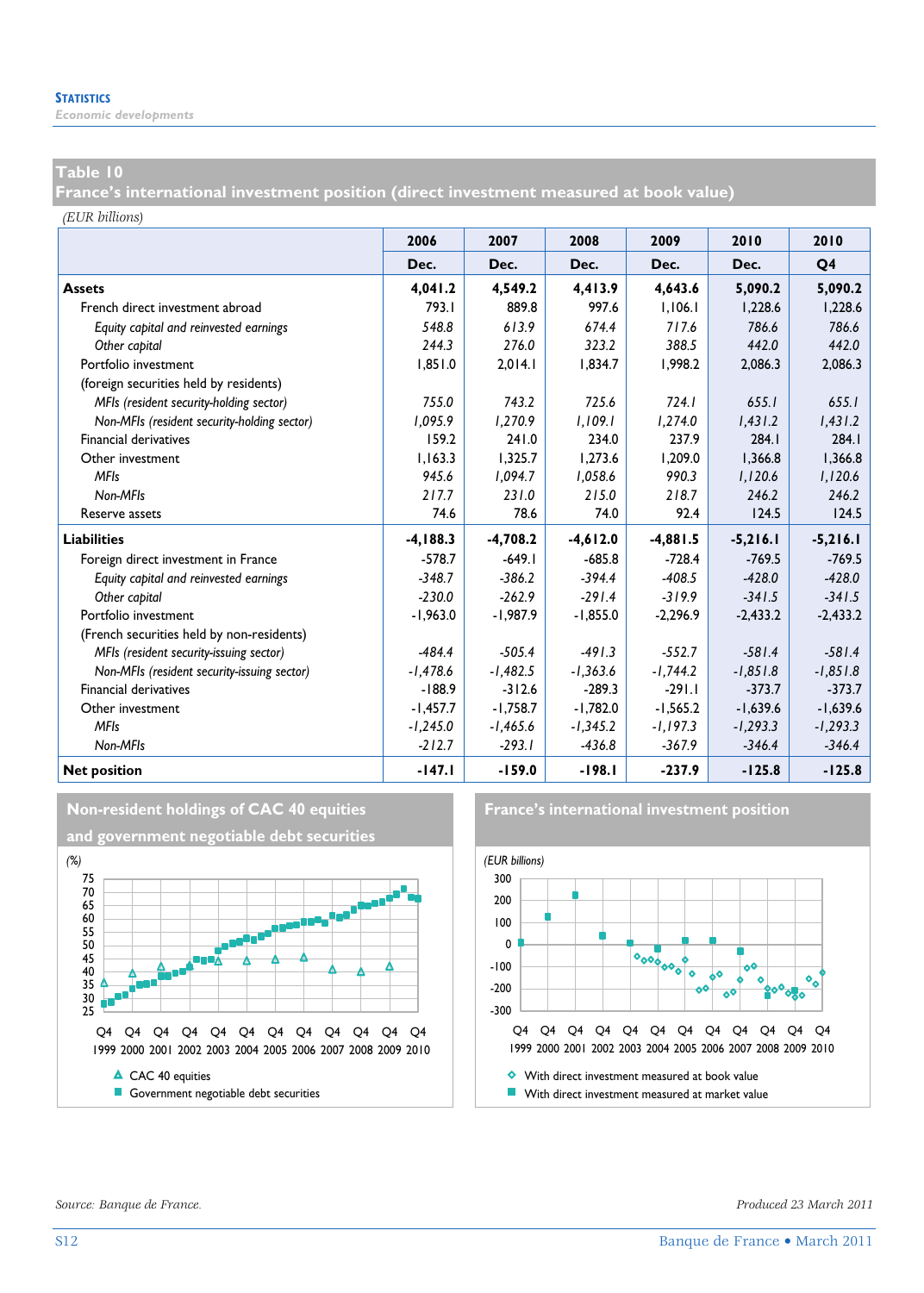**Main monetary and financial aggregates – France and the euro area** 

|  | (annual percentage growth rate) |  |  |
|--|---------------------------------|--|--|
|--|---------------------------------|--|--|

|                             | 2008 | 2009   | 2010 | 2010   | 2010 |      |       |                 |      |      |      |
|-----------------------------|------|--------|------|--------|------|------|-------|-----------------|------|------|------|
|                             | Dec. | Dec.   | Dec. | Jan.   | July | Aug. | Sept. | Oct.            | Nov. | Dec. | Jan. |
| M <sub>1</sub>              |      |        |      |        |      |      |       |                 |      |      |      |
| Euro area (a)               | 3.4  | 12.4   | 4.4  | 11.5   | 8.2  | 7.8  | 6.2   | 4.8             | 4.6  | 4.4  | 3.2  |
| France (contribution)       | 0.2  | 6.5    | 7.2  | 8.2    | 10.1 | 9.1  | 8.6   | 8.4             | 7.9  | 7.2  | 6.4  |
| M <sub>2</sub>              |      |        |      |        |      |      |       |                 |      |      |      |
| Euro area (a)               | 8.3  | 1.6    | 2.2  | 1.8    | 1.5  | 2.1  | 2.0   | 2.1             | 2.3  | 2.2  | 2.3  |
| France (contribution)       | 8.1  | 0.0    | 7.4  | 3.3    | 6.2  | 6.2  | 6.4   | 7.2             | 7.4  | 7.4  | 6.9  |
| M <sub>3</sub>              |      |        |      |        |      |      |       |                 |      |      |      |
| Euro area (a)               | 7.6  | $-0.3$ | 1.7  | 0.0    | 0.2  | 1.2  | IJ    | IJ              | 2.1  | 1.7  | 1.5  |
| France (contribution)       | 5.3  | $-4.2$ | 6.6  | $-1.9$ | 0.9  | 2.5  | 4.9   | 6.4             | 6.7  | 6.6  | 5.6  |
| Loans to the private sector |      |        |      |        |      |      |       |                 |      |      |      |
| Euro area (a)               | 5.7  | $-0.2$ | 1.9  | $-0.6$ | 0.8  | 1.3  | 1.2   | $\mathsf{I}$ .4 | 2.0  | 1.9  | 2.4  |
| France (b)                  | 7.0  | $-0.6$ | 5.0  | $-0.2$ | 3.1  | 3.7  | 3.8   | 4.3             | 5.1  | 5.0  | 4.8  |
|                             |      |        |      |        |      |      |       |                 |      |      |      |









*(a) Seasonal and calendar effect adjusted data.* 

*(b) Loans extended by MFIs resident in France to euro area residents excluding MFIs and central government.* 

*Sources: Banque de France, European Central Bank. Produced 23 March 2011*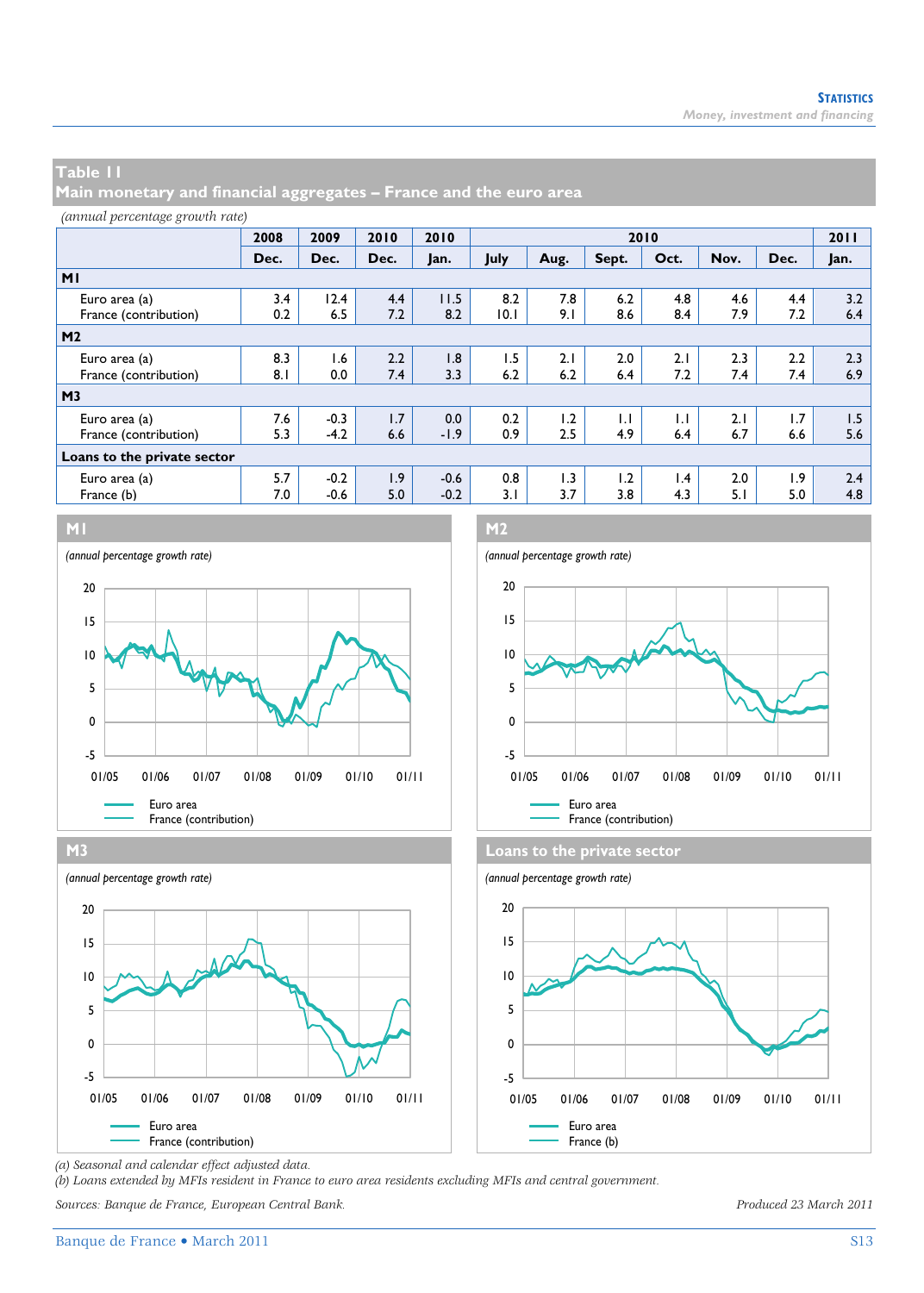*Money, investment and financing* 

#### **Table 12**

**Balance sheet of the Banque de France** 

*(outstanding amounts at the end of the period, EUR billions)*

|                                          | 2008  | 2009  | 2010  | 2010  |       | 2010  |       | 2011  |
|------------------------------------------|-------|-------|-------|-------|-------|-------|-------|-------|
|                                          | Dec.  | Dec.  | Dec.  | Jan.  | Oct.  | Nov.  | Dec.  | Jan.  |
| <b>Assets</b>                            |       |       |       |       |       |       |       |       |
| National territory                       | 220.2 | 165.1 | 86.8  | 159.8 | 81.1  | 82.6  | 86.8  | 81.5  |
| Loans                                    | 190.7 | 129.1 | 42.3  | 126.0 | 41.8  | 41.1  | 42.3  | 34.3  |
| <b>MFIs</b>                              | 190.6 | 129.0 | 42.1  | 125.8 | 41.6  | 40.9  | 42.1  | 34.1  |
| Central government                       | 0.0   | 0.0   | 0.0   | 0.0   | 0.0   | 0.0   | 0.0   | 0.0   |
| Private sector                           | 0.2   | 0.1   | 0.2   | 0.1   | 0.1   | 0.2   | 0.2   | 0.2   |
| Securities other than shares             | 29.5  | 35.9  | 44.5  | 33.9  | 39.3  | 41.5  | 44.5  | 47.2  |
| <b>MFIs</b>                              | 0.0   | 0.0   | 0.0   | 0.0   | 0.0   | 0.0   | 0.0   | 0.0   |
| Central government                       | 29.5  | 35.9  | 44.5  | 33.9  | 39.3  | 41.5  | 44.5  | 47.2  |
| Private sector                           | 0.0   | 0.0   | 0.0   | 0.0   | 0.0   | 0.0   | 0.0   | 0.0   |
| Money market instruments                 | 0.0   | 0.0   | 0.0   | 0.0   | 0.0   | 0.0   | 0.0   | 0.0   |
| Shares and other equity                  | 0.0   | 0.0   | 0.0   | 0.0   | 0.0   | 0.0   | 0.0   | 0.0   |
| Other euro area countries                | 60.6  | 77.1  | 85.9  | 76.4  | 85.9  | 85.6  | 85.9  | 85.1  |
| Rest of the world                        | 110.7 | 96.3  | 98.9  | 93.1  | 93.8  | 99.2  | 98.9  | 100.5 |
| Gold                                     | 49.8  | 60.0  | 82.6  | 60.4  | 76.8  | 83.4  | 82.6  | 76.3  |
| Not broken down by geographical area (a) | 115.8 | 111.7 | 131.0 | 111.3 | 107.2 | 115.8 | 131.0 | 129.2 |
| <b>Total</b>                             | 557.1 | 510.1 | 485.3 | 501.0 | 444.8 | 466.6 | 485.3 | 472.6 |
| <b>Liabilities</b>                       |       |       |       |       |       |       |       |       |
| National territory - Deposits            | 105.1 | 84.5  | 51.2  | 67.6  | 47.9  | 62.0  | 51.2  | 59.6  |
| <b>MFIs</b>                              | 94.3  | 64.9  | 49.3  | 67.0  | 47.0  | 60.9  | 49.3  | 58.9  |
| Central government                       | 10.3  | 18.0  | 1.5   | 0.3   | 0.5   | 0.5   | 1.5   | 0.3   |
| Other sectors (overnight deposits)       | 0.5   | 1.6   | 0.4   | 0.4   | 0.4   | 0.6   | 0.4   | 0.5   |
| Other euro area countries - Deposits     | 117.7 | 62.0  | 28.3  | 77.9  | 23.1  | 11.8  | 28.3  | 18.7  |
| <b>MFIs</b>                              | 117.7 | 62.0  | 28.3  | 77.9  | 23.1  | 11.8  | 28.3  | 18.7  |
| Other sectors                            | 0.0   | 0.0   | 0.0   | 0.0   | 0.0   | 0.0   | 0.0   | 0.0   |
| Rest of the world - Deposits             | 99.4  | 112.7 | 122.9 | 110.6 | 104.3 | 112.6 | 122.9 | 122.3 |
| Not broken down by geographical area     | 234.9 | 250.9 | 282.9 | 244.9 | 269.5 | 280.2 | 282.9 | 271.9 |
| Currency in circulation (b)              | 147.3 | 153.7 | 160.1 | 149.4 | 155.4 | 155.8 | 160.1 | 156.3 |
| Debt securities issued                   | 0.0   | 0.0   | 0.0   | 0.0   | 0.0   | 0.0   | 0.0   | 0.0   |
| Money market instruments                 | 0.0   | 0.0   | 0.0   | 0.0   | 0.0   | 0.0   | 0.0   | 0.0   |
| Capital and reserves                     | 58.6  | 70.6  | 97.6  | 71.6  | 91.3  | 96.0  | 97.6  | 91.3  |
| Other                                    | 29.0  | 26.6  | 25.2  | 23.8  | 22.8  | 28.5  | 25.2  | 24.3  |
| Total                                    | 557.I | 510.1 | 485.3 | 501.0 | 444.8 | 466.6 | 485.3 | 472.6 |

*(a) Including adjustments for the new accounting method for banknotes on the liability side of the Banque de France balance sheet since January 2002. (b) Since January 2002, banknotes in circulation have been treated according to specific euro area accounting conventions. 8% of the total value of euro banknotes in circulation is allocated to the European Central Bank. The remaining 92% is broken down between the NCBs in proportion to their share in the paid-up capital of the ECB.*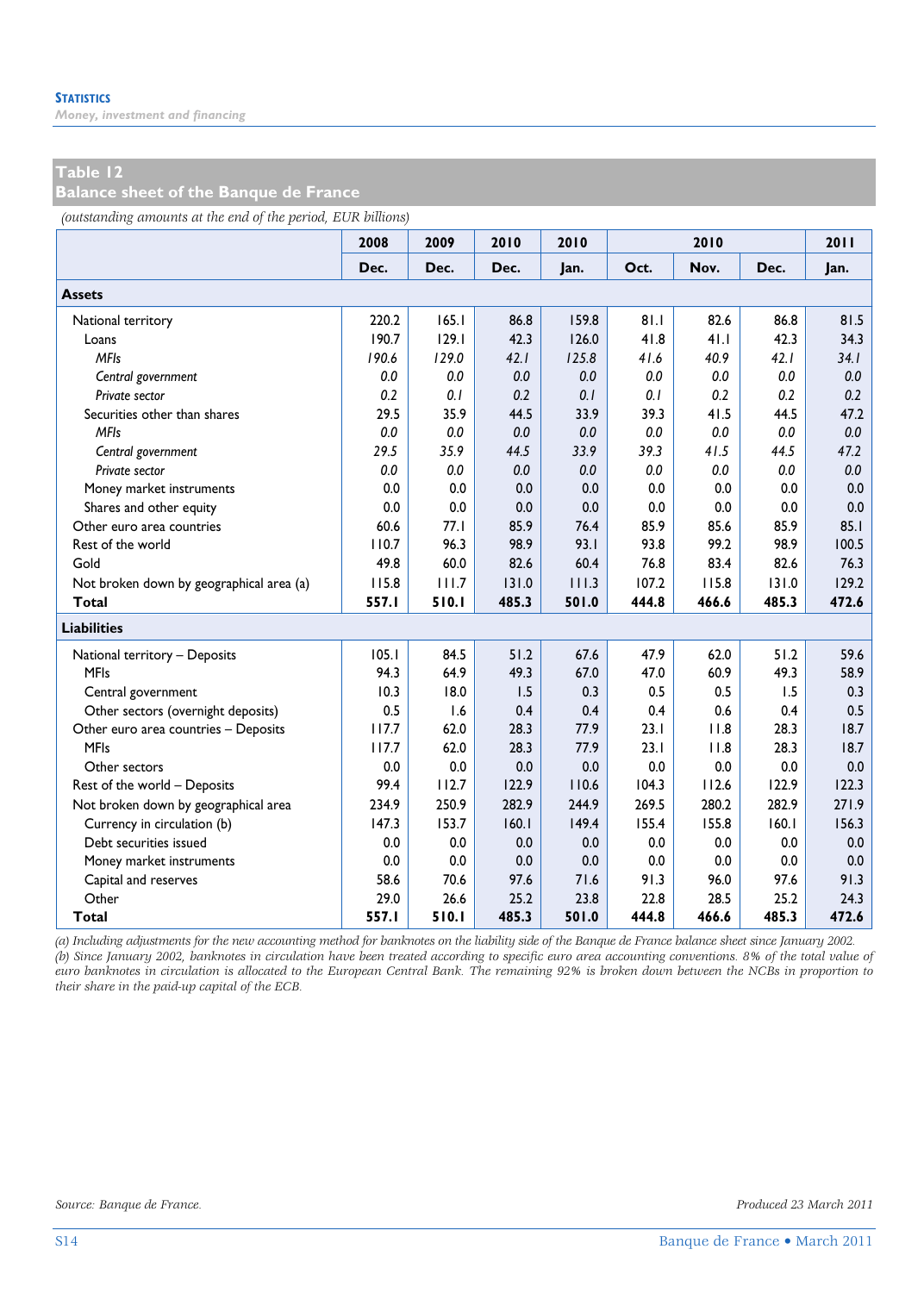**Balance sheet of monetary financial institutions (MFIs) excluding the Banque de France** 

*(outstanding amounts at the end of the period in EUR billions)*

|                                               | 2008    | 2009    | 2010    | 2010    |         | 2010    |         | 2011    |
|-----------------------------------------------|---------|---------|---------|---------|---------|---------|---------|---------|
|                                               | Dec.    | Dec.    | Dec.    | Jan.    | Oct.    | Nov.    | Dec.    | Jan.    |
| <b>Assets</b>                                 |         |         |         |         |         |         |         |         |
| National territory                            | 4,517.7 | 4,527.2 | 4,568.2 | 4,573.0 | 4,560.1 | 4,620.8 | 4,568.2 | 4,614.7 |
| Loans                                         | 3,493.6 | 3,509.9 | 3,562.1 | 3,545.6 | 3,542.2 | 3,589.6 | 3,562.1 | 3,615.7 |
| <b>MFIs</b>                                   | 1,480.2 | 1,486.5 | 1,413.9 | 1,495.5 | 1,431.9 | 1,454.5 | 1,413.9 | 1,462.5 |
| General government                            | 173.8   | 196.1   | 217.8   | 196.8   | 201.9   | 204.7   | 217.8   | 215.4   |
| Private sector                                | 1,839.6 | 1,827.4 | 1,930.4 | 1,853.2 | 1,908.4 | 1,930.4 | 1,930.4 | 1,937.8 |
| Securities other than shares                  | 636.2   | 622.6   | 613.6   | 627.4   | 625.9   | 634.5   | 613.6   | 607.2   |
| MFIs $\leq$ 2 years                           | 242.6   | 229.8   | 208.5   | 229.7   | 204.0   | 211.6   | 208.5   | 200.9   |
| $MFIs > 2$ years                              | 121.8   | 113.4   | 134.8   | 117.7   | 133.1   | 137.0   | 134.8   | 135.1   |
| General government                            | 149.7   | 159.7   | 152.1   | 156.7   | 164.7   | 164.7   | 152.1   | 151.7   |
| Private sector                                | 122.1   | 119.8   | 118.3   | 123.5   | 124.2   | 121.1   | 118.3   | 119.4   |
| Money market fund shares/units                | 90.3    | 79.1    | 52.6    | 80.9    | 56.2    | 56.7    | 52.6    | 53.4    |
| Shares and other equity                       | 297.7   | 315.5   | 339.9   | 319.2   | 335.8   | 340.0   | 339.9   | 338.3   |
| Other euro area countries                     | 1,006.4 | 1,034.4 | 1,020.2 | 1,055.5 | 1,047.6 | 1,045.1 | 1,020.2 | 1,040.3 |
| Rest of the world                             | 926.0   | 848.2   | 962.9   | 921.6   | 994.9   | 1,013.4 | 962.9   | 989.5   |
| Not broken down by geographical area          | 1,260.4 | 1,247.1 | 1,278.7 | 1,282.8 | 1,456.4 | 1,403.1 | 1,278.7 | 1,229.1 |
| Total                                         | 7,710.6 | 7,656.7 | 7,830.1 | 7,833.0 | 8,058.9 | 8,082.5 | 7,830.1 | 7,873.6 |
| <b>Liabilities</b>                            |         |         |         |         |         |         |         |         |
| National territory - Deposits                 | 3,043.5 | 3,099.0 | 3,035.3 | 3,126.0 | 3,032.3 | 3,030.2 | 3,035.3 | 3,060.0 |
| <b>MFIs</b>                                   | 1,605.1 | 1,571.3 | 1,423.1 | 1,582.5 | 1,448.4 | 1,442.0 | 1,423.1 | 1,454.5 |
| Central government                            | 23.4    | 28.3    | 28.7    | 33.9    | 27.3    | 40.0    | 28.7    | 29.7    |
| Other sectors                                 | 1,415.0 | 1,499.4 | 1,583.5 | 1,509.5 | 1,556.6 | 1,548.2 | 1,583.5 | 1,575.8 |
| Overnight deposits                            | 434.4   | 463.1   | 502.1   | 454.4   | 483.3   | 476.4   | 502.1   | 485.5   |
| Deposits with agreed maturity $\leq 2$ years  | 185.3   | 131.3   | 133.4   | 135.5   | 138.4   | 137.9   | 133.4   | 131.6   |
| Deposits with agreed maturity > 2 years       | 260.9   | 362.4   | 377.0   | 366.0   | 366.6   | 368.4   | 377.0   | 377.6   |
| Deposits redeemable at notice $\leq$ 3 months | 486.0   | 50 I.I  | 518.8   | 503.3   | 510.9   | 510.6   | 518.8   | 527.7   |
| Repos                                         | 48.5    | 41.5    | 52.3    | 50.3    | 57.4    | 54.8    | 52.3    | 53.4    |
| Other euro area countries - Deposits          | 377.6   | 338.3   | 380.4   | 337.5   | 387.5   | 395.6   | 380.4   | 392.8   |
| <b>MFIs</b>                                   | 277.6   | 229.3   | 220.6   | 227.8   | 227.9   | 231.3   | 220.6   | 237.4   |
| Other sectors                                 | 100.1   | 109.0   | 159.9   | 109.7   | 159.6   | 164.3   | 159.9   | 155.4   |
| Rest of the world - Deposits                  | 985.3   | 880.9   | 968.9   | 942.0   | 1,002.8 | 1,047.7 | 968.9   | 1,005.2 |
| Not broken down by geographical area          | 3,304.1 | 3,338.6 | 3,445.4 | 3,427.5 | 3,636.4 | 3,609.0 | 3,445.4 | 3,415.5 |
| Debt securities issued $\leq$ 2 years         | 458.6   | 381.4   | 409.8   | 389.2   | 401.0   | 416.6   | 409.8   | 413.9   |
| Debt securities issued > 2 years              | 689.3   | 715.2   | 754.9   | 734.4   | 753.3   | 763.7   | 754.9   | 766.9   |
| Money market fund shares/units                | 483.3   | 479.2   | 394.3   | 486.2   | 414.0   | 418.7   | 394.3   | 388.1   |
| Capital and reserves                          | 416.1   | 454.7   | 476.7   | 455.9   | 471.3   | 473.3   | 476.7   | 474.6   |
| Other                                         | 1,256.8 | 1,308.1 | 1,409.8 | 1,361.9 | 1,596.7 | 1,536.8 | 1,409.8 | 1,372.0 |
| Total                                         | 7,710.6 | 7,656.7 | 7,830.1 | 7,833.0 | 8,058.9 | 8,082.5 | 7,830.1 | 7,873.6 |

*NB: Since July 2003, financial transactions carried out by La Poste have been accounted for in the balance sheet of monetary financial institutions. This has resulted in an increase in the item "Shares and other equity" in Assets, and in "Overnight deposits" and "Capital and reserves" in Liabilities.*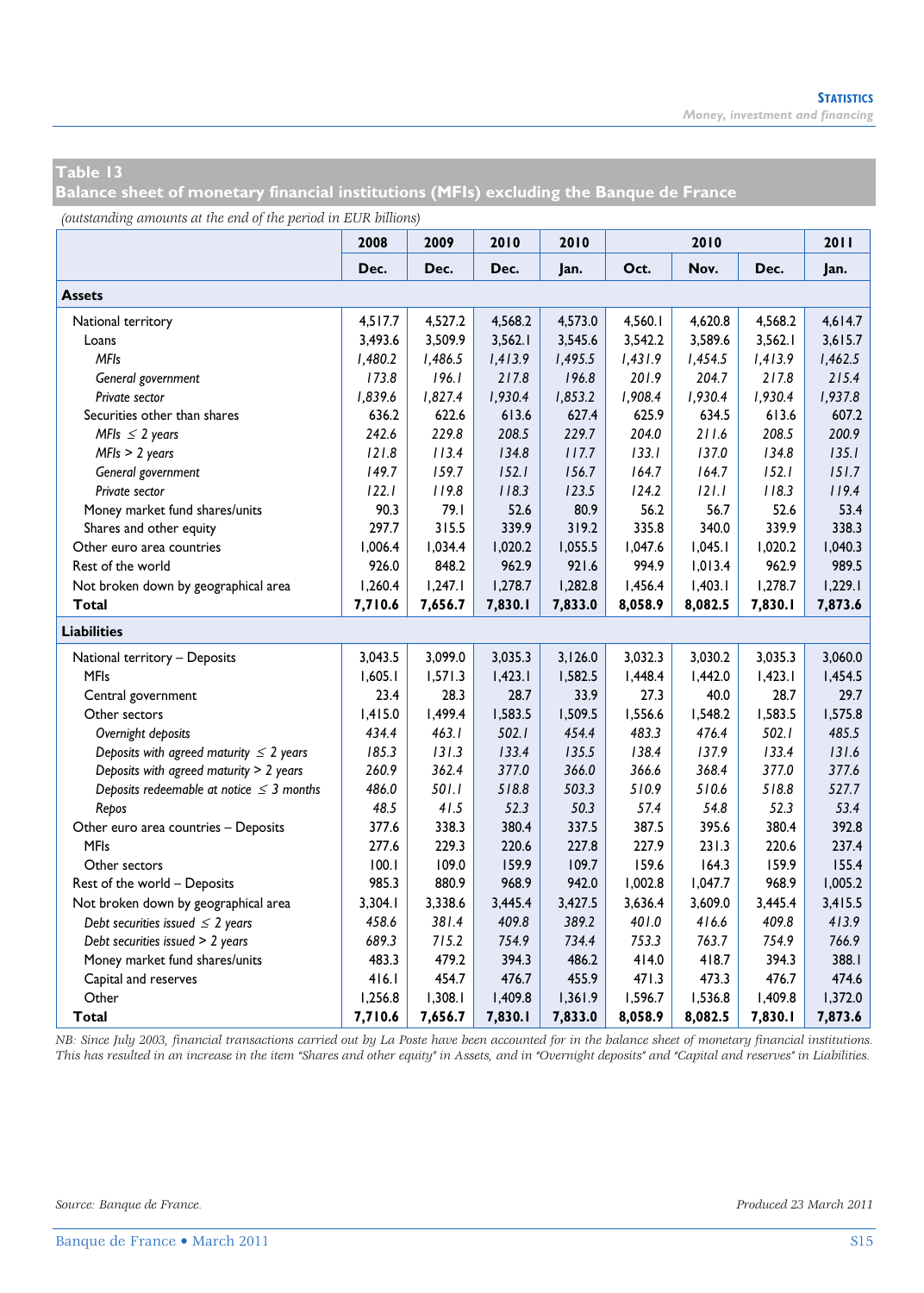*Money, investment and financing* 

#### **Table 14**

**Deposits – France** 

*(outstanding amounts at the end of the period in EUR billions – % growth)*

|                                               | 2008   | 2009   | 2010  | 2010   | 2010  |       |       | <b>2011</b> |
|-----------------------------------------------|--------|--------|-------|--------|-------|-------|-------|-------------|
|                                               | Dec.   | Dec.   | Dec.  | lan.   | Oct.  | Nov.  | Dec.  | Jan.        |
| <b>Overnight deposits</b>                     |        |        |       |        |       |       |       |             |
| Total non-financial sectors                   | 447.8  | 481.1  | 516.3 | 458.7  | 483.9 | 479.I | 516.3 | 488.6       |
| (excluding central government)                |        |        |       |        |       |       |       |             |
| Households and similar                        | 243.7  | 262.4  | 278.4 | 265.0  | 274.8 | 267.5 | 278.4 | 275.7       |
| Non-financial corporations                    | 154.5  | 167.0  | 182.5 | 149.7  | 160.3 | 163.8 | 182.5 | 164.5       |
| General government (excl. central government) | 49.6   | 51.7   | 55.4  | 44.0   | 48.7  | 47.7  | 55.4  | 48.3        |
| Other sectors                                 | 33.6   | 32.6   | 38.7  | 35.9   | 43.9  | 41.6  | 38.7  | 42.4        |
| <b>Total - Outstanding amounts</b>            | 481.4  | 513.7  | 555.I | 494.6  | 527.7 | 520.7 | 555.I | 531.0       |
| Total - Growth rate                           | $-3.8$ | 6.8    | 7.6   | 8.2    | 9.0   | 8.3   | 7.6   | 7.0         |
| Passbook savings accounts                     |        |        |       |        |       |       |       |             |
| "A" and "Blue" passbooks                      | 164.4  | 183.4  | 193.5 | 185.2  | 189.8 | 189.7 | 193.5 | 197.4       |
| Housing savings accounts                      | 36.7   | 36.6   | 36.1  | 36.7   | 35.8  | 35.7  | 36.1  | 36.5        |
| Sustainable development passbook accounts     | 70.2   | 69.1   | 68.0  | 69.8   | 67.7  | 67.1  | 68.0  | 68.9        |
| People's savings passbooks                    | 62.0   | 58.3   | 54.4  | 57.2   | 55.6  | 55.3  | 54.4  | 53.5        |
| Youth passbooks                               | 7.4    | 7.2    | 7.0   | 7.1    | 7.1   | 7.1   | 7.0   | 6.9         |
| Taxable passbooks                             | 145.4  | 146.5  | 159.8 | 147.3  | 154.9 | 155.8 | 159.8 | 164.5       |
| <b>Total - Outstanding amounts</b>            | 486.0  | 50 I.I | 518.8 | 503.3  | 510.9 | 510.6 | 518.8 | 527.7       |
| Total - Growth rate                           | 11.1   | 3.1    | 3.5   | $-0.2$ | 2.5   | 3.3   | 3.5   | 4.8         |



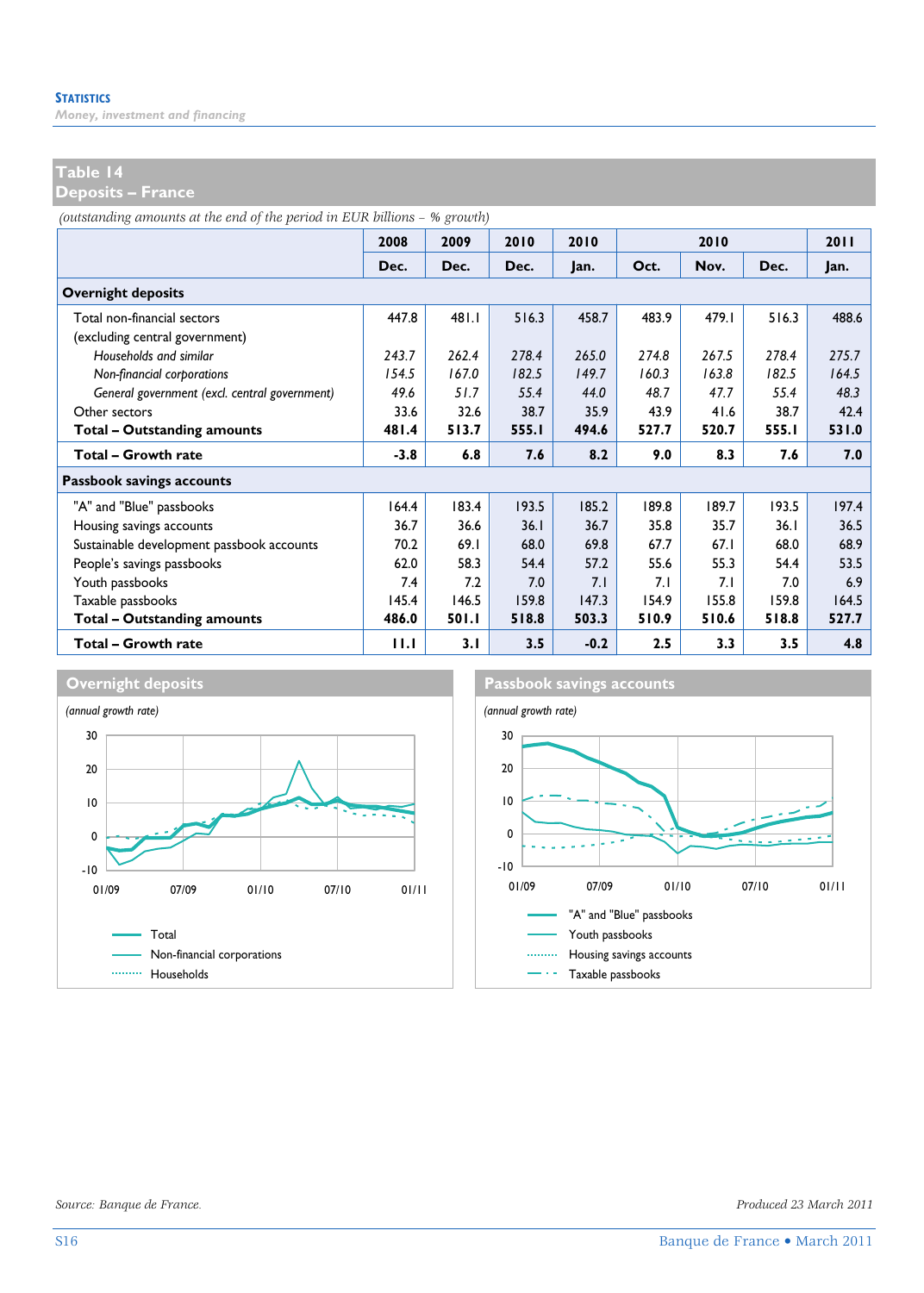**Time deposits – France** 

*(outstanding amounts at the end of the period in EUR billions – % growth)*

|                                                        | 2008   | 2009    | 2010  | 2010   | 2010  |       |       | 2011   |  |
|--------------------------------------------------------|--------|---------|-------|--------|-------|-------|-------|--------|--|
|                                                        | Dec.   | Dec.    | Dec.  | Jan.   | Oct.  | Nov.  | Dec.  | Jan.   |  |
| Deposits with agreed maturity up to two years          |        |         |       |        |       |       |       |        |  |
| Total non-financial sectors (excl. central government) | 121.9  | 86.1    | 89.1  | 86.9   | 86.5  | 86.6  | 89.1  | 89.8   |  |
| Households and similar                                 | 62.4   | 30.4    | 24.5  | 30.5   | 25.1  | 24.8  | 24.5  | 24.5   |  |
| Non-financial corporations                             | 58.8   | 55.1    | 63.9  | 55.7   | 60.6  | 61.1  | 63.9  | 64.6   |  |
| General government (excl. central government)          | 0.8    | 0.6     | 0.7   | 0.7    | 0.7   | 0.7   | 0.7   | 0.8    |  |
| Other sectors                                          | 63.4   | 45.1    | 44.2  | 48.7   | 51.9  | 51.3  | 44.2  | 41.8   |  |
| Total - Outstanding amounts                            | 185.3  | 131.3   | 133.4 | 135.5  | 138.4 | 137.9 | 133.4 | 131.6  |  |
| <b>Total - Growth rate</b>                             | 45.0   | $-27.4$ | 0.5   | $-4.2$ | 4.9   | 4.8   | 0.5   | $-3.8$ |  |
| Deposits with agreed maturity of over two years        |        |         |       |        |       |       |       |        |  |
| Total non-financial sectors (excl. central government) | 236.5  | 264.3   | 282.6 | 265.8  | 274.9 | 275.9 | 282.6 | 284.5  |  |
| Households and similar                                 | 223.2  | 241.4   | 248.0 | 242.3  | 242.8 | 243.0 | 248.0 | 248.9  |  |
| PEL                                                    | 168.7  | 173.8   | 182.3 | 174.6  | 177.3 | 177.4 | 182.3 | 182.9  |  |
| <b>PFP</b>                                             | 29.3   | 29.0    | 26.6  | 28.9   | 26.5  | 26.3  | 26.6  | 26.5   |  |
| Other                                                  | 25.1   | 38.6    | 39.1  | 38.7   | 39.0  | 39.3  | 39.1  | 39.5   |  |
| Non-financial corporations                             | 13.3   | 22.5    | 34.0  | 23.1   | 31.5  | 32.3  | 34.0  | 35.0   |  |
| General government (excl. central government)          | 0.1    | 0.4     | 0.6   | 0.4    | 0.6   | 0.6   | 0.6   | 0.6    |  |
| Other sectors                                          | 24.4   | 98.I    | 94.4  | 100.2  | 91.7  | 92.5  | 94.4  | 93.1   |  |
| Total - Outstanding amounts                            | 260.9  | 362.4   | 377.0 | 366.0  | 366.6 | 368.4 | 377.0 | 377.6  |  |
| Total - Growth rate                                    | $-5.9$ | 38.1    | 3.5   | 24.6   | 3.9   | 3.3   | 3.5   | 3.0    |  |



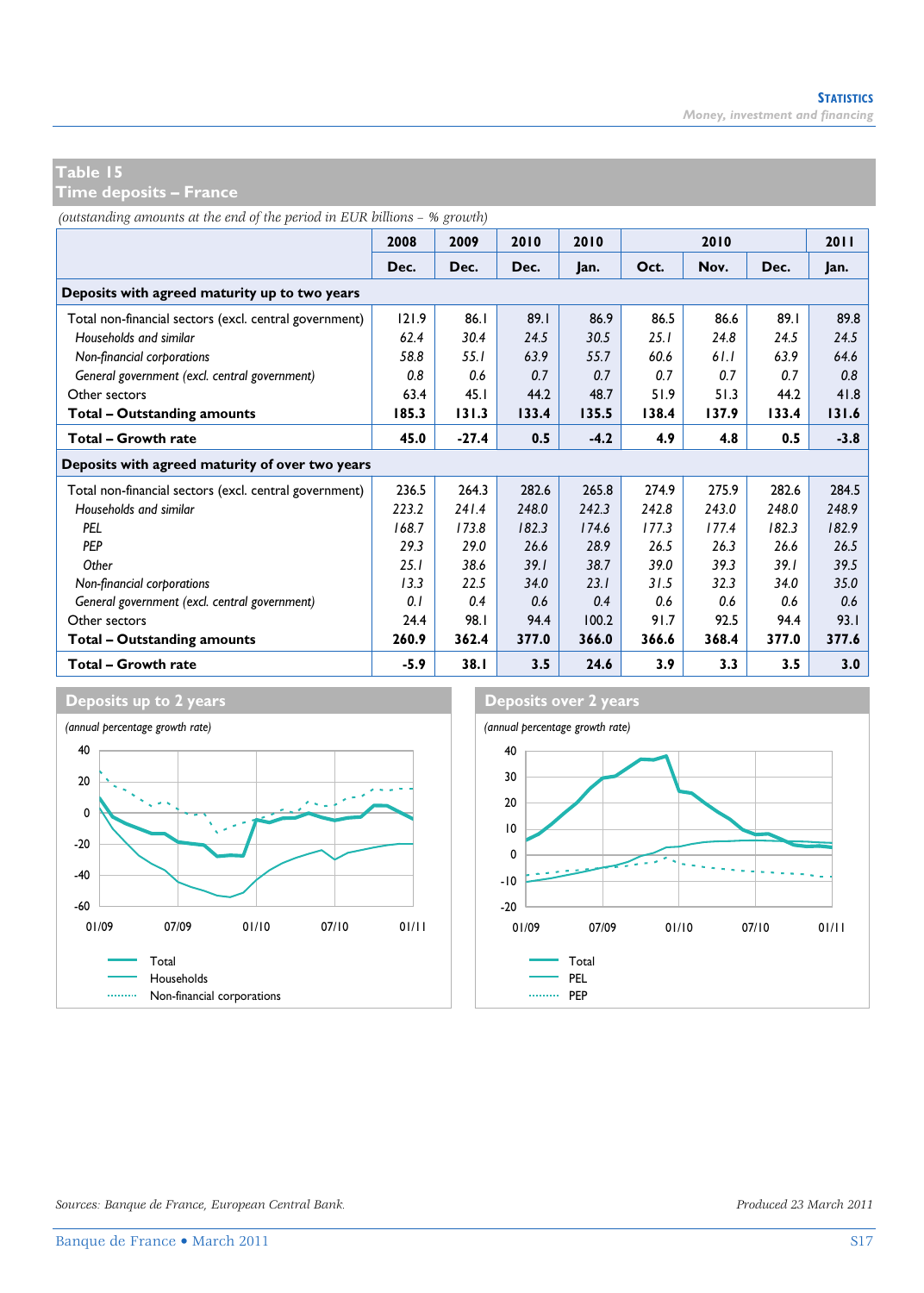*Money, investment and financing* 

#### **Table 16**

**Loans extended by credit institutions established in France to French residents – France** 

*(outstanding amounts at the end of the period in EUR billions – % growth)*

|                                                              | 2008    | 2009    | 2010    | 2010    |         |         | 2011    |         |         |
|--------------------------------------------------------------|---------|---------|---------|---------|---------|---------|---------|---------|---------|
|                                                              | Dec.    | Dec.    | Dec.    | Jan.    | Sept.   | Oct.    | Nov.    | Dec.    | Jan.    |
| Loans from monetary financial institutions                   |         |         |         |         |         |         |         |         |         |
| Private sector                                               | 1.839.8 | 1.827.5 | 1.930.6 | 1.853.4 | 1.901.2 | 1.908.6 | 1.930.5 | 1.930.6 | 1.937.9 |
| General government                                           | 173.8   | 196.1   | 217.8   | 196.8   | 202.9   | 201.9   | 204.7   | 217.8   | 215.4   |
| <b>Total - Outstanding amounts</b>                           | 2.013.5 | 2,023.6 | 2,148.4 | 2,050.2 | 2,104.0 | 2,110.4 | 2,135.2 | 2,148.4 | 2,153.4 |
| Private sector                                               | 6.2     | $-0.6$  | 4.7     | $-0.4$  | 3.1     | 3.7     | 4.5     | 4.7     | 4.7     |
| General government                                           | 3.1     | 12.8    | 11.0    | 9.0     | 12.7    | 9.5     | 8.4     | 11.0    | 9.5     |
| Total - Growth rate                                          | 5.9     | 0.5     | 5.3     | 0.5     | 4.0     | 4.2     | 4.9     | 5.3     | 5.2     |
| Loans from credit institutions to non-financial corporations |         |         |         |         |         |         |         |         |         |
| <b>Fixed investment</b>                                      | 312.6   | 323.9   | 335.7   | 323.4   | 329.8   | 330.9   | 333.6   | 335.7   | 335.8   |
| Inventories and working capital                              | 216.2   | 184.5   | 177.9   | 183.3   | 174.8   | 178.2   | 177.9   | 177.9   | 178.4   |
| Other lending                                                | 252.9   | 260.9   | 267.2   | 261.7   | 267.3   | 266.8   | 267.8   | 267.2   | 266.8   |
| <b>Total - Outstanding amounts</b>                           | 781.6   | 769.3   | 780.8   | 768.4   | 771.9   | 775.9   | 779.4   | 780.8   | 781.0   |
| Total - Growth rate                                          | 9.5     | $-1.2$  | 1.2     | $-2.3$  | 1.0     | 1.1     | 1.7     | 1.2     | 1.4     |
| Loans from credit institutions to households                 |         |         |         |         |         |         |         |         |         |
| Loans for house purchase                                     | 710.0   | 737.6   | 796.6   | 739.6   | 773.3   | 776.2   | 782.2   | 796.6   | 798.5   |
| Consumer loans                                               | 145.5   | 152.9   | 154.7   | 150.3   | 152.0   | 151.9   | 153.1   | 154.7   | 153.8   |
| Other lending                                                | 84.7    | 84.2    | 87.1    | 84.5    | 87.3    | 87.0    | 87.1    | 87.1    | 87.5    |
| <b>Total - Outstanding amounts</b>                           | 940.I   | 974.7   | 1,038.4 | 974.4   | 1,012.6 | 1,015.1 | 1,022.4 | 1,038.4 | 1,039.7 |
| Total - Growth rate                                          | 7.3     | 4.0     | 6.6     | 4.1     | 5.8     | 5.9     | 6.1     | 6.6     | 6.7     |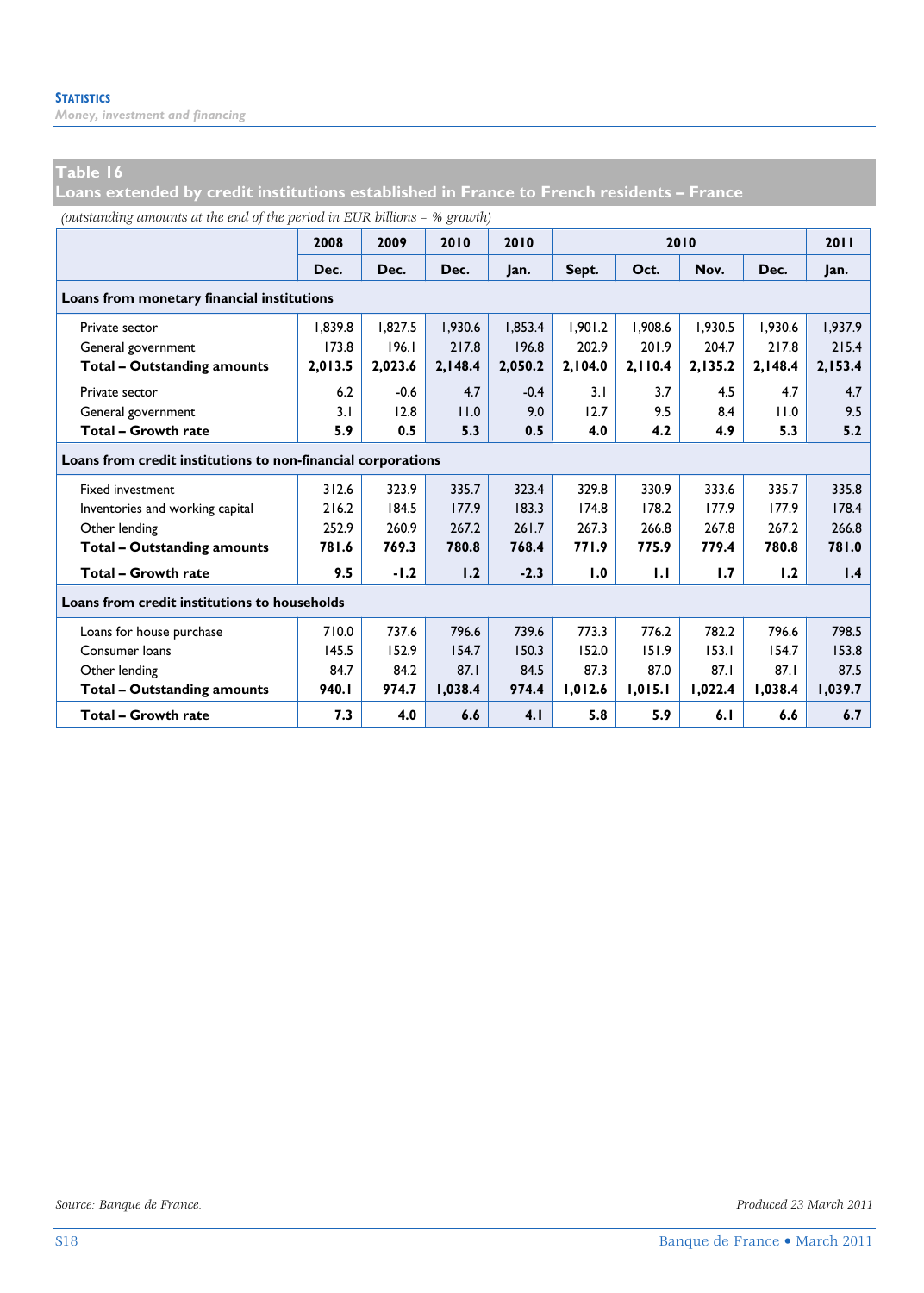**Loans from credit institutions broken down by counterpart and by financing purpose – France (a) and euro area** 



*<sup>(</sup>a) Loans extended by credit institutions established in France to French residents.*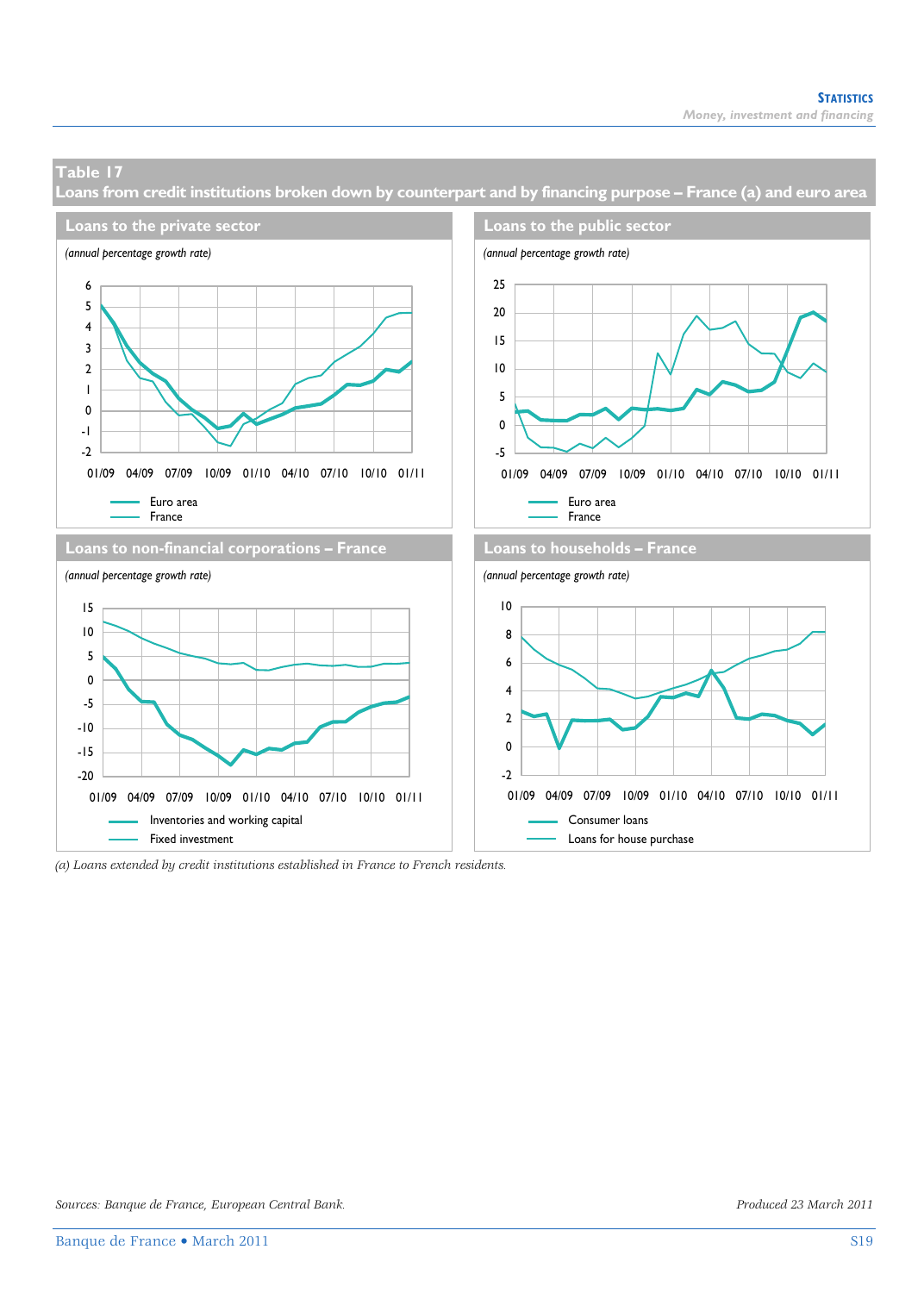*Money, investment and financing* 

#### **Table 18**

**New loans to residents – France** 

*(excl. overdrafts, cumulative amounts over 12 months in EUR billions)*

|                                                         | 2009  |       | 2010  | 2010  | 2011  |       |
|---------------------------------------------------------|-------|-------|-------|-------|-------|-------|
|                                                         | Nov.  | Dec.  | Jan.  | Nov.  | Dec.  | Jan.  |
| Total – new loans                                       | 367.1 | 373.2 | 374.1 | 432.5 | 443.9 | 452.2 |
| <b>Loans to households</b>                              | 136.0 | 141.1 | 145.1 | 197.9 | 208.7 | 213.9 |
| Consumer loans (excl. overdrafts)                       | 51.6  | 52.1  | 52.0  | 51.0  | 50.9  | 50.9  |
| Loans for house purchase with an IRFP $\leq$ 1 year (a) | 8.9   | 10.0  | 10.8  | 17.8  | 18.0  | 8.1   |
| Loans for house purchase with an IRFP $> 1$ year (a)    | 75.5  | 79.0  | 82.4  | 129.2 | 139.9 | 144.9 |
| Loans to non-financial corporations                     | 231.1 | 232.1 | 228.9 | 234.6 | 235.1 | 238.2 |
| Loans with an IRFP $\leq$ 1 year (excl. overdrafts) (a) | 157.3 | 157.4 | 152.9 | 154.5 | 154.8 | 157.6 |
| Loans with an IRFP $> 1$ year (a)                       | 73.8  | 74.7  | 76.0  | 80.1  | 80.3  | 80.7  |









**Loans to households Loans to non-financial corporations**





*Data revised over the entire period.* 

*(a) IRFP: initial rate fixation period i.e. the period for which the rate of a loan is fixed.* 

 *IRFP* ≤ *1 year: loans for which the rate is adjusted at least once a year + fixed-rate loans with an initial maturity of up to 1 year. IRFP > 1 year: loans for which the rate is adjusted less than once a year + fixed-rate loans with an initial maturity of over 1 year.* 

*Sources: Banque de France, European Central Bank. Produced 23 March 2011*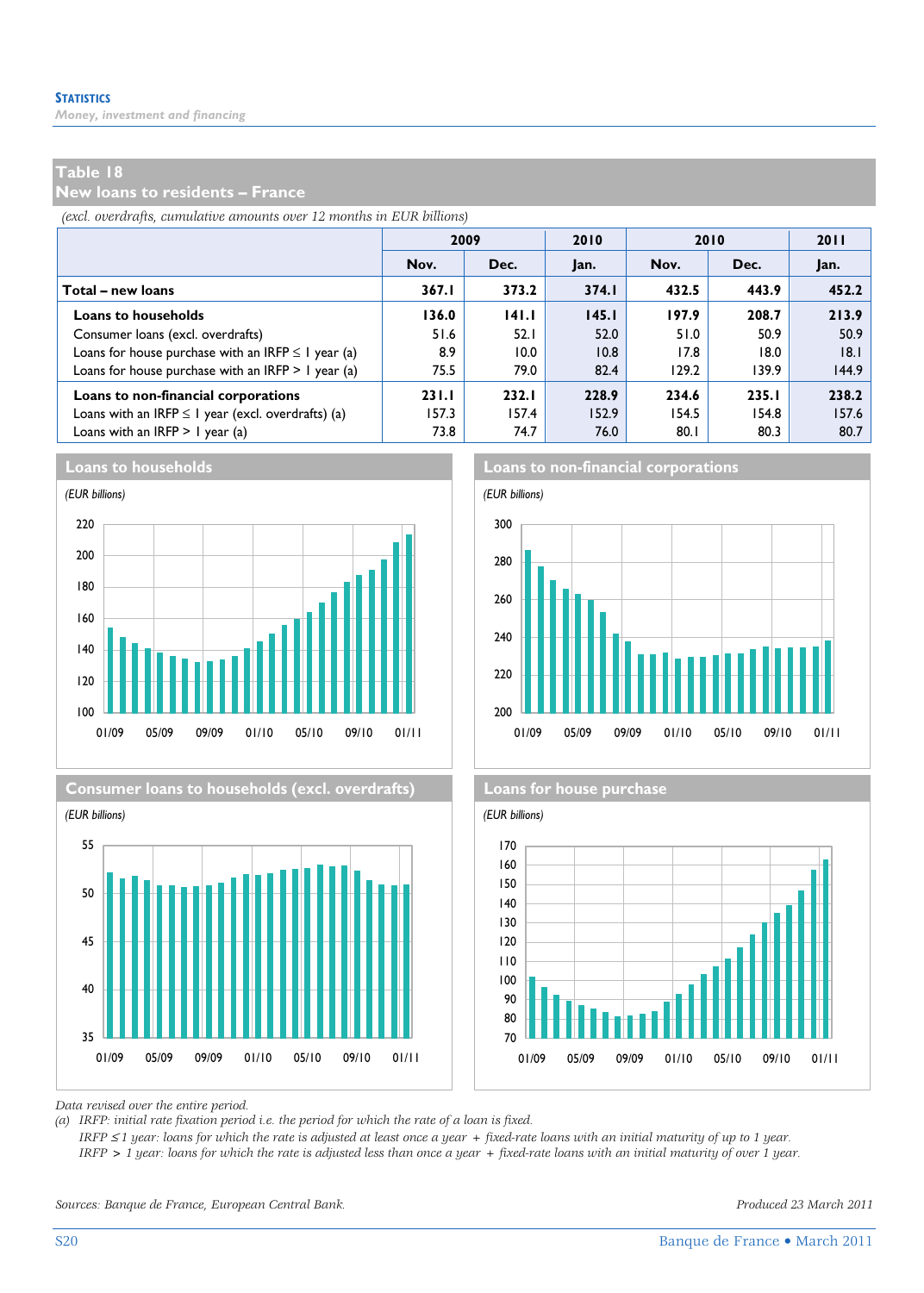**Investment and financing – Insurance corporations and pension funds – Euro area and France**  *(EUR billions)*

**Euro area**

|                                      |                | <b>Cumulated transaction flows over 4 quarters</b> | Outstanding<br>amounts |                |                |         |
|--------------------------------------|----------------|----------------------------------------------------|------------------------|----------------|----------------|---------|
|                                      | 2009<br>2010   |                                                    |                        |                | 2010           |         |
|                                      | Q <sub>3</sub> | Q <sub>4</sub>                                     | QI                     | Q <sub>2</sub> | Q <sub>3</sub> | Sept.   |
| <b>Financial assets</b>              |                |                                                    |                        |                |                |         |
| Currency and deposits                | 27.8           | $-13.7$                                            | $-18.9$                | $-2.7$         | 1.3            | 862.8   |
| of which deposits included in M3 (a) | $-0.9$         | $-33.1$                                            | $-20.9$                | 2.2            | 5.7            | 201.6   |
| Short-term debt securities           | 38.3           | 55.2                                               | 36.9                   | 29.8           | 42.2           | 417.4   |
| Long-term debt securities            | $-5.0$         | 49.5                                               | 83.3                   | 140.6          | 154.6          | 2,249.7 |
| Loans                                | 28.3           | 15.0                                               | 12.5                   | 13.2           | 17.9           | 483.2   |
| Shares and other equity              | 97.1           | 132.9                                              | 177.0                  | 120.7          | 105.0          | 2,404.0 |
| of which quoted shares               | $-100.1$       | $-88.2$                                            | $-82.6$                | $-82.1$        | $-0.9$         | 434.7   |
| Remaining net assets                 | 6.7            | 4.6                                                | 25.4                   | 18.0           | 17.4           | 285.4   |
| <b>Financing</b>                     |                |                                                    |                        |                |                |         |
| Debt securities                      | 10.0           | 0.1                                                | 0.4                    | 5.7            | 3.6            | 58.3    |
| Loans                                | 11.7           | $-25.3$                                            | $-16.0$                | $-10.6$        | 11.7           | 284.3   |
| Shares and other equity              | 4.9            | 3.3                                                | 2.6                    | 3.3            | 4.9            | 485.9   |
| Insurance technical reserves         | 199.5          | 271.5                                              | 319.0                  | 300.5          | 293.9          | 5,903.4 |
| Life insurance                       | 192.7          | 257.4                                              | 304.0                  | 290.8          | 285.7          | 5,142.2 |
| Non-life insurance                   | 6.8            | 14.1                                               | 15.0                   | 9.7            | 8.2            | 761.2   |
| Net lending/net borrowing (B9B)      | $-32.9$        | -7.1                                               | 10.2                   | 20.8           | 24.3           |         |

#### *(EUR billions)*

| France                               |                |                                                    |                        |                |                |         |
|--------------------------------------|----------------|----------------------------------------------------|------------------------|----------------|----------------|---------|
|                                      |                | <b>Cumulated transaction flows over 4 quarters</b> | Outstanding<br>amounts |                |                |         |
|                                      |                | 2009                                               |                        | 2010           |                |         |
|                                      | Q <sub>3</sub> | Q4                                                 | QI                     | Q <sub>2</sub> | Q <sub>3</sub> | Sept.   |
| <b>Financial assets</b>              |                |                                                    |                        |                |                |         |
| Currency and deposits                | $-0.7$         | $-0.9$                                             | $-0.8$                 | 0.7            | $-0.9$         | 22.0    |
| of which deposits included in M3 (a) | $-1.4$         | $-1.4$                                             | $-0.6$                 | 1.2            | 1.8            | 11.7    |
| Short-term debt securities           | 40.5           | 60.8                                               | 50.1                   | 35.5           | 43.9           | 388.3   |
| Long-term debt securities            | 19.3           | 23.1                                               | 51.5                   | 56.4           | 64.6           | 782.7   |
| Loans                                | 3.1            | 2.7                                                | 3.1                    | 2.4            | 1.8            | 41.8    |
| Shares and other equity              | $-5.7$         | $-12.4$                                            | $-5.4$                 | 9.1            | 6.5            | 669.9   |
| of which quoted shares               | $-5.0$         | $-0.8$                                             | 1.3                    | -1.9           | 1.0            | 74.9    |
| Remaining net assets                 | 1.5            | 4.3                                                | 9.2                    | 8.7            | 4.6            | 31.6    |
| Financing                            |                |                                                    |                        |                |                |         |
| Debt securities                      | 3.1            | $-2.0$                                             | $-1.1$                 | 3.2            | 4.5            | 36.9    |
| Loans                                | -1.5           | $-12.1$                                            | $-13.5$                | $-13.1$        | $-1.9$         | 72.6    |
| Shares and other equity              | 2.2            | 3.8                                                | 4.6                    | 4.3            | 3.5            | 139.2   |
| Insurance technical reserves         | 74.7           | 92.9                                               | 108.4                  | 103.7          | 104.1          | 1,585.9 |
| Life insurance                       | 71.3           | 88.4                                               | 103.6                  | 99.1           | 99.8           | 1,430.9 |
| Non-life insurance                   | 3.3            | 4.4                                                | 4.8                    | 4.7            | 4.2            | 155.0   |
| Net lending/net borrowing (B9B)      | $-20.6$        | $-4.9$                                             | 9.2                    | 14.7           | 10.4           |         |

*(a) Deposits with agreed maturity up to 2 years and redeemable at notice up to 3 months of insurance corporations held with MFIs and central government. Sources: Banque de France, European Central Bank. Produced 23 March 2011*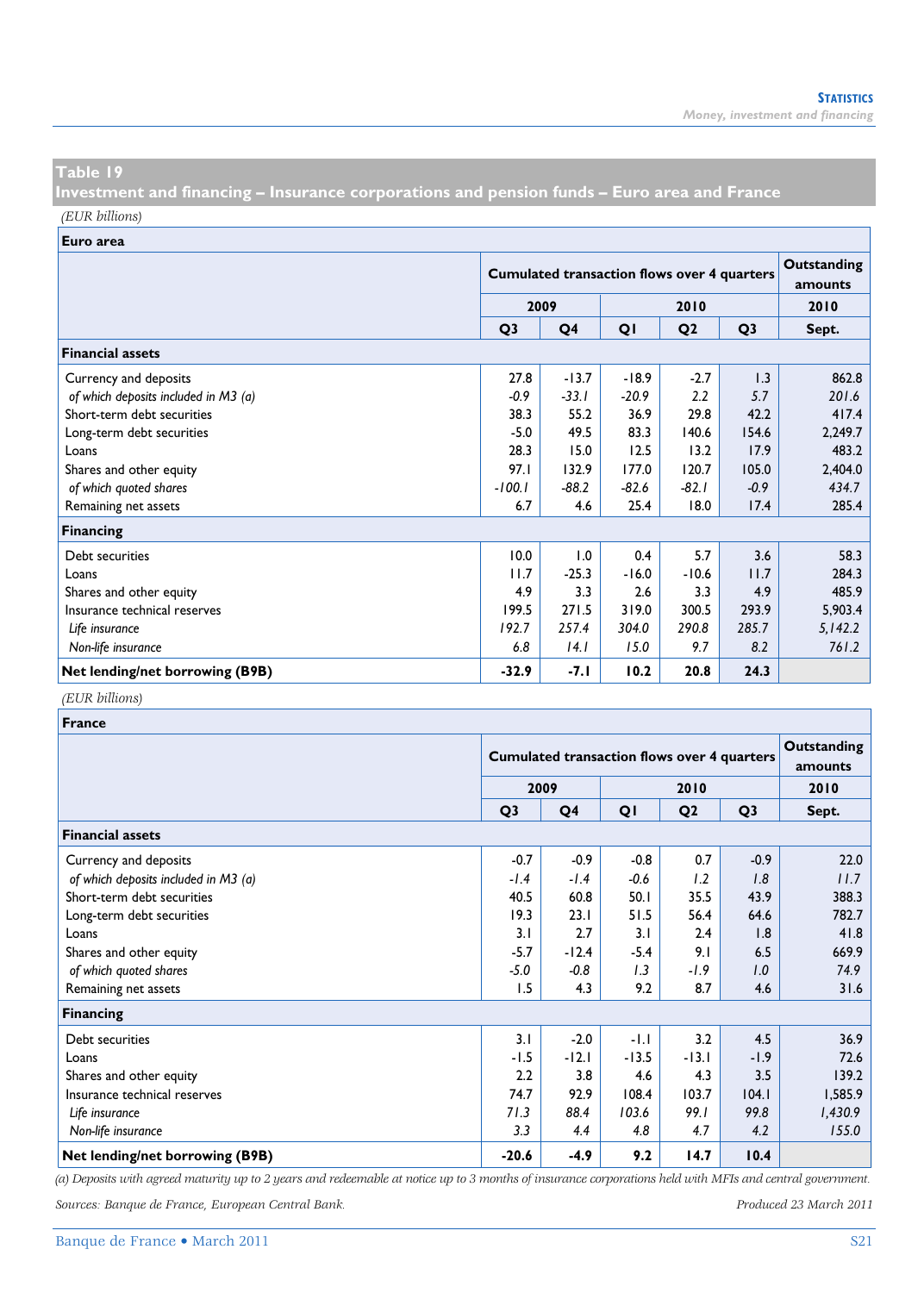*Money, investment and financing* 

#### **Table 20**

**Investment and financing – Households – Euro area** 

*(EUR billions)*

|                                        |                | <b>Cumulated transaction flows over 4 quarters</b> | Outstanding<br>amounts |                |                |          |
|----------------------------------------|----------------|----------------------------------------------------|------------------------|----------------|----------------|----------|
|                                        | 2009           |                                                    |                        | 2010           |                | 2010     |
|                                        | Q <sub>3</sub> | Q4                                                 | QI                     | Q <sub>2</sub> | Q <sub>3</sub> | Sept.    |
| <b>Financial assets</b>                |                |                                                    |                        |                |                |          |
| Currency and deposits                  | 312.8          | 210.8                                              | 180.6                  | 174.3          | 178.1          | 6.510.4  |
| of which deposits included in M3 (a)   | 206.8          | 93.0                                               | 33.0                   | 29.4           | 55.6           | 4,942.6  |
| Short-term debt securities             | $-65.0$        | $-75.4$                                            | $-67.7$                | $-56.4$        | $-24.8$        | 48.9     |
| Long-term debt securities              | 13.5           | 5.9                                                | $-26.4$                | $-19.6$        | $-39.1$        | 1.348.4  |
| Shares and other equity                | 67.4           | 124.0                                              | 136.7                  | 113.3          | 47.9           | 4.302.1  |
| Ouoted shares                          | 45.3           | 38.0                                               | 39.2                   | 26.9           | 10.4           | 731.3    |
| Unquoted shares and other equity       | 49.5           | 60.8                                               | 71.1                   | 75.6           | 53.9           | 2,125.2  |
| Mutual fund shares                     | $-27.5$        | 25.3                                               | 26.4                   | 10.8           | $-16.4$        | 1,445.5  |
| of which money market fund shares      | $-20.0$        | $-47.6$                                            | $-83.7$                | $-84.8$        | $-95.9$        | 201.0    |
| Insurance technical reserves           | 201.5          | 251.7                                              | 282.3                  | 274.4          | 275.4          | 5,783.9  |
| Remaining net assets                   | $-13.4$        | 12.0                                               | 0.3                    | $-4.0$         | 23.3           | $-110.4$ |
| <b>Financing</b>                       |                |                                                    |                        |                |                |          |
| Loans                                  | 101.9          | 111.0                                              | 129.9                  | 135.1          | 136.1          | 6,005.6  |
| of which from euro area MFIs           | $-15.7$        | 65.2                                               | 76.2                   | 104.0          | 105.0          | 5,121.6  |
| <b>Revaluation of financial assets</b> |                |                                                    |                        |                |                |          |
| Shares and other equity                | $-132.0$       | 236.1                                              | 492.7                  | 139.8          | 22.9           |          |
| Insurance technical reserves           | 53.9           | 178.3                                              | 268.1                  | 173.7          | 113.5          |          |
| Other flows                            | 79.4           | 52.0                                               | 85.3                   | 38.9           | $-8.8$         |          |
| Change in net financial worth          | 416.2          | 884.4                                              | 1,221.9                | 699.3          | 452.5          |          |







*(a) Deposits with agreed maturity up to 2 years and redeemable at notice up to 3 months of households held with MFIs and central government.*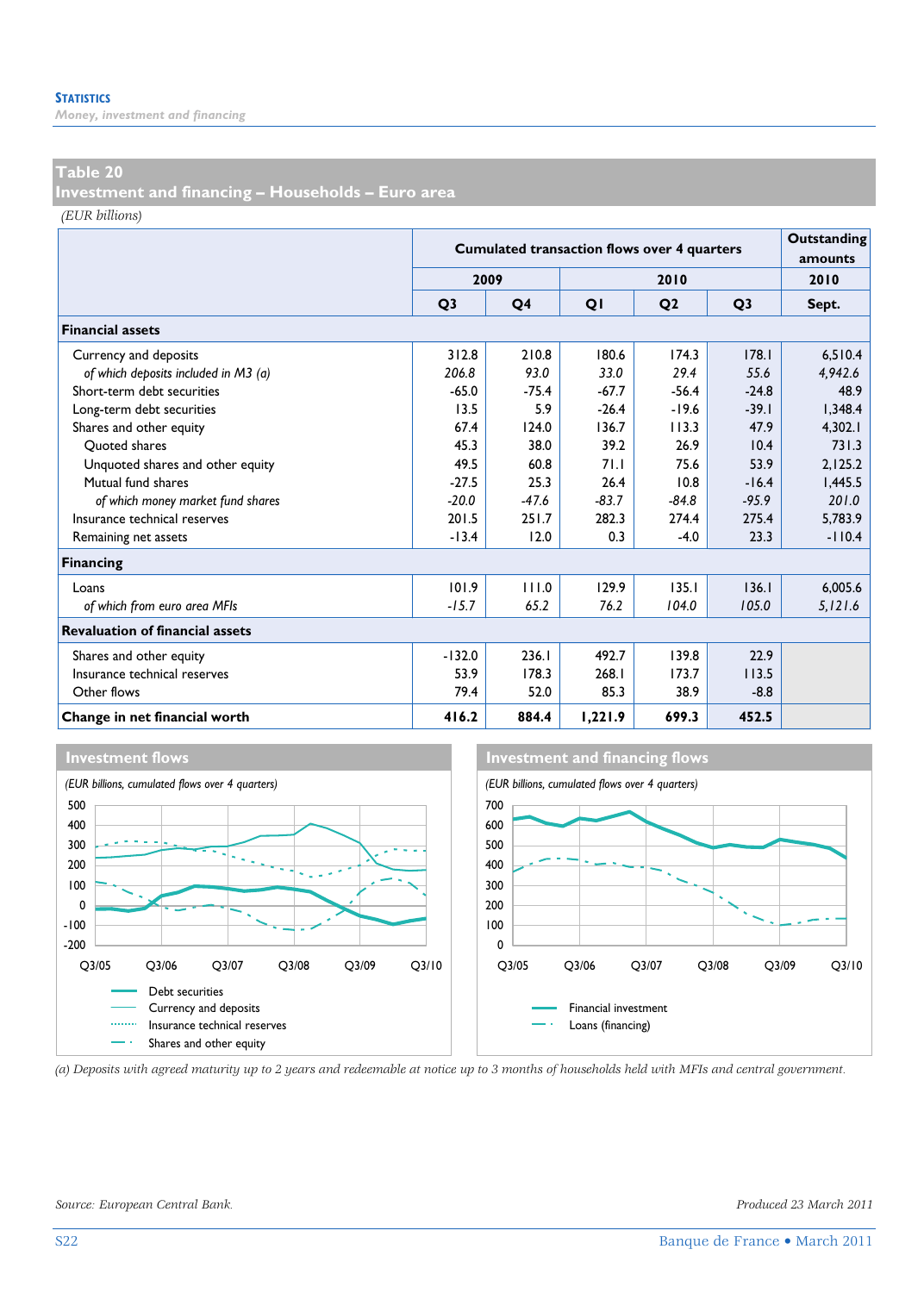**Investment and financing – Households – France** 

*(EUR billions)*

|                                        |                | <b>Cumulated transaction flows over 4 quarters</b> | Outstanding<br>amounts |                |                |         |
|----------------------------------------|----------------|----------------------------------------------------|------------------------|----------------|----------------|---------|
|                                        | 2009           |                                                    |                        | 2010           |                | 2010    |
|                                        | Q <sub>3</sub> | Q4                                                 | QI                     | Q <sub>2</sub> | Q <sub>3</sub> | Sept.   |
| <b>Financial assets</b>                |                |                                                    |                        |                |                |         |
| Currency and deposits                  | 27.2           | 20.2                                               | 22.1                   | 29.3           | 30.7           | 1.141.1 |
| of which deposits included in M3 (a)   | 17.1           | 2.8                                                | 6.1                    | 14.5           | 19.1           | 846.6   |
| Short-term debt securities             | $-0.4$         | $-0.5$                                             | -1.8                   | $-1.5$         | -1.1           | 11.7    |
| Long-term debt securities              | 3.6            | 4.4                                                | 1.0                    | 0.6            | $-1.2$         | 47.4    |
| Shares and other equity                | 0.7            | $-3.4$                                             | $-6.5$                 | $-7.8$         | $-4.9$         | 939.1   |
| Ouoted shares                          | 5.6            | 2.8                                                | $-0.9$                 | 0.5            | 0.3            | 150.7   |
| Unquoted shares and other equity       | 8.2            | 7.7                                                | 9.4                    | 8.3            | 14.6           | 502.7   |
| Mutual fund shares                     | $-13.1$        | $-13.9$                                            | $-15.1$                | $-16.6$        | $-19.8$        | 285.7   |
| of which money market fund shares      | $-6.7$         | $-15.5$                                            | $-19.5$                | $-19.5$        | $-20.1$        | 39.9    |
| Insurance technical reserves           | 73.9           | 91.9                                               | 107.4                  | 102.8          | 103.2          | 1,560.6 |
| Remaining net assets                   | 11.0           | 14.6                                               | $-4.5$                 | 0.5            | 11.0           | $-41.8$ |
| Financing                              |                |                                                    |                        |                |                |         |
| Loans                                  | 30.6           | 36.5                                               | 44.5                   | 47.9           | 51.9           | 1,057.5 |
| of which from resident MFIs            | 17.4           | 32.3                                               | 38.5                   | 49.0           | 56.9           | 1,004.5 |
| <b>Revaluation of financial assets</b> |                |                                                    |                        |                |                |         |
| Shares and other equity                | 0.6            | 109.4                                              | 174.3                  | 79.7           | 21.9           |         |
| Insurance technical reserves           | 4.0            | 25.3                                               | 37.0                   | 12.8           | 1.8            |         |
| Other flows                            | 12.4           | $-1.0$                                             | 5.1                    | 9.3            | 14.2           |         |
| Change in net financial worth          | 102.4          | 224.6                                              | 289.7                  | 177.9          | 123.6          |         |





*(a) Deposits with agreed maturity up to 2 years and redeemable at notice up to 3 months of households held with MFIs and central government.*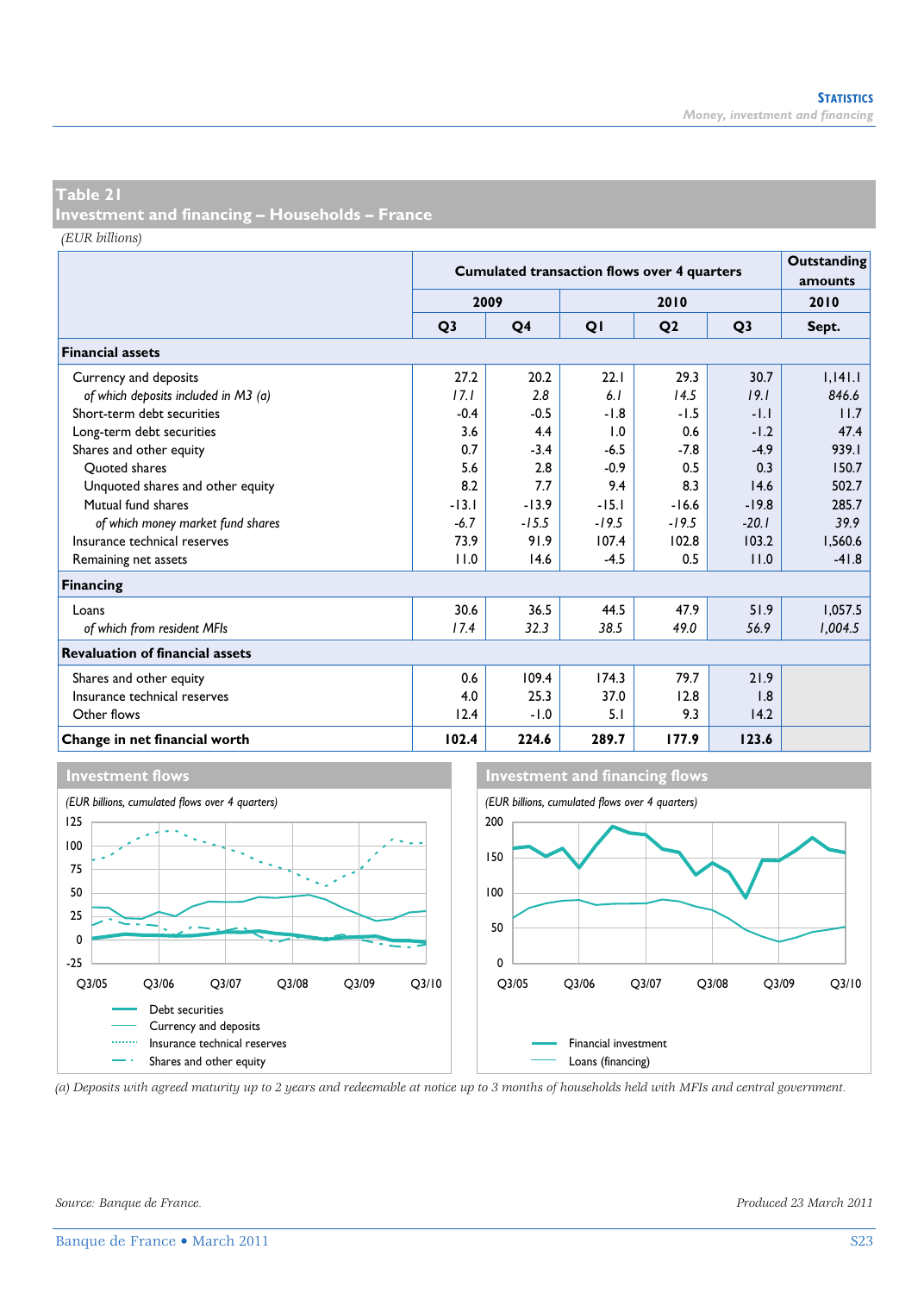*Money, investment and financing* 

#### **Table 22**

**Investment and financing – Non-financial corporations – Euro area** 

*(EUR billions)*

|                                      |                | <b>Cumulated transaction flows over 4 quarters</b> | Outstanding<br>amounts |                |                |          |
|--------------------------------------|----------------|----------------------------------------------------|------------------------|----------------|----------------|----------|
|                                      |                | 2009                                               |                        | 2010           |                | 2010     |
|                                      | Q <sub>3</sub> | Q4                                                 | QI                     | Q <sub>2</sub> | Q <sub>3</sub> | Sept.    |
| <b>Financial assets</b>              |                |                                                    |                        |                |                |          |
| Currency and deposits                | 77.7           | 109.0                                              | 87.2                   | 53.0           | 40.5           | 1,844.6  |
| of which deposits included in M3 (a) | 26.0           | 78.4                                               | 89.2                   | 49.0           | 44.4           | 1,517.4  |
| Debt securities                      | $-41.9$        | $-48.0$                                            | $-28.7$                | 24.5           | 24.6           | 371.4    |
| Loans                                | 151.5          | 109.5                                              | 134.0                  | 220.7          | 258.0          | 3,158.0  |
| Shares and other equity              | 298.5          | 132.2                                              | 80.3                   | 36.3           | 53.3           | 7,692.7  |
| Insurance technical reserves         | 4.3            | 4.8                                                | 2.3                    | 1.6            | 0.7            | 145.5    |
| Remaining net assets                 | $-112.3$       | $-63.5$                                            | 66.2                   | 18.2           | 64.4           | 227.2    |
| Financing                            |                |                                                    |                        |                |                |          |
| Debt                                 | 233.6          | 111.8                                              | 139.4                  | 162.1          | 233.7          | 9,721.2  |
| Loans                                | 140.0          | 24.9                                               | 33.4                   | 77.8           | 161.9          | 8,489.9  |
| of which from euro area MFIs         | $-10.2$        | $-106.8$                                           | $-114.2$               | $-82.9$        | $-29.6$        | 4,689.4  |
| Debt securities                      | 90.9           | 84.1                                               | 103.0                  | 81.3           | 68.9           | 894.4    |
| Pension fund reserves                | 2.6            | 2.9                                                | 2.9                    | 3.0            | 2.9            | 336.8    |
| Shares and other equity              | 288.2          | 178.5                                              | 169.4                  | 153.8          | 176.6          | 12,557.9 |
| Quoted shares                        | 70.9           | 66.I                                               | 66.3                   | 47.1           | 37.1           | 3,542.5  |
| Unquoted shares and other equity     | 217.4          | 112.3                                              | 103.1                  | 106.7          | 139.5          | 9,015.4  |
| Net lending/net borrowing (B9B)      | $-144.0$       | $-46.4$                                            | 32.6                   | 38.5           | 31.2           |          |



*(a) Deposits with agreed maturity up to 2 years and redeemable at notice up to 3 months of non-financial corporations held with MFIs and central government.*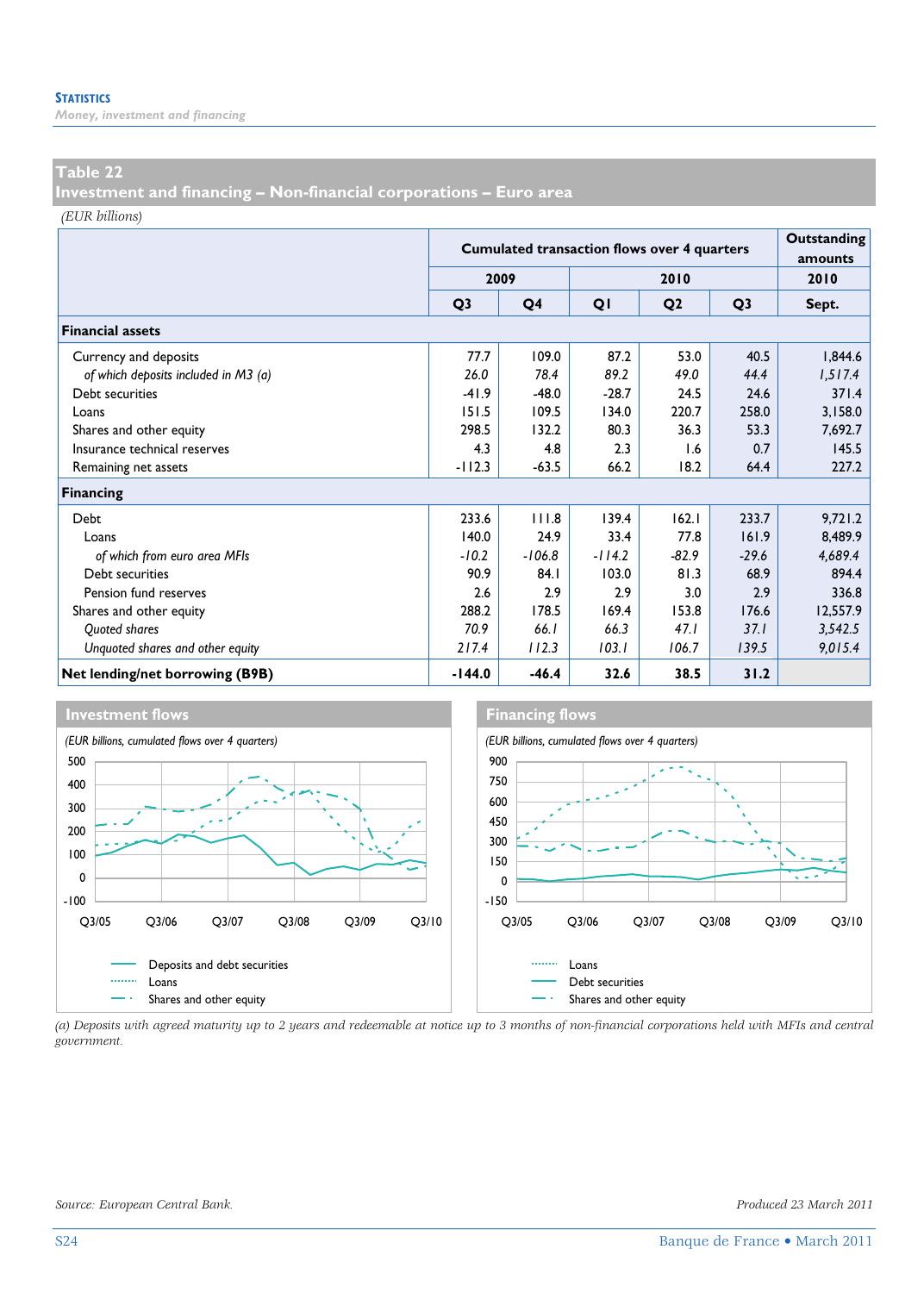**Investment and financing – Non-financial corporations – France** 

*(EUR billions)*

|                                      |                | <b>Cumulated transaction flows over 4 quarters</b> | Outstanding<br>amounts |                |                |         |
|--------------------------------------|----------------|----------------------------------------------------|------------------------|----------------|----------------|---------|
|                                      |                | 2009                                               |                        | 2010           |                |         |
|                                      | Q <sub>3</sub> | Q <sub>4</sub>                                     | QI                     | Q <sub>2</sub> | Q <sub>3</sub> | Sept.   |
| <b>Financial assets</b>              |                |                                                    |                        |                |                |         |
| Currency and deposits                | 22.8           | 24.0                                               | 27.9                   | 24.1           | 20.6           | 324.3   |
| of which deposits included in M3 (a) | 5.8            | 11.4                                               | 20.8                   | 19.5           | 20.9           | 236.3   |
| Debt securities                      | -7.7           | $-10.4$                                            | 2.5                    | 7.8            | 4.6            | 107.5   |
| Loans                                | 70.6           | 73.2                                               | 81.4                   | 68.4           | 64.5           | 896.9   |
| Shares and other equity              | 105.4          | 91.9                                               | 85.4                   | 66.5           | 62.0           | 2,798.7 |
| Insurance technical reserves         | 0.6            | 0.8                                                | 0.8                    | 0.7            | 0.6            | 20.2    |
| Remaining net assets                 | $-14.6$        | $-14.9$                                            | $-17.5$                | $-19.0$        | 3.2            | 95.5    |
| <b>Financing</b>                     |                |                                                    |                        |                |                |         |
| Debt                                 | 93.0           | 78.I                                               | 78.2                   | 63.0           | 74.8           | 2,105.9 |
| Loans                                | 33.9           | 27.0                                               | 26.1                   | 26.1           | 43.6           | 1,704.5 |
| of which from resident MFIs          | -2.9           | $-9.8$                                             | $-13.1$                | $-0.5$         | 7.4            | 776.0   |
| Debt securities                      | 59.I           | 51.0                                               | 52.1                   | 37.0           | 31.2           | 401.3   |
| Shares and other equity              | 113.4          | 105.5                                              | 106.2                  | 100.7          | 101.5          | 4,013.4 |
| Quoted shares                        | 16.8           | 19.2                                               | 19.8                   | 11.1           | 10.9           | 1,088.5 |
| Unguoted shares and other equity     | 96.6           | 86.3                                               | 86.3                   | 89.6           | 90.6           | 2,925.0 |
| Net lending/net borrowing (B9B)      | $-29.2$        | -19.1                                              | $-4.0$                 | $-15.2$        | $-20.8$        |         |





*(a) Deposits with agreed maturity up to 2 years and redeemable at notice up to 3 months of non-financial corporations held with MFIs and central government.*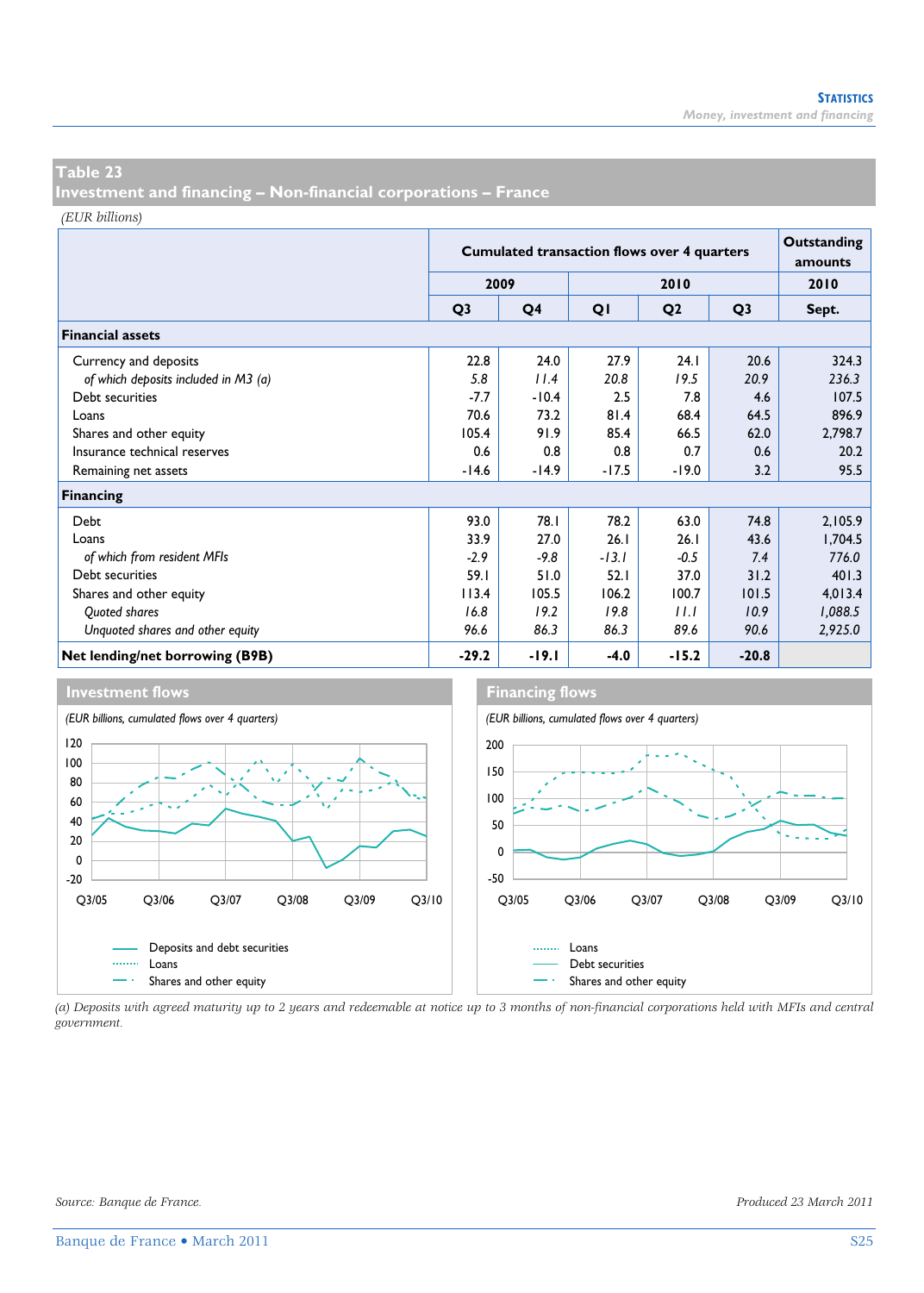*Money, investment and financing* 

#### **Table 24**

**Interest rates on deposits – France and the euro area** 

*(average monthly rates – %)*

|                                                           | 2009 | 2010 | 2010 |       |      | 2010 |      | 2011 |
|-----------------------------------------------------------|------|------|------|-------|------|------|------|------|
|                                                           | Dec. | Dec. | Jan. | Sept. | Oct. | Nov. | Dec. | Jan. |
| Euro area                                                 |      |      |      |       |      |      |      |      |
| Overnight deposits - households                           | 0.45 | 0.43 | 0.43 | 0.43  | 0.44 | 0.44 | 0.43 | 0.43 |
| Deposits redeemable at notice up to 3 months – households | 1.53 | 1.55 | 1.47 | I.55  | 1.54 | I.54 | 1.55 | 1.53 |
| Time deposits with agreed maturity over 2 years -         |      |      |      |       |      |      |      |      |
| non-financial corporations                                | 2.54 | 2.60 | 2.46 | 2.81  | 2.53 | 2.41 | 2.60 | 2.52 |
| <b>France</b>                                             |      |      |      |       |      |      |      |      |
| "A" passbooks (end of period)                             | 1.25 | 1.75 | 1.25 | 1.75  | 1.75 | 1.75 | 1.75 | 1.75 |
| Regulated savings deposits                                | 1.28 | 1.78 | 1.28 | l.78  | 1.78 | 1.78 | I.78 | 1.77 |
| Market rate savings deposits                              | 1.37 | 1.66 | 1.29 | I.56  | 1.57 | 1.64 | 1.66 | 1.61 |
| Deposits with agreed maturity up to 2 years               | 2.39 | 2.18 | 2.33 | 2.15  | 2.17 | 2.13 | 2.18 | 2.11 |
| Deposits with agreed maturity over 2 years                | 3.41 | 3.09 | 3.31 | 3.24  | 3.13 | 3.16 | 3.09 | 3.11 |



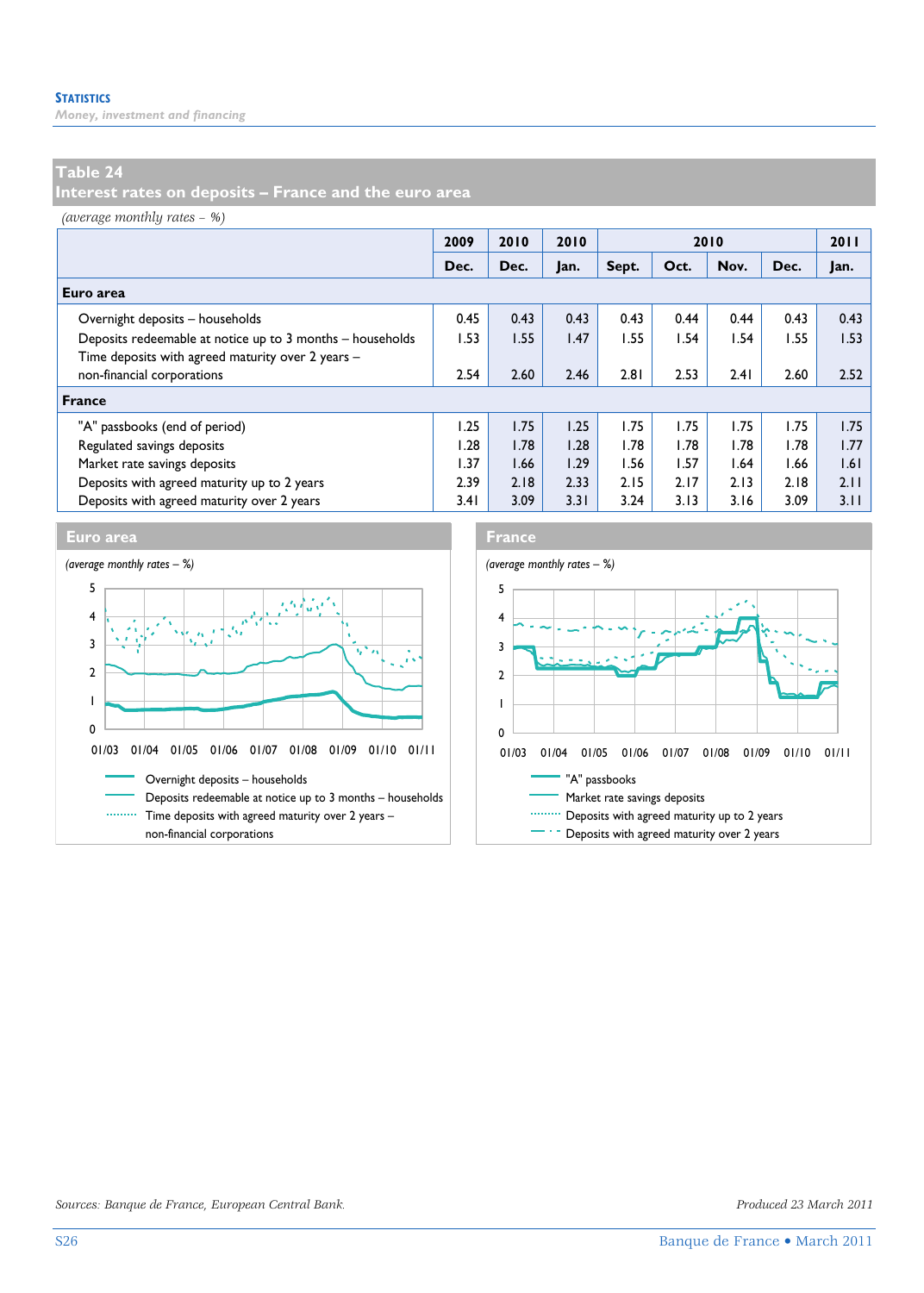**Cost of credit – France and the euro area** 

*(average monthly rate – %)*

|                                            |      |                  |      |      |      | 2010 |      |       |      |      |      | 2011 |
|--------------------------------------------|------|------------------|------|------|------|------|------|-------|------|------|------|------|
|                                            |      | Feb. March April |      | May  | June | July | Aug. | Sept. | Oct. | Nov. | Dec. | Jan. |
| Euro area                                  |      |                  |      |      |      |      |      |       |      |      |      |      |
| <b>Consumer loans</b>                      |      |                  |      |      |      |      |      |       |      |      |      |      |
| Floating rate and IRFP of up to 1 year (a) | 6.72 | 6.35             | 6.78 | 6.69 | 5.18 | 5.48 | 5.38 | 5.52  | 5.36 | 5.39 | 5.16 | 5.06 |
| Loans for house purchase                   |      |                  |      |      |      |      |      |       |      |      |      |      |
| Floating rate and IRFP of between          |      |                  |      |      |      |      |      |       |      |      |      |      |
| I and 5 years                              | 3.83 | 3.72             | 3.71 | 3.64 | 3.59 | 3.60 | 3.63 | 3.57  | 3.57 | 3.55 | 3.54 | 3.71 |
| Non financial corporations                 |      |                  |      |      |      |      |      |       |      |      |      |      |
| of over EUR 1 million                      |      |                  |      |      |      |      |      |       |      |      |      |      |
| IRFP of up to $I$ year (a)                 | 1.94 | 1.99             | 2.00 | 1.96 | 2.17 | 2.26 | 2.28 | 2.26  | 2.33 | 2.42 | 2.59 | 2.45 |
| <b>France</b>                              |      |                  |      |      |      |      |      |       |      |      |      |      |
| <b>Consumer loans</b>                      | 6.31 | 6.26             | 6.18 | 6.20 | 6.18 | 6.13 | 6.08 | 5.96  | 5.78 | 5.79 | 5.75 | 5.93 |
| Loans for house purchase                   |      |                  |      |      |      |      |      |       |      |      |      |      |
| IRFP of up to $\overline{I}$ year (a)      | 3.39 | 3.38             | 3.27 | 3.20 | 3.15 | 3.17 | 3.12 | 3.04  | 3.04 | 3.02 | 3.02 | 3.07 |
| IRFP of over $\vert$ year (a)              |      | 3.79             | 3.73 | 3.69 | 3.65 | 3.60 | 3.54 | 3.52  | 3.45 | 3.44 | 3.41 | 3.45 |
| Non-financial corporations                 |      |                  |      |      |      |      |      |       |      |      |      |      |
| IRFP of up to $\overline{I}$ year (a)      |      | 1.91             | 1.92 | 1.86 | 1.89 | 2.00 | 2.17 | 2.09  | 2.20 | 2.23 | 2.25 | 2.25 |
| IRFP of over 1 year (a)                    | 3.47 | 3.36             | 3.32 | 3.27 | 3.28 | 3.37 | 3.47 | 3.42  | 3.41 | 3.47 | 3.40 | 3.47 |



*(a) IRFP: initial rate fixation period i.e. the period for which the rate of a loan is fixed.* 

*IRFP* ≤ *1 year: loans for which the rate is adjusted at least once a year + fixed-rate loans with an initial maturity of up to 1 year.*

*IRFP > 1 year: loans for which the rate is adjusted less than once a year + fixed-rate loans with an initial maturity of over 1 year.*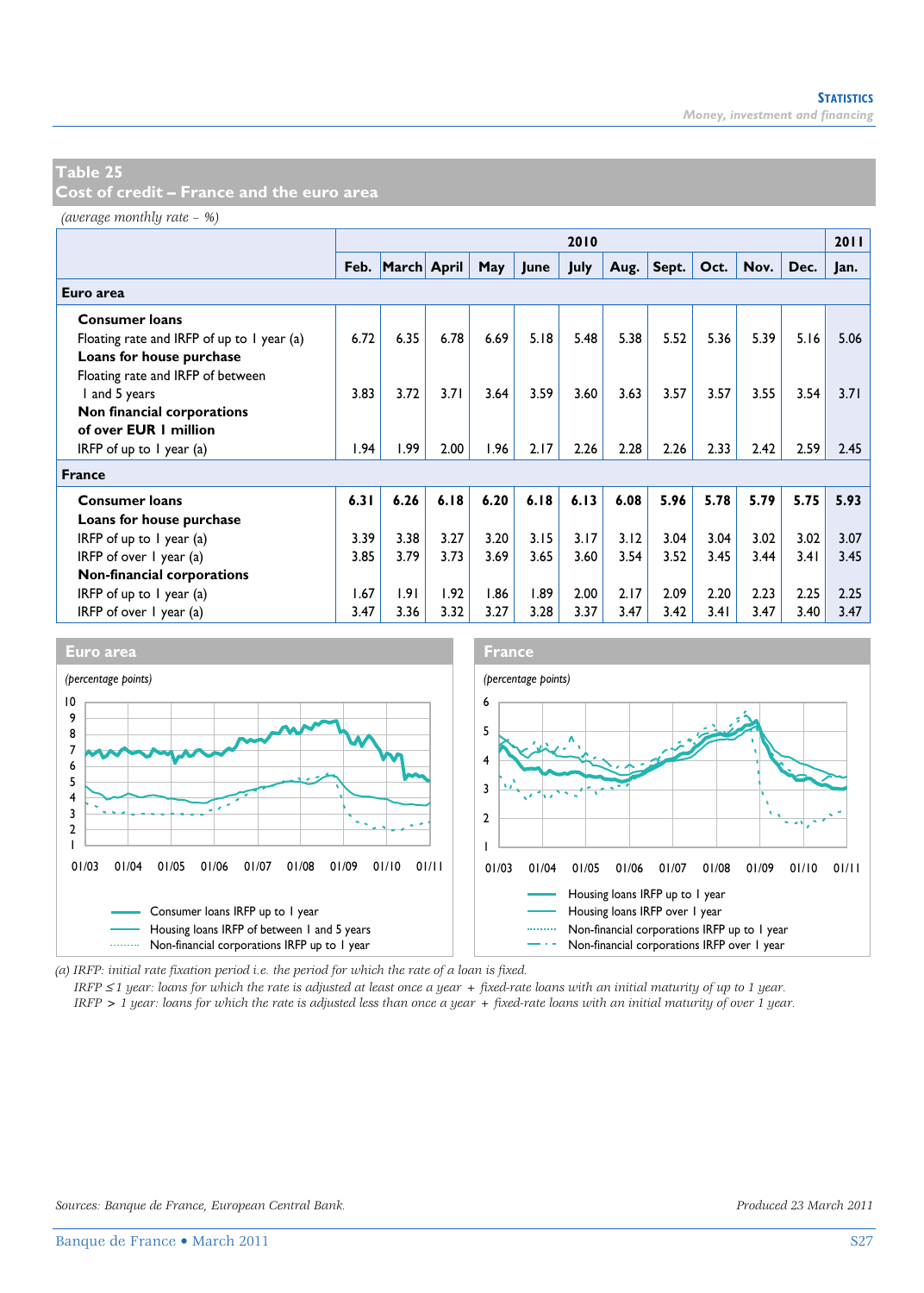*Money, investment and financing* 

#### **Table 26**

**Cost of credit – France** 

| × |
|---|
|---|

| $\langle \cdot, \cdot \rangle$                                     | 2009         |              |                |                |              |
|--------------------------------------------------------------------|--------------|--------------|----------------|----------------|--------------|
|                                                                    | Q4           | QI           | Q <sub>2</sub> | Q <sub>3</sub> | Q4           |
| Households - Average overall effective interest rate               |              |              |                |                |              |
| <b>Consumer loans</b>                                              |              |              |                |                |              |
| Overdrafts, revolving loans and instalment plans of over EUR 1,524 | 14.78        | 14.59        | 14.45          | 14.49          | 14.75        |
| Personal loans over EUR 1,524                                      | 6.66         | 6.64         | 6.46           | 6.11           | 5.83         |
| Loans for house purchase                                           |              |              |                |                |              |
| Fixed-rate loans                                                   | 4.93         | 4.72         | 4.57           | 4.20           | 4.13         |
| Floating-rate loans                                                | 4.44         | 4.29         | 4.01           | 3.79           | 3.72         |
|                                                                    |              | 2010         |                |                | 2011         |
| Usury ceilings in effect from the 1st day of the mentioned period  | Jan.         | April        | July           | Oct.           | Jan.         |
|                                                                    |              |              |                |                |              |
| Households - Usury rate                                            |              |              |                |                |              |
| <b>Consumer loans</b>                                              |              |              |                |                |              |
| Overdrafts, revolving loans and instalment plans of over EUR 1,524 | 19.71        | 19.45        | 19.27          | 19.32          | 19.67        |
| Personal loans over EUR 1,524                                      | 8.88         | 8.85         | 8.61           | 8.15           | 7.77         |
| Loans for house purchase                                           |              |              |                |                |              |
| Fixed-rate loans                                                   | 6.57         | 6.29         | 6.09           | 5.60           | 5.51         |
| Floating-rate loans                                                | 5.92         | 5.72         | 5.35           | 5.05           | 4.96         |
|                                                                    | 2009         | 2010         |                |                |              |
|                                                                    | Q4           | QI           | Q <sub>2</sub> | Q <sub>3</sub> | Q4           |
| <b>Business credit, loans to enterprises</b>                       |              |              |                |                |              |
| <b>Discount</b>                                                    |              |              |                |                |              |
| up to EUR 15,245                                                   | 1.52         | 1.74         | 1.75           | 2.01           | 2.28         |
| EUR 15,245 to EUR 45,735                                           | 2.37         | 2.84         | 2.36           | 2.51           | 2.78         |
| EUR 45,735 to EUR 76,225                                           | 2.34         | 2.57         | 2.56           | 2.57           | 2.79         |
| EUR 76,225 to EUR 304,898                                          | 2.28         | 2.49         | 2.12           | 2.29           | 2.51         |
| EUR 304,898 to EUR 1,524,490                                       | 1.81         | 1.95         | 1.97           | 2.05           | 2.21         |
| over EUR 1,524,490                                                 | 1.19         | 1.22         | 1.29           | 1.63           | 1.79         |
| <b>Overdrafts</b>                                                  |              |              |                |                |              |
| up to EUR 15,245                                                   | 9.82         | 9.76         | 9.69           | 10.03          | 10.15        |
| EUR 15,245 to EUR 45,735                                           | 6.85         | 6.85         | 6.78           | 7.45           | 7.08         |
| EUR 45,735 to EUR 76,225                                           | 4.19         | 4.37         | 4.22           | 4.64           | 4.69         |
| EUR 76,225 to EUR 304,898                                          | 2.76         | 3.03         | 2.83           | 3.09           | 3.10         |
| EUR 304,898 to EUR 1,524,490                                       | 1.81         | 1.93         | 1.88           | 2.13           | 2.16         |
| over EUR 1,524,490                                                 | 1.56         | 1.27         | 1.38           | 1.73           | 1.73         |
| Other short-term loans                                             |              |              |                |                |              |
| up to EUR 15,245                                                   | 3.84         | 3.60         | 3.41           | 3.61           | 3.62         |
| EUR 15,245 to EUR 45,735                                           | 3.46         | 3.39         | 3.25           | 3.32           | 3.43         |
| EUR 45,735 to EUR 76,225                                           | 3.17         | 3.12         | 2.98           | 3.00           | 3.08         |
| EUR 76,225 to EUR 304,898                                          | 2.59         | 2.52         | 2.39           | 2.47           | 2.64         |
| EUR 304,898 to EUR 1,524,490                                       | 1.80<br>1.43 | 1.85<br>1.46 | 1.75<br>1.49   | 1.87<br>1.69   | 2.01<br>1.82 |
| over EUR 1,524,490                                                 |              |              |                |                |              |
| Medium and long-term loans                                         |              |              |                |                |              |
| up to EUR 15,245                                                   | 3.95         | 3.37         | 3.78           | 3.54           | 3.43         |
| EUR 15,245 to EUR 45,735                                           | 3.81<br>3.82 | 3.27<br>3.56 | 3.52<br>3.54   | 3.40<br>3.36   | 3.36<br>3.28 |
| EUR 45,735 to EUR 76,225<br>EUR 76,225 to EUR 304,898              | 3.86         | 3.64         | 3.58           | 3.33           | 3.35         |
| EUR 304,898 to EUR 1,524,490                                       | 3.40         | 3.36         | 3.31           | 3.06           | 3.18         |
| over EUR 1,524,490                                                 | 2.64         | 2.58         | 2.73           | 2.64           | 2.82         |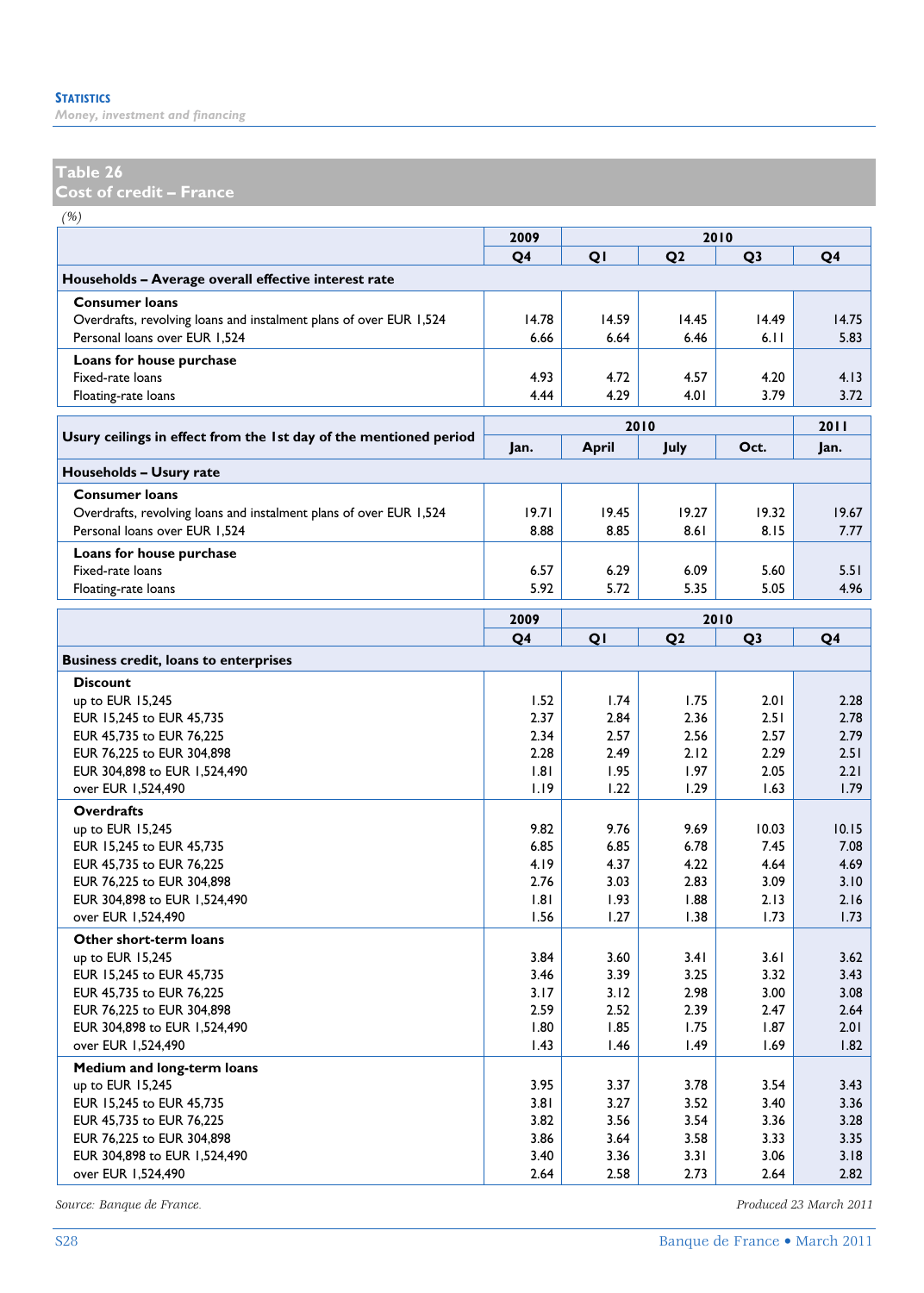#### **Table 27 Interest rates**

*(%)*

|                                          |      |      |      |      | Monthly average (a) |      |      |      |      |      | Key      |
|------------------------------------------|------|------|------|------|---------------------|------|------|------|------|------|----------|
|                                          |      |      |      |      | 2010                |      |      |      |      | 2011 | interest |
|                                          | May  | June | July | Aug. | Sept.               | Oct. | Nov. | Dec. | Jan. | Feb. | rates at |
| Short-term interbank interest rates      |      |      |      |      |                     |      |      |      |      |      | 21/03/11 |
| Euro                                     |      |      |      |      |                     |      |      |      |      |      | 1.00     |
| Overnight                                | 0.34 | 0.36 | 0.47 | 0.39 | 0.45                | 0.69 | 0.57 | 0.51 | 0.64 | 0.68 |          |
| 3-month                                  | 0.63 | 0.67 | 0.82 | 0.86 | 0.86                | 0.98 | 1.03 | 1.01 | 1.02 | 1.07 |          |
| I-year                                   | 1.13 | 1.19 | 1.33 | 1.39 | 1.33                | 1.43 | 1.43 | 1.48 | 1.47 | 1.71 |          |
| <b>Pound sterling</b>                    |      |      |      |      |                     |      |      |      |      |      | 0.50     |
| Overnight                                | 0.55 | 0.52 | 0.53 | 0.48 | 0.56                | 0.56 | 0.53 | 0.52 | 0.52 | 0.53 |          |
| 3-month                                  | 0.78 | 0.79 | 0.79 | 0.82 | 0.85                | 0.78 | 0.83 | 0.89 | 0.79 | 0.82 |          |
| l-year                                   | 1.30 | 1.62 | 1.57 | 1.56 | 1.51                | 1.48 | 1.50 | 1.72 | 1.56 | 1.63 |          |
| <b>Dollar</b>                            |      |      |      |      |                     |      |      |      |      |      | 0.25     |
| Overnight                                | 0.29 | 0.30 | 0.29 | 0.23 | 0.21                | 0.23 | 0.23 | 0.24 | 0.24 | 0.24 |          |
| 3-month                                  | 0.54 | 0.77 | 0.82 | 0.56 | 0.43                | 0.44 | 0.45 | 0.43 | 0.47 | 0.41 |          |
| I-year                                   | 1.34 | 1.38 | 1.20 | 1.09 | 1.06                | 0.94 | 0.94 | 1.05 | 1.03 | 0.96 |          |
| Yen                                      |      |      |      |      |                     |      |      |      |      |      | 0.10     |
| Overnight                                | 0.15 | 0.15 | 0.15 | 0.10 | 0.11                | 0.11 | 0.11 | 0.13 | 0.12 | 0.10 |          |
| 3-month                                  | 0.35 | 0.36 | 0.31 | 0.36 | 0.29                | 0.19 | 0.25 | 0.39 | 0.34 | 0.33 |          |
| l-year                                   | 0.70 | 0.73 | 0.63 | 0.70 | 0.61                | 0.48 | 0.49 | 0.62 | 0.55 | 0.47 |          |
| 10-year benchmark government bond yields |      |      |      |      |                     |      |      |      |      |      |          |
| France                                   | 3.08 | 3.07 | 2.99 | 2.68 | 2.68                | 2.72 | 3.00 | 3.34 | 3.44 | 3.60 |          |
| Germany                                  | 2.80 | 2.63 | 2.65 | 2.37 | 2.34                | 2.38 | 2.56 | 2.96 | 3.06 | 3.23 |          |
| Euro area                                | 3.68 | 3.70 | 3.62 | 3.44 | 3.50                | 3.34 | 3.73 | 4.07 | 3.94 | 4.48 |          |
| United Kingdom                           | 3.71 | 3.48 | 3.38 | 3.07 | 3.02                | 2.97 | 3.20 | 3.50 | 3.61 | 3.78 |          |
| <b>United States</b>                     | 3.44 | 3.22 | 3.01 | 2.70 | 2.66                | 2.52 | 2.76 | 3.30 | 3.40 | 3.60 |          |
| Japan                                    | 1.28 | 1.21 | 1.10 | 0.98 | 1.07                | 0.89 | 1.05 | 1.19 | 1.22 | 1.29 |          |





**3-month interbank market rates Theory of Times Theory of Times Theory is a strong verment bonds** 



*(a) Short-term: the interbank average of rates situated in the middle of the range between bid and ask rates. Quotes taken from Reuters, posted at 4.30pm for the euro and 11.30am for other currencies. Benchmark bonds: rates posted by Reuters at 4.30pm.* 

*Sources: Banque de France, European Central Bank. Produced 23 March 2011*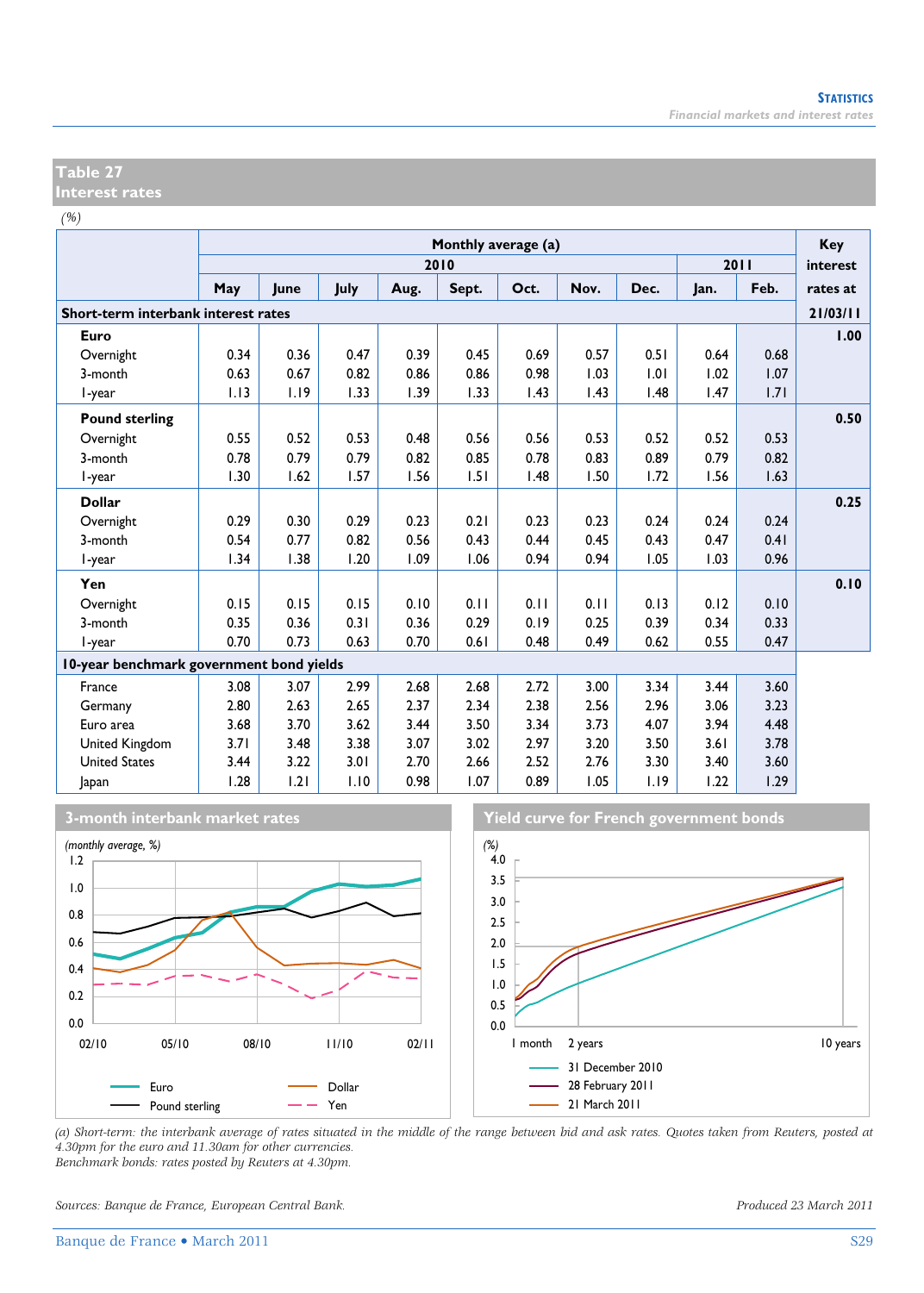*Financial markets and interest rates* 

#### **Table 28**

**Banking system liquidity and refinancing operations – Euro area** 

*(EUR billions, daily average for the reserve maintenance period from 19 January to 8 February 2011)*

|                                                            | Liquidity<br>providing | Liauidity<br>absorbing | <b>Net</b><br>contribution |  |  |  |  |  |  |  |
|------------------------------------------------------------|------------------------|------------------------|----------------------------|--|--|--|--|--|--|--|
| Contribution to banking system liquidity                   |                        |                        |                            |  |  |  |  |  |  |  |
| (a) Eurosystem monetary policy operations                  | 640.9                  | 120.6                  | 520.4                      |  |  |  |  |  |  |  |
| Main refinancing operations                                | 185.4                  |                        | 185.4                      |  |  |  |  |  |  |  |
| Longer-term refinancing operations                         | 318.3                  |                        | 318.3                      |  |  |  |  |  |  |  |
| <b>Standing facilities</b>                                 | 0.1                    | 39.3                   | $-39.2$                    |  |  |  |  |  |  |  |
| Other                                                      | 137.2                  | 81.3                   | 55.9                       |  |  |  |  |  |  |  |
| (b) Other factors affecting banking system liquidity       | 619.1                  | 923.2                  | $-304.1$                   |  |  |  |  |  |  |  |
| Banknotes in circulation                                   |                        | 822.0                  | $-822.0$                   |  |  |  |  |  |  |  |
| Government deposits with the Eurosystem                    |                        | 101.2                  | $-101.2$                   |  |  |  |  |  |  |  |
| Net foreign assets (including gold)                        | 549.7                  |                        | 549.7                      |  |  |  |  |  |  |  |
| Other factors (net)                                        | 69.4                   |                        | 69.4                       |  |  |  |  |  |  |  |
| (c) Reserves maintained by credit institutions $(a) + (b)$ |                        |                        | 213.6                      |  |  |  |  |  |  |  |
| including reserve requirements                             |                        |                        | 212.3                      |  |  |  |  |  |  |  |

**Net contribution to banking system liquidity**

*(EUR billions, daily average for the reserve maintenance period from 19 January to 8 February 2011)*



*Sources: Banque de France, European Central Bank. Produced 23 March 2011*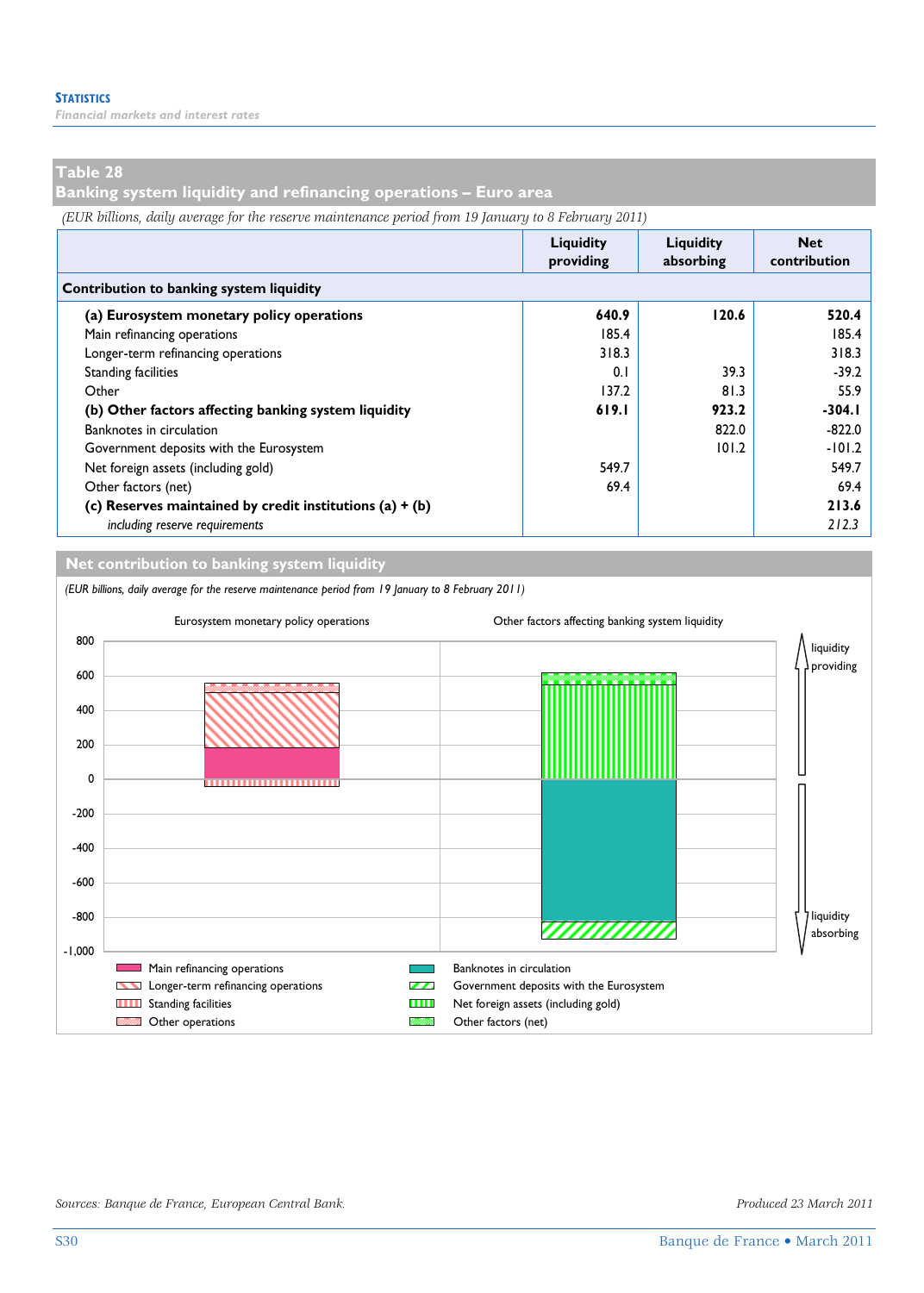**Eurosystem key rates; minimum reserves** 

#### *(%)*

| Key rates for the Eurosystem (latest changes) |                              |      |                                          |            |      |          |  |  |  |  |  |
|-----------------------------------------------|------------------------------|------|------------------------------------------|------------|------|----------|--|--|--|--|--|
|                                               | Main refinancing operations  |      | <b>Standing facilities</b>               |            |      |          |  |  |  |  |  |
|                                               | Date of<br><b>Fixed rate</b> |      | Date of                                  |            |      | Marginal |  |  |  |  |  |
| decision                                      | settlement                   |      | <b>Deposit</b><br>decision<br>settlement |            |      |          |  |  |  |  |  |
| 05/03/2009                                    | 11/03/2009                   | l.50 | 05/03/2009                               | 11/03/2009 | 0.50 | 2.50     |  |  |  |  |  |
| 02/04/2009                                    | 08/04/2009                   | l.25 | 02/04/2009                               | 08/04/2009 | 0.25 | 2.25     |  |  |  |  |  |
| 07/05/2009                                    | 13/05/2009                   | 0.00 | 07/05/2009                               | 13/05/2009 | 0.25 | 1.75     |  |  |  |  |  |

#### *(%)*

|      | <b>Main refinancing operations</b> |               | Longer-term refinancing operations |      |             |               |  |
|------|------------------------------------|---------------|------------------------------------|------|-------------|---------------|--|
|      |                                    | Marginal rate | Weighted average rate              |      |             | Marginal rate |  |
| 2011 | 9 February (a)                     | 1.00          | 00. ا                              | 2010 | 23 December | 00. ا         |  |
|      | 16 February                        | 00. ا         | 00.1                               | 2011 | 19 January  | .00           |  |
|      | 23 February                        | 1.00          | 00. ا                              |      | 27 January  | .00           |  |
|      | 2 March                            | 1.00          | 00.1                               |      | 9 February  | 00.1          |  |
|      | 9 March                            | 1.00          | 1.00                               |      | 24 February | 00. ا         |  |
|      | 16 March                           | 1.00          | 00.،                               |      | 9 March     | .00           |  |

*(EUR billions – rates as a %)*

#### **Minimum reserves (daily averages)**

| Reserve maintenance<br>period ending on |             |           | <b>Required reserves</b> |           | <b>Current accounts</b> | <b>Excess reserves</b> | Interest rate |                        |  |  |  |  |  |
|-----------------------------------------|-------------|-----------|--------------------------|-----------|-------------------------|------------------------|---------------|------------------------|--|--|--|--|--|
|                                         |             | Euro area | <b>France</b>            | Euro area | <b>France</b>           | Euro area              | <b>France</b> | on minimum<br>reserves |  |  |  |  |  |
| 2010                                    | 7 September | 213.81    | 40.46                    | 215.28    | 40.78                   | 1.47                   | 0.32          | 00. ا                  |  |  |  |  |  |
|                                         | 12 October  | 211.91    | 40.89                    | 213.13    | 41.10                   | 1.22                   | 0.21          | .00 ا                  |  |  |  |  |  |
|                                         | 9 November  | 214.01    | 41.51                    | 215.21    | 41.66                   | 1.20                   | 0.15          | 00.1                   |  |  |  |  |  |
|                                         | 7 December  | 211.77    | 40.74                    | 212.50    | 40.89                   | 0.73                   | 0.15          | 00. ا                  |  |  |  |  |  |
| 2011                                    | 18 January  | 210.54    | 41.01                    | 212.37    | 41.20                   | 1.83                   | 0.19          | ۔ 00. ا                |  |  |  |  |  |
|                                         | 8 February  | 212.29    | 41.72                    | 213.57    | 41.94                   | 1.28                   | 0.22          | ۔ 00. ا                |  |  |  |  |  |





*(a) Fixed rate tender procedure.* 

*Sources: European Central Bank, ESCB. Produced 23 March 2011*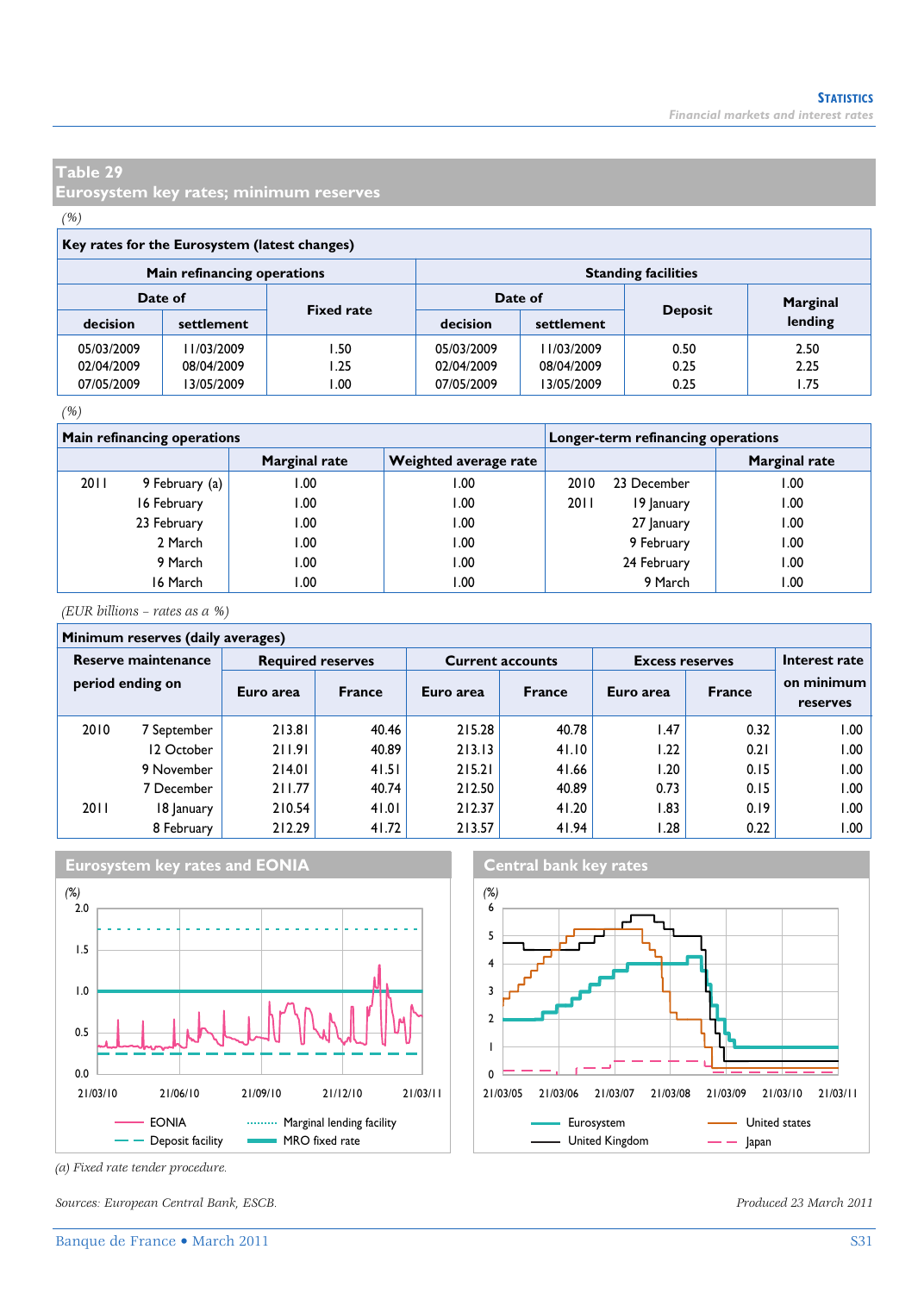**Negotiable debt securities – France** 

| <b>Certificates of deposit</b> |               |                         |               |  |  |  |  |  |  |  |
|--------------------------------|---------------|-------------------------|---------------|--|--|--|--|--|--|--|
|                                |               | <b>EUR billions (a)</b> | <b>Number</b> |  |  |  |  |  |  |  |
|                                | <b>Issues</b> | <b>Stocks</b>           | of issuers    |  |  |  |  |  |  |  |
| 18/12/10 to 24/12/10           | 92.92         | 341.78                  | 188           |  |  |  |  |  |  |  |
| 25/12/10 to 31/12/10           | 107.95        | 341.46                  | 185           |  |  |  |  |  |  |  |
| $01/01/11$ to $07/01/11$       | 98.68         | 336.29                  | 185           |  |  |  |  |  |  |  |
| 08/01/11 to 14/01/11           | 101.20        | 336.98                  | 185           |  |  |  |  |  |  |  |
| $15/01/11$ to $21/01/11$       | 94.29         | 340.47                  | 186           |  |  |  |  |  |  |  |
| 22/01/11 to 28/01/11           | 85.97         | 338.52                  | 184           |  |  |  |  |  |  |  |
| 29/01/11 to 04/02/11           | 88.42         | 337.60                  | 181           |  |  |  |  |  |  |  |
| 05/02/11 to 11/02/11           | 88.50         | 338.43                  | 181           |  |  |  |  |  |  |  |
| 12/02/11 to 18/02/11           | 90.63         | 338.26                  | 182           |  |  |  |  |  |  |  |
| 19/02/11 to 25/02/11           | 78.64         | 342.62                  | 181           |  |  |  |  |  |  |  |
| 26/02/11 to 04/03/11           | 79.36         | 340.63                  | 181           |  |  |  |  |  |  |  |
| 05/03/11 to 11/03/11           | 85.82         | 350.04                  | 181           |  |  |  |  |  |  |  |
| 12/03/11 to 18/03/11           | 98.I7         | 357.54                  | 183           |  |  |  |  |  |  |  |

|                          | <b>EUR</b> billions (a) |               | <b>Number</b> |
|--------------------------|-------------------------|---------------|---------------|
|                          | <b>Issues</b>           | <b>Stocks</b> | of issuers    |
| 18/12/10 to 24/12/10     | 11.43                   | 61.89         | 77            |
| 25/12/10 to 31/12/10     | 3.57                    | 61.81         | 73            |
| $01/01/11$ to $07/01/11$ | 12.57                   | 58.71         | 77            |
| 08/01/11 to 14/01/11     | 12.13                   | 58.70         | 78            |
| $15/01/11$ to $21/01/11$ | 11.33                   | 55.85         | 76            |
| 22/01/11 to 28/01/11     | 10.99                   | 54.08         | 78            |
| 29/01/11 to 04/02/11     | 7.29                    | 54.36         | 78            |
| 05/02/11 to 11/02/11     | 7.82                    | 48.10         | 80            |
| 12/02/11 to 18/02/11     | 8.43                    | 46.70         | 79            |
| 19/02/11 to 25/02/11     | 10.01                   | 47.20         | 79            |
| 26/02/11 to 04/03/11     | 12.07                   | 50.76         | 81            |
| 05/03/11 to 11/03/11     | 9.45                    | 49.25         | 81            |
| 12/03/11 to 18/03/11     | 12.22                   | 50.65         | 83            |

|                          | <b>EUR</b> billions (a) | <b>Number</b> |            |  |  |  |  |  |  |
|--------------------------|-------------------------|---------------|------------|--|--|--|--|--|--|
|                          | <b>Issues</b>           | <b>Stocks</b> | of issuers |  |  |  |  |  |  |
| $18/12/10$ to $24/12/10$ | 0.09                    | 70.04         | 132        |  |  |  |  |  |  |
| 25/12/10 to 31/12/10     | 0.06                    | 69.88         | 131        |  |  |  |  |  |  |
| $01/01/11$ to $07/01/11$ | 0.02                    | 69.81         | 130        |  |  |  |  |  |  |
| $08/01/11$ to $14/01/11$ | 0.07                    | 69.81         | 130        |  |  |  |  |  |  |
| $15/01/11$ to $21/01/11$ | 0.11                    | 69.59         | 130        |  |  |  |  |  |  |
| 22/01/11 to 28/01/11     | 0.23                    | 69.70         | 126        |  |  |  |  |  |  |
| 29/01/11 to 04/02/11     | 0.28                    | 69.84         | 126        |  |  |  |  |  |  |
| 05/02/11 to 11/02/11     | 0.25                    | 69.95         | 126        |  |  |  |  |  |  |
| 12/02/11 to 18/02/11     | 0.14                    | 69.81         | 126        |  |  |  |  |  |  |
| 19/02/11 to 25/02/11     | 0.10                    | 67.71         | 126        |  |  |  |  |  |  |
| 26/02/11 to 04/03/11     | 0.07                    | 67.40         | 126        |  |  |  |  |  |  |
| 05/03/11 to 11/03/11     | 0.08                    | 67.38         | 126        |  |  |  |  |  |  |
| $12/03/11$ to $18/03/11$ | 0.13                    | 67.05         | 126        |  |  |  |  |  |  |
|                          |                         |               |            |  |  |  |  |  |  |



#### **Commercial paper Commercial paper**

*(unadjusted data, EUR billions)*



outstanding amounts (right-hand scale)

**Negotiable medium-term notes Negotiable medium-term notes Negotiable medium-term notes** 

*(unadjusted data, EUR billions)*



*(a) Issues in euro are cumulative over the reference period. Outstanding amounts are calculated from the cut-off date (the last day of the period under review).*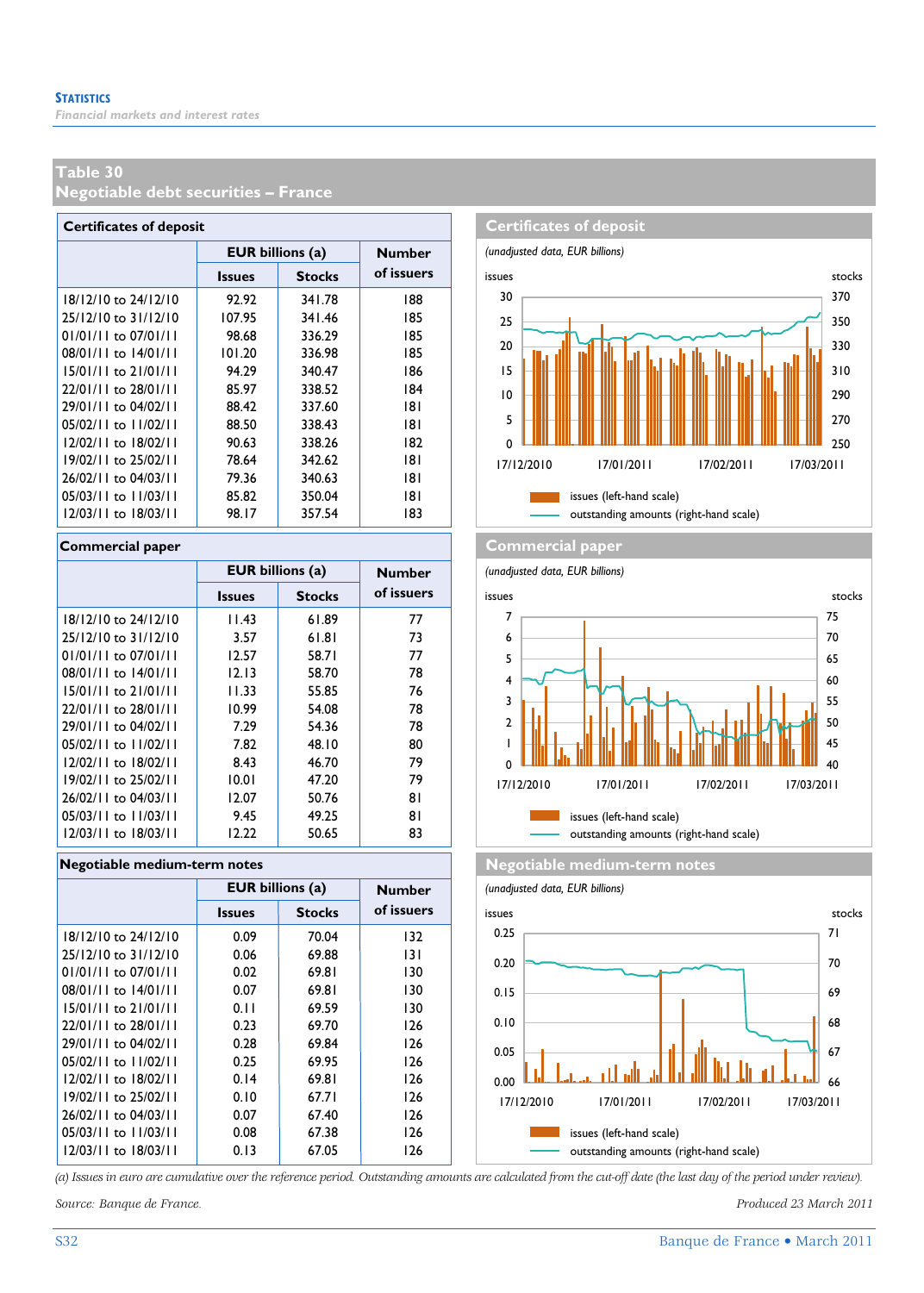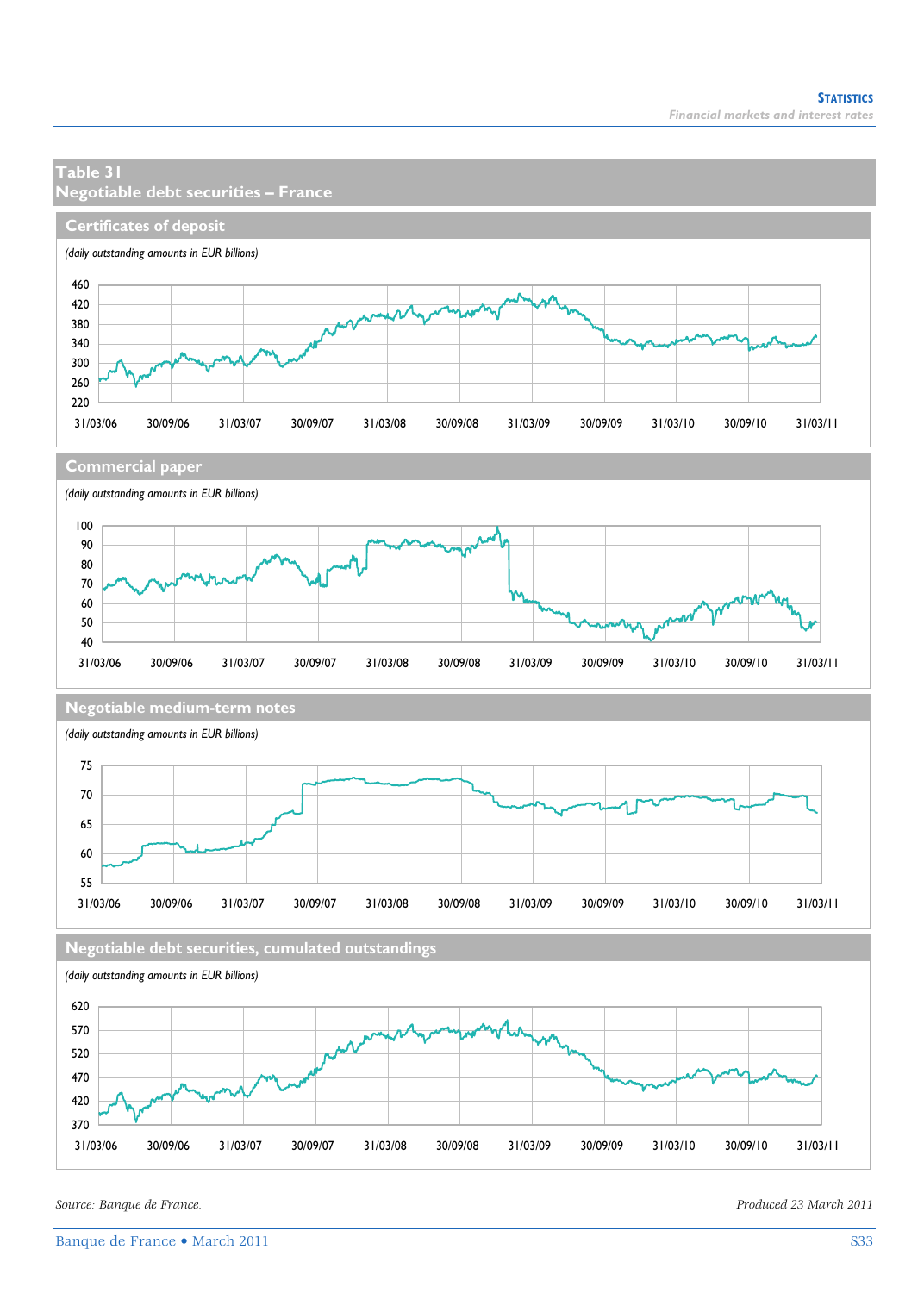*Financial markets and interest rates* 

#### **Table 32**

**Mutual fund shares/units – France** 

*(EUR billions)*

|                                                    |        |        | 2011   |        |
|----------------------------------------------------|--------|--------|--------|--------|
|                                                    | March  | June   | Sept.  | Jan.   |
| Net assets of mutual fund shares/units by category |        |        |        |        |
| Money-market funds                                 | 458.05 | 428.05 | 419.66 | 388.07 |
| Bond mutual funds                                  | 205.91 | 201.27 | 205.59 |        |
| Equity mutual funds                                | 267.97 | 247.01 | 258.75 |        |
| Mixed funds                                        | 262.28 | 257.30 | 262.95 |        |
| Funds of alternative funds                         | 16.68  | 16.48  | 15.77  |        |
| Guaranteed-performance mutual funds                | 0.01   | 0.01   | 0.01   |        |
| Structured funds ("fonds à formule")               | 67.22  | 64.89  | 63.71  |        |



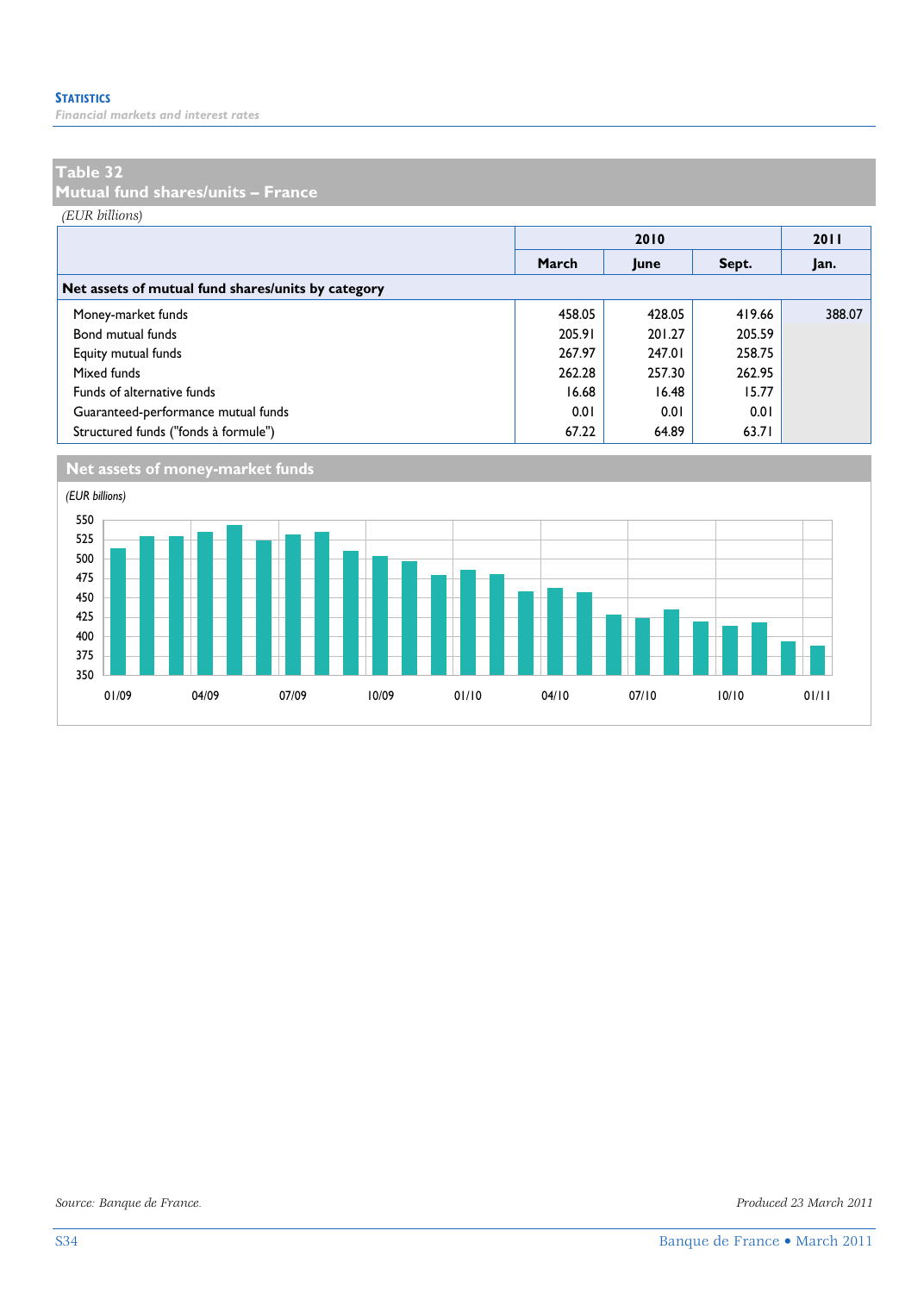**Debt securities and quoted shares issued by French residents** 

#### *(EUR billions)*

|                                            | (a)     | <b>Outstanding amounts</b> | <b>Net issues</b><br>(b) |         |        |         |  |  |  |  |  |
|--------------------------------------------|---------|----------------------------|--------------------------|---------|--------|---------|--|--|--|--|--|
|                                            | 2010    | 2011                       | 12-month                 | 2010    |        | 2011    |  |  |  |  |  |
|                                            | Feb.    | Feb.                       | total                    | Dec.    | Jan.   | Feb.    |  |  |  |  |  |
|                                            | (c)     | (c)                        |                          | (c)     | (c)    | (c)     |  |  |  |  |  |
| Debt securities issued by French residents |         |                            |                          |         |        |         |  |  |  |  |  |
| Total                                      | 2,933.7 | 3,129.4                    | 189.6                    | $-16.6$ | 2.7    | 7.4     |  |  |  |  |  |
| Non-financial corporations                 | 355.5   | 379.4                      | 21.3                     | $-3.1$  | 0.7    | $-0.4$  |  |  |  |  |  |
| Short-term $( \leq l$ year)                | 24.3    | 19.9                       | $-4.2$                   | $-2.9$  | 0.7    | $-0.1$  |  |  |  |  |  |
| Long-term $(> 1$ year)                     | 331.2   | 359.4                      | 25.5                     | $-0.2$  | 0.0    | $-0.2$  |  |  |  |  |  |
| General government                         | 1,272.8 | 1,373.2                    | 100.0                    | $-0.8$  | 1.3    | 6.9     |  |  |  |  |  |
| Short-term $( \leq l$ year)                | 232.1   | 216.0                      | $-16.3$                  | $-7.8$  | $-7.3$ | $-10.8$ |  |  |  |  |  |
| Long-term $(> 1$ year)                     | 1,040.8 | 1,157.2                    | 116.3                    | 7.0     | 8.5    | 17.7    |  |  |  |  |  |
| Monetary financial institutions            | 1,101.0 | 1,176.5                    | 72.3                     | $-8.5$  | 0.6    | 9.2     |  |  |  |  |  |
| Short-term $( \leq l$ year)                | 295.7   | 300.6                      | 4.9                      | $-6.4$  | $-5.8$ | 2.1     |  |  |  |  |  |
| Long-term $(> 1$ year)                     | 805.3   | 875.9                      | 67.4                     | $-2.2$  | 6.4    | 7.1     |  |  |  |  |  |
| Non-monetary financial institutions (d)    | 204.4   | 200.3                      | $-4.0$                   | $-4.1$  | 0.1    | $-8.3$  |  |  |  |  |  |

#### *(EUR billions)*

|                                     | <b>Outstanding amounts</b><br>(e) |         |          | <b>Net issues</b><br>(b) |      | <b>Gross</b><br><b>issues</b><br>(f) | Repurchases<br>(f) |  |
|-------------------------------------|-----------------------------------|---------|----------|--------------------------|------|--------------------------------------|--------------------|--|
|                                     | 2010                              | 2011    | 12-month | 2011                     |      | 12-month                             | 12-month           |  |
|                                     | Feb.                              | Feb.    | total    | Jan.                     | Feb. | total                                | total              |  |
| <b>French quoted shares</b>         |                                   |         |          |                          |      |                                      |                    |  |
| Total                               | 1,234.2                           | 1,407.1 | 9.1      | 1.1                      | 0.7  | 14.7                                 | 5.6                |  |
| Non-financial corporations          | 1.043.7                           | 1.191.3 | 6.9      | 0.9                      | 0.6  | 12.5                                 | 5.6                |  |
| Monetary financial institutions     | 138.8                             | 160.2   | 1.7      | 0.1                      | 0.1  | 1.7                                  | 0.0                |  |
| Non-monetary financial institutions | 51.8                              | 55.6    | 0.5      | 0.0                      | 0.0  | 0.5                                  | 0.0                |  |

*(a) Nominal values for outstanding amounts of debt securities.* 

*(b) Monthly data are seasonally adjusted. The 12-month total is unadjusted.* 

*(c) Data possibly revised.* 

*(d) Including units issued by SPVs.* 

*(e) Market values for outstanding amounts of quoted shares.* 

*(f) Non-seasonally adjusted data.*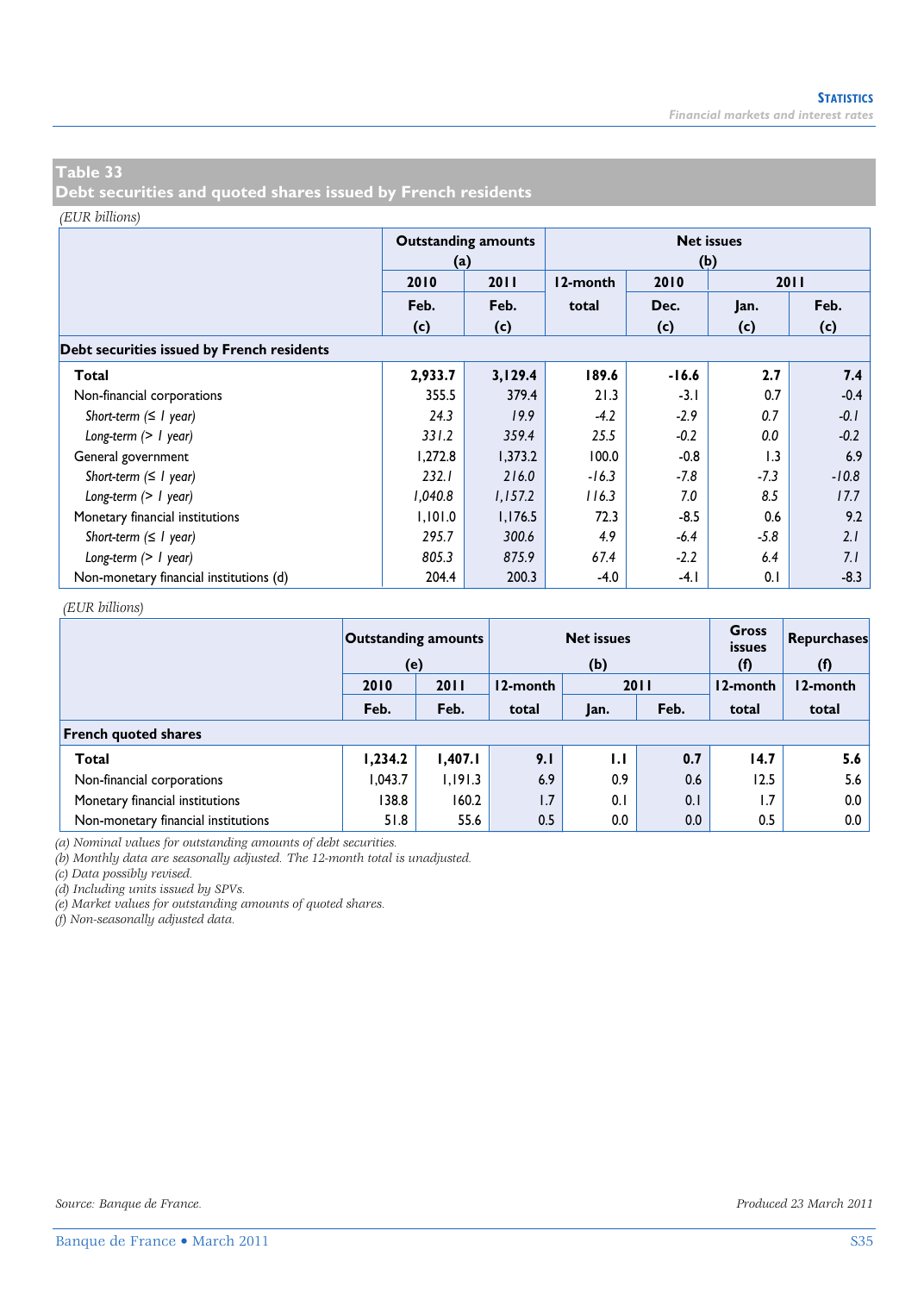**Debt securities and quoted shares issued by French residents, by sector** 







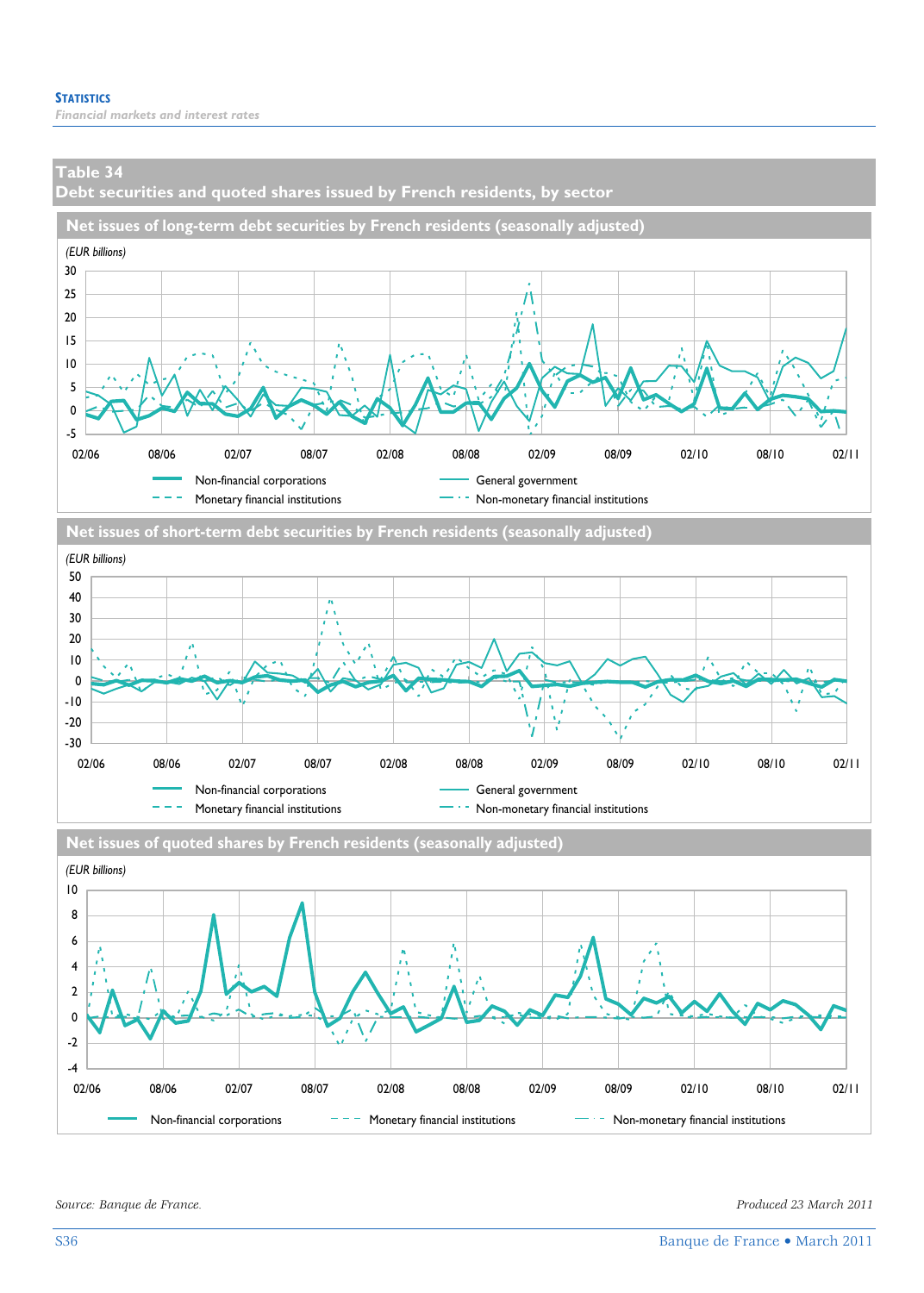| Company failures by economic sector – France |  |
|----------------------------------------------|--|
|----------------------------------------------|--|

*(number of companies, unadjusted data, 12-month total)*

|                                                                               | 2009   |        | 2010   |        |              |        |                            |        |        |        |        |        |        |
|-------------------------------------------------------------------------------|--------|--------|--------|--------|--------------|--------|----------------------------|--------|--------|--------|--------|--------|--------|
|                                                                               | Dec.   | Jan.   | Feb.   | March  | <b>April</b> | May    | June                       | July   | Aug.   | Sept.  | Oct.   | Nov.   | Dec.   |
| Agriculture, forestry<br>and fishing (AZ)                                     | 1,340  | 1,362  | 1,387  | 1,377  | 1,358        | 1,361  | 1,354                      | 1,351  | 1,351  | 1,355  | 1,339  | 1,328  | 1,303  |
| Industry (BE)                                                                 | 5,486  | 5.472  | 5,445  | 5.375  | 5.300        | 5,258  | 5,184                      | 5,091  | 5.083  | 5.030  | 5,002  | 4.970  | 4,875  |
| Construction (FZ)                                                             | 17,251 | 17,282 | 17,316 | 17,421 | 17,276       | 17,244 | 17,177                     | 16,978 | 16,975 | 16,839 | 16,655 | 16,524 | 16,354 |
| Trade and<br>automotive repair (G)                                            | 13,806 | 13,835 | 13,808 | 13,855 | 13,769       | 13,747 | 13,847                     | 13,796 | 13,825 | 13,590 | 13,456 | 13,277 | 13,305 |
| Transportation<br>and storage (H)                                             | 2,049  | 2,056  | 2,059  | 2,060  | 2,032        | 2,051  | 2,071                      | 2,093  | 2,096  | 2,053  | 2,041  | 2,025  | 1,963  |
| Accomodation and<br>restaurant services (I)                                   | 6,832  | 6.849  | 6.865  | 6.882  | 6.822        | 6.802  | 6.845                      | 6,841  | 6.826  | 6.782  | 6.799  | 6,831  | 6,761  |
| Information and<br>communication sector<br>(1Z)                               | 1,675  | 1,675  | 1,711  | 1.694  | 1,664        | 1,687  | 1,692                      | 1,658  | 1,656  | 1,648  | 1,638  | 1,646  | 1,608  |
| Financial and insurance<br>activities (KZ)                                    | 1,134  | 1,140  | 1,115  | 1,101  | 1,095        | 1,094  | 1,106                      | 1,111  | 1,105  | 1,087  | 1,073  | 1,062  | 1,069  |
| Real estate<br>activities (LZ)                                                | 2,351  | 2.283  | 2.221  | 2.214  | 2.151        | 2.124  | 2.092                      | 2.099  | 2.094  | 2.055  | 2.019  | 1.982  | 1,986  |
| <b>Business support</b><br>activities (MN)                                    | 6,680  | 6.738  | 6.673  | 6.665  | 6,599        | 6,623  | 6.653                      | 6,576  | 6.605  | 6,542  | 6,500  | 6,502  | 6,411  |
| Education, human<br>health, social work and<br>household services (P<br>to S) | 4,570  | 4,558  | 4,628  | 4,633  | 4,592        | 4,635  | 4.647                      | 4,671  | 4.691  | 4.743  | 4,756  | 4,869  | 4,831  |
| Sector unknown                                                                | 109    | 103    | 109    | 107    | 104          | 104    | 104                        | 106    | 105    | 99     | 100    | 95     | 95     |
| <b>Total sectors</b>                                                          | 63.283 | 63.353 | 63.337 | 63,384 |              |        | $62,762$ $62,730$ $62,772$ | 62,371 | 62,412 | 61,823 | 61.378 | 61.111 | 60.561 |

#### **Company failures – 12-month total**



*NB: The two-letter codes correspond to the aggregation level A10, and the one-letter codes to revised NAF sections 2 A21.*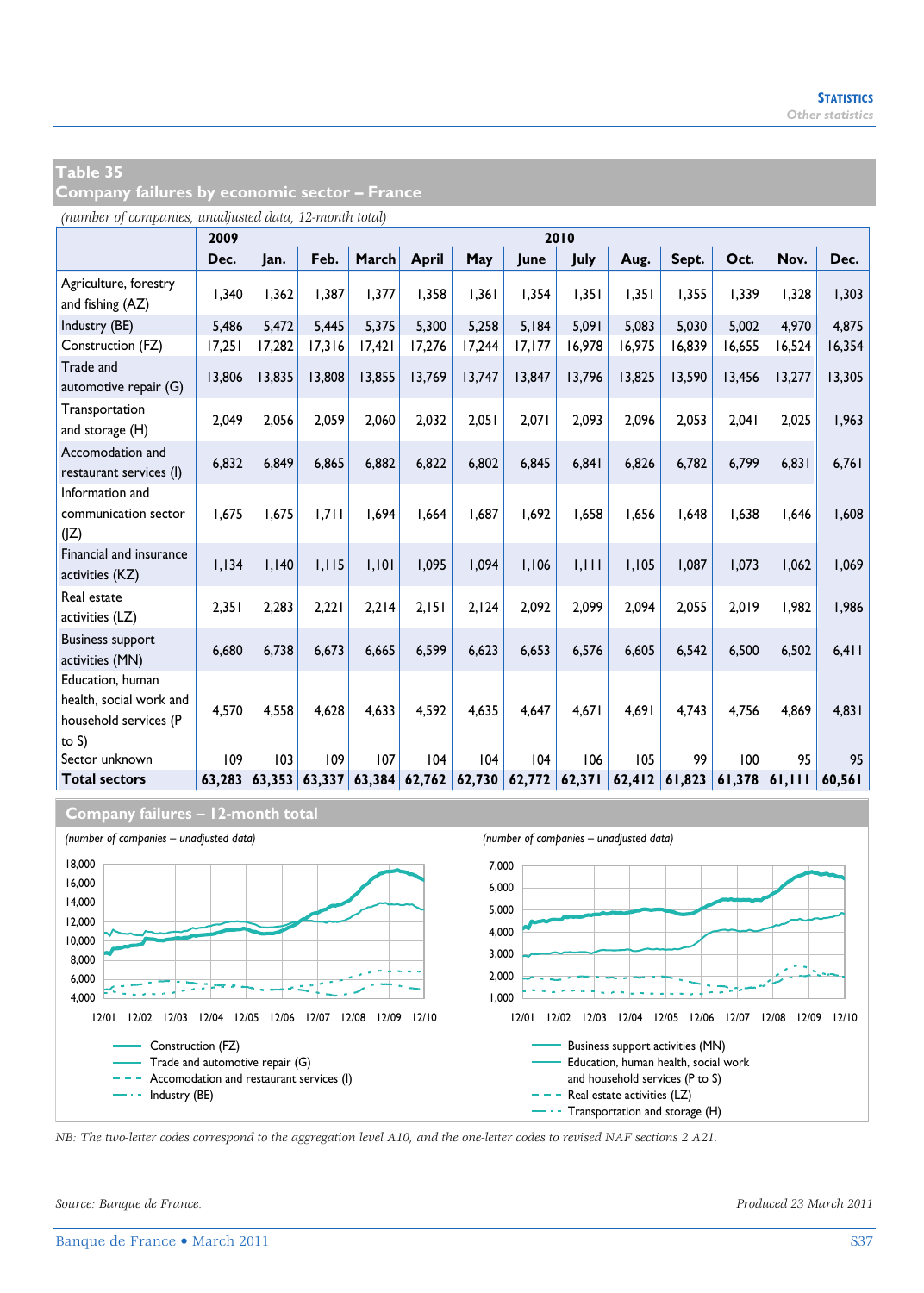#### **Retail payment systems – France**

*(daily average in EUR millions, % share for the last month)*

|                                | 2007   | 2008   | 2009   | 2010   | 2010   | 2011   |        | 2011         |
|--------------------------------|--------|--------|--------|--------|--------|--------|--------|--------------|
|                                |        |        |        |        | Dec.   | Jan.   | Feb.   | <b>Share</b> |
| Cheques                        | 6.974  | 6.533  | 5.700  | 5,590  | 6.142  | 5.782  | 5,535  | 27.2         |
| Credit transfers               | 7.904  | 8.413  | 8.473  | 8.865  | 10.279 | 8.983  | 9.174  | 45.2         |
| of which SEPA credit transfers | -      | 29     | 95     | 683    | 1.736  | 1,451  | 1,725  | 8.5          |
| Promissory notes               | 1,555  | 1,523  | 1.250  | 1,138  | 1,201  | 1,146  | 1,112  | 5.5          |
| Direct debits                  | 1.739  | 1.814  | 1.801  | 1,827  | 1.767  | 1.925  | 2,037  | 10.0         |
| Interbank payment orders       | 150    | 147    | 143    | 133    | 124    | 99     | 157    | 0.8          |
| Electronic payment orders      | 975    | 1.061  | 1.082  | 1.141  | 1.350  | 1,353  | 1.164  | 5.7          |
| Card payments                  | 864    | 921    | 957    | 1.009  | 1.162  | 1.051  | 1,001  | 4.9          |
| ATM withdrawals                | 140    | 142    | 143    | 140    | 138    | 128    | 133    | 0.7          |
| Total                          | 20.300 | 20.554 | 19,550 | 19,844 | 22.161 | 20.468 | 20,312 | 100.0        |

*(daily average in thousands of transactions, % share for the last month)*

|                                | 2007   | 2008   | 2009   | 2010   | 2010    | 2011   |        | 2011         |
|--------------------------------|--------|--------|--------|--------|---------|--------|--------|--------------|
|                                |        |        |        |        | Dec.    | Jan.   | Feb.   | <b>Share</b> |
| Cheques                        | 11,561 | 10,996 | 10,287 | 9,507  | 10, 111 | 9.438  | 9,258  | 18.5         |
| Credit transfers               | 7.344  | 7.425  | 7.527  | 7.356  | 7.687   | 7,472  | 7,626  | 15.2         |
| of which SEPA credit transfers |        | 13     | 38     | 270    | 800     | 878    | 1.019  | 2.0          |
| Promissory notes               | 370    | 355    | 334    | 311    | 316     | 299    | 304    | 0.6          |
| Direct debits                  | 7.863  | 7.864  | 8.163  | 8.194  | 7.065   | 8.355  | 8.784  | 17.5         |
| Interbank payment orders       | 458    | 425    | 394    | 364    | 375     | 335    | 342    | 0.7          |
| Electronic payment orders      | 38     | 47     | 56     | 66     | 60      | 87     | 67     | 0.1          |
| Card payments                  | 18.146 | 19.219 | 20.542 | 21.505 | 23,237  | 22.144 | 21.452 | 42.8         |
| ATM withdrawals                | 2.467  | 2.462  | 2.454  | 2.375  | 2.191   | 2.178  | 2.291  | 4.6          |
| Total                          | 48,248 | 48.794 | 49,757 | 49,677 | 51.042  | 50.308 | 50,123 | 100.0        |





*(a) Debits: direct debits, interbank payment orders and electronic payment orders.* 

2009 2010

*Sources: GSIT, STET. Produced 23 March 2011*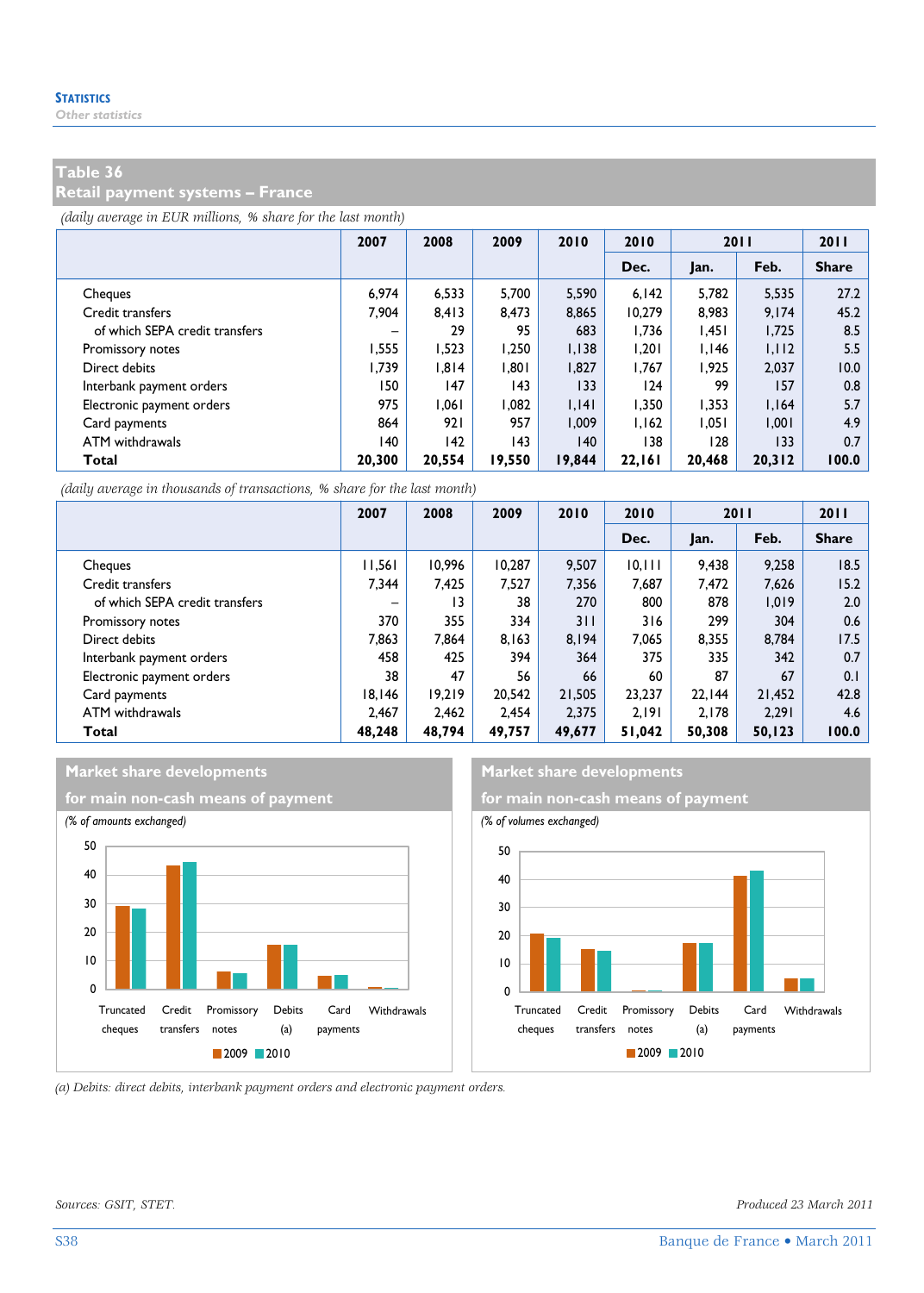**Large-value payment systems – EU** 

*(daily average in EUR billions, % share for the last month)*

|                             | 2007           | 2008           | 2009         | 2010           | 2010           |                | 2011           | 2011         |
|-----------------------------|----------------|----------------|--------------|----------------|----------------|----------------|----------------|--------------|
|                             |                |                |              |                | Nov.           | Dec.           | Jan.           | <b>Share</b> |
| France                      | 569            | 398            | 367          | 365            | 344            | 372            | 368            | 15.7         |
| Germany                     | 71 I           | 972            | 707          | 829            | 824            | 855            | 859            | 36.7         |
| Austria                     | 35             | 59             | 28           | 27             | 26             | 25             | 28             | 1.2          |
| Belgium                     | 104            | 152            | 106          | 95             | 91             | 100            | 103            | 4.4          |
| Cyprus                      | -              |                | 2            | $\overline{2}$ | $\overline{2}$ | $\mathbf{2}$   | $\overline{2}$ | 0.1          |
| Spain                       | 344            | 331            | 356          | 342            | 409            | 378            | 359            | 15.3         |
| Finland                     | 24             | 33             | 28           | 35             | 31             | 34             | 38             | 1.6          |
| Greece                      | 33             | 30             | 29           | 28             | 23             | 27             | 26             | $\mathsf{L}$ |
| Ireland                     | 29             | 32             | 30           | 30             | 33             | 27             | 26             | $\mathsf{L}$ |
| Italy                       | 165            | 221            | 133          | 129            | 127            | 135            | 136            | 5.8          |
| Luxembourg                  | 39             | 60             | 40           | 40             | 41             | 45             | 43             | 1.9          |
| Malta                       | -              | 0              | 0            | 0              | 0              | 0              | $\mathbf{0}$   | 0.0          |
| Netherlands (a)             | 2              | 264            | 287          | 300            | 249            | 262            | 266            | 11.4         |
| Portugal                    | 3              | 16             | 17           | 20             | 20             | 23             | 22             | 0.9          |
| Slovakia                    |                |                | 3            | 3              | $\overline{2}$ | 3              | 3              | 0.1          |
| Slovenia                    | $\overline{2}$ | $\overline{2}$ | $\mathbf{c}$ | $\overline{2}$ | $\overline{2}$ | $\overline{2}$ | $\overline{2}$ | 0.1          |
| EPM-ECB                     | 27             | 43             | 47           | 37             | 35             | 37             | 36             | 1.5          |
| Total TARGET2 euro area (b) | 2,217          | 2,614          | 2,182        | 2,283          | 2,259          | 2,327          | 2,317          | 99.I         |
| Non-euro area               | 202            | 53             | 16           | 16             | 4              | 17             | 22             | 0.9          |
| Total TARGET2 EU (b)        | 2,419          | 2,667          | 2,198        | 2,299          | 2,273          | 2,343          | 2,339          | 100.0        |
| Eurol (c)                   | 228            | 287            | 255          | 241            | 235            | 243            | 245            |              |

#### **Maket share of each financial centre in the TARGET2 system**



*The sum of the components may not be equal to the total (or to 100) due to rounding.* 

*Since January 2009, a new methodology for collecting and reporting statistics has been established on the TARGET2 data to improve data quality. This must be taken into account when comparing 2009 data with previous data.* 

*(a) Since 19 May 2008, the operations of the United Kingdom pass in transit by this country.* 

*(b) Variable composition according to the countries which participate in the systems of payment in euro.* 

*(c) Euro1 (EBA): clearing system of the Euro Banking Association. Euro1 data include retail payments recorded in STEP1.*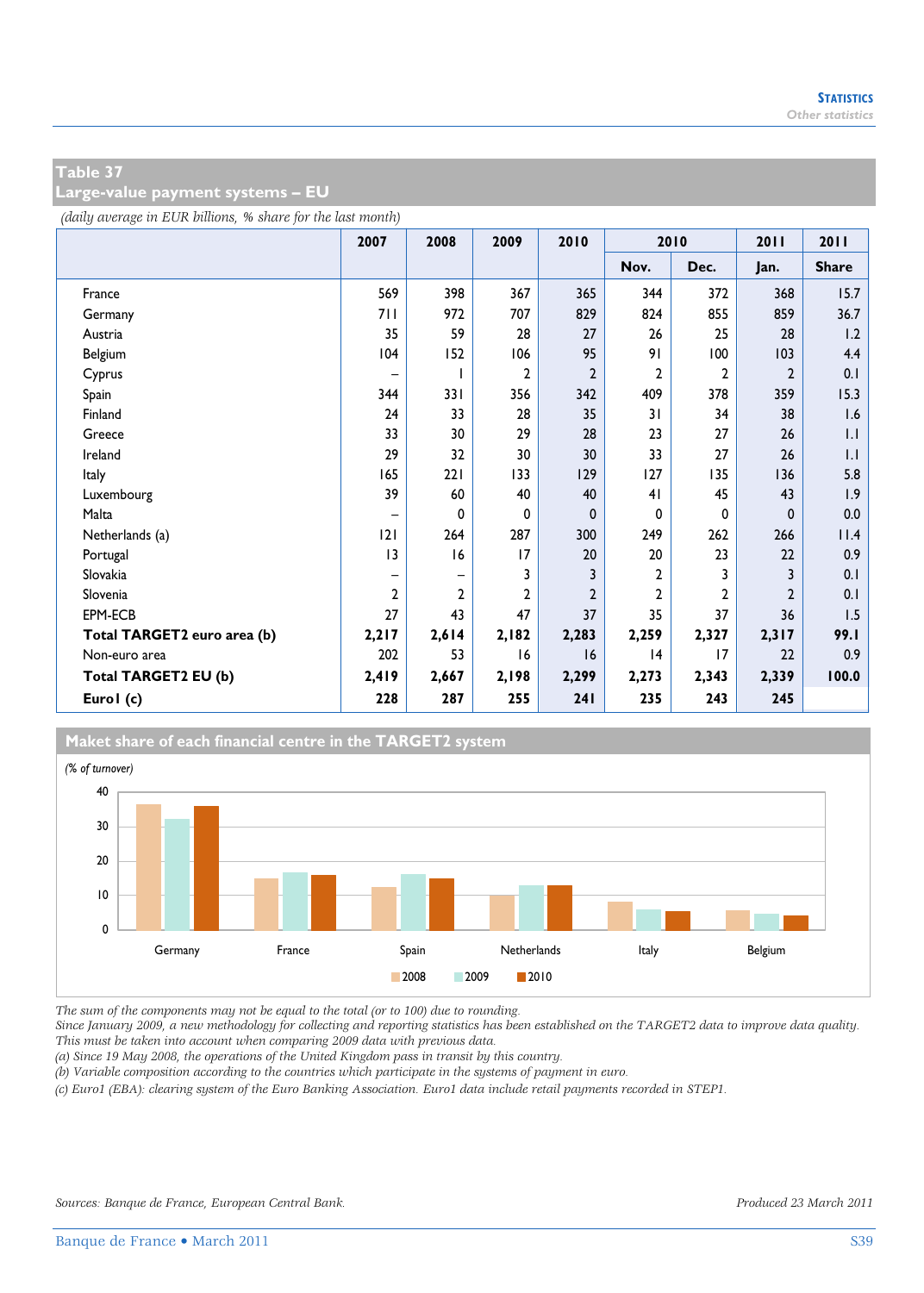**Large-value payment systems – EU** 

*(daily average in number of transactions, % share for the last month)*

|                             | 2007    | 2008    | 2009    | 2010    | 2010    |         | 2011    | 2011         |
|-----------------------------|---------|---------|---------|---------|---------|---------|---------|--------------|
|                             |         |         |         |         | Nov.    | Dec.    | Jan.    | <b>Share</b> |
| France                      | 19,192  | 25,992  | 29,773  | 31,850  | 30,829  | 34,784  | 31,754  | 9.5          |
| Germany                     | 164,187 | 181,625 | 174,695 | 173,218 | 170,824 | 173,937 | 167,856 | 50.3         |
| Austria                     | 15,222  | 14,199  | 6,539   | 5,266   | 5,205   | 5,505   | 5,170   | 1.5          |
| Belgium                     | 7,993   | 9,884   | 8,517   | 9,454   | 11,951  | 11,097  | 10,627  | 3.2          |
| Cyprus                      |         | 392     | 389     | 466     | 482     | 509     | 407     | 0.1          |
| Spain                       | 41,792  | 36,167  | 29,580  | 29,195  | 29,531  | 30,809  | 28,631  | 8.6          |
| Finland                     | 1,392   | 1,587   | 1,652   | 1,589   | 1,583   | 1,563   | 1,487   | 0.4          |
| Greece                      | 6,334   | 5,117   | 5,692   | 5,904   | 6,410   | 6,969   | 5,880   | 1.8          |
| Ireland                     | 5,334   | 5,139   | 4,824   | 4,961   | 4,916   | 4,664   | 4,465   | 1.3          |
| Italy                       | 45,111  | 36,491  | 33,943  | 33,649  | 33,047  | 34,092  | 31,533  | 9.5          |
| Luxembourg                  | 3,399   | 3,037   | 2,847   | 3,033   | 3,171   | 3,395   | 3,254   | 1.0          |
| Malta                       |         | 50      | 59      | 65      | 72      | 73      | 62      | 0.0          |
| Netherlands (a)             | 27,685  | 37,745  | 36,930  | 33,304  | 30,523  | 30,153  | 30,957  | 9.3          |
| Portugal                    | 4,774   | 5,072   | 4,191   | 4,206   | 4,254   | 4,381   | 4,230   | 1.3          |
| Slovakia                    |         |         | 606     | 582     | 639     | 640     | 612     | 0.2          |
| Slovenia                    | 3,152   | 3,018   | 3,073   | 3,023   | 2,980   | 3,183   | 2,904   | 0.9          |
| EPM-ECB                     | 169     | 176     | 312     | 333     | 338     | 354     | 351     | 0.1          |
| Total TARGET2 euro area (b) | 345,738 | 365,690 | 343,621 | 340,099 | 336,754 | 346,109 | 330,181 | 99.0         |
| Non-euro area               | 20,442  | 4,277   | 2,364   | 3,281   | 3,546   | 3,553   | 3,420   | 1.0          |
| Total TARGET2 EU (b)        | 366,179 | 369,967 | 345,985 | 343,380 | 340,301 | 349,662 | 333,601 | 100.0        |
| Eurol (c)                   | 211,217 | 250,766 | 227,674 | 230,124 | 230,569 | 234,427 | 222,133 |              |

#### **Market share of each financial centre Average transaction amount**





*The sum of the components may not be equal to the total (or to 100) due to rounding.* 

*Since January 2009, a new methodology for collecting and reporting statistics has been established on the TARGET2 data to improve data quality. This must be taken into account when comparing 2009 data with previous data.* 

*(a) Since 19 May 2008, the operations of the United Kingdom pass in transit by this country.* 

*(b) Variable composition according to the countries which participate in the systems of payment in euro.* 

*(c) Euro1 (EBA): clearing system of the Euro Banking Association. Euro1 data include retail payments recorded in STEP1.*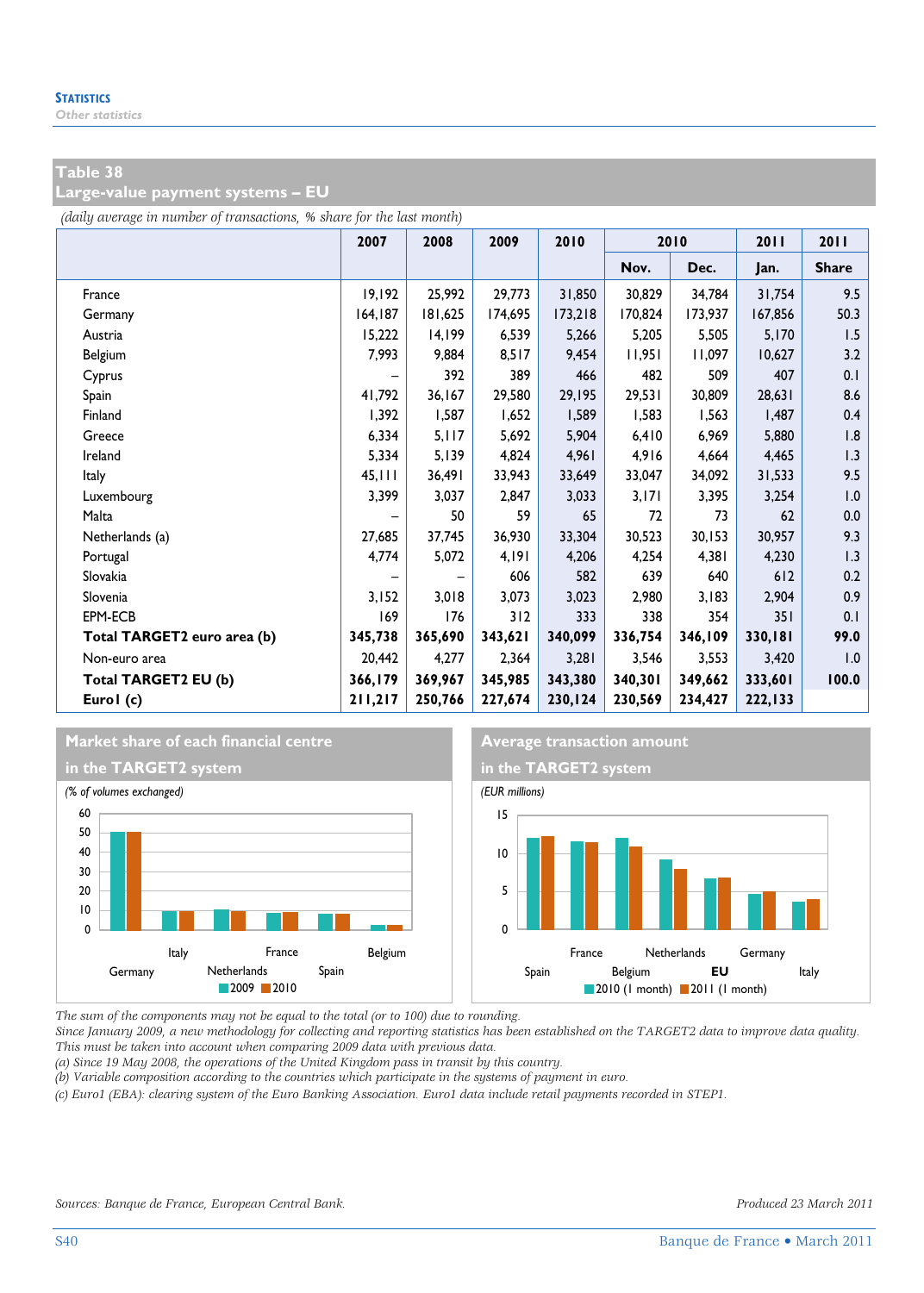**Large-value payment systems – France** 

*(daily average in EUR billions, % share for the last month)*

|                                        | 2007 | 2008  | 2009  | 2010  | 2010  | 2011  |       | 2011         |
|----------------------------------------|------|-------|-------|-------|-------|-------|-------|--------------|
|                                        |      |       |       |       | Dec.  | Jan.  | Feb.  | <b>Share</b> |
| Collateral used in domestic TARGET (b) |      |       |       |       |       |       |       |              |
| French negotiable securities           | 11.5 | 51.2  | 114.6 | 105.7 | 102.4 | 92.9  | 91.1  | 29.2         |
| Private claims                         | 18.6 | 79.9  | 129.0 | 149.8 | 155.3 | 156.3 | 156.0 | 49.9         |
| Securities collateralised through CCBM | 7.2  | 62.8  | 79.9  | 76.9  | 66.1  | 61.1  | 61.5  | 19.7         |
| Other securities (c)                   | 8.8  | 8.2   | 7.9   | 5.9   | 3.9   | 4.0   | 3.9   | 1.2          |
| Total                                  | 46.1 | 202.1 | 331.3 | 338.3 | 327.7 | 314.3 | 312.5 | 100.0        |

**Monthly change in amounts exchanged in French payment systems (a)**



*(a) Since 18 February 2008, TBF (the French component of TARGET) and PNS systems have been replaced by TARGET2-Banque de France, the single French large-value payment system.* 

*(b) Until 15 February 2008, the indicated amounts corresponded to collateral used for intraday credit in TBF. Since the go-live of the "3G" system (Global management of collateral) and TARGET2-Banque de France on 18 February 2008, the amounts represent the collateral posted in a single pool of assets and that can be used for monetary policy and/or intraday credit operations.* 

*(c) Other foreign securities submitted via links between securities settlement systems.*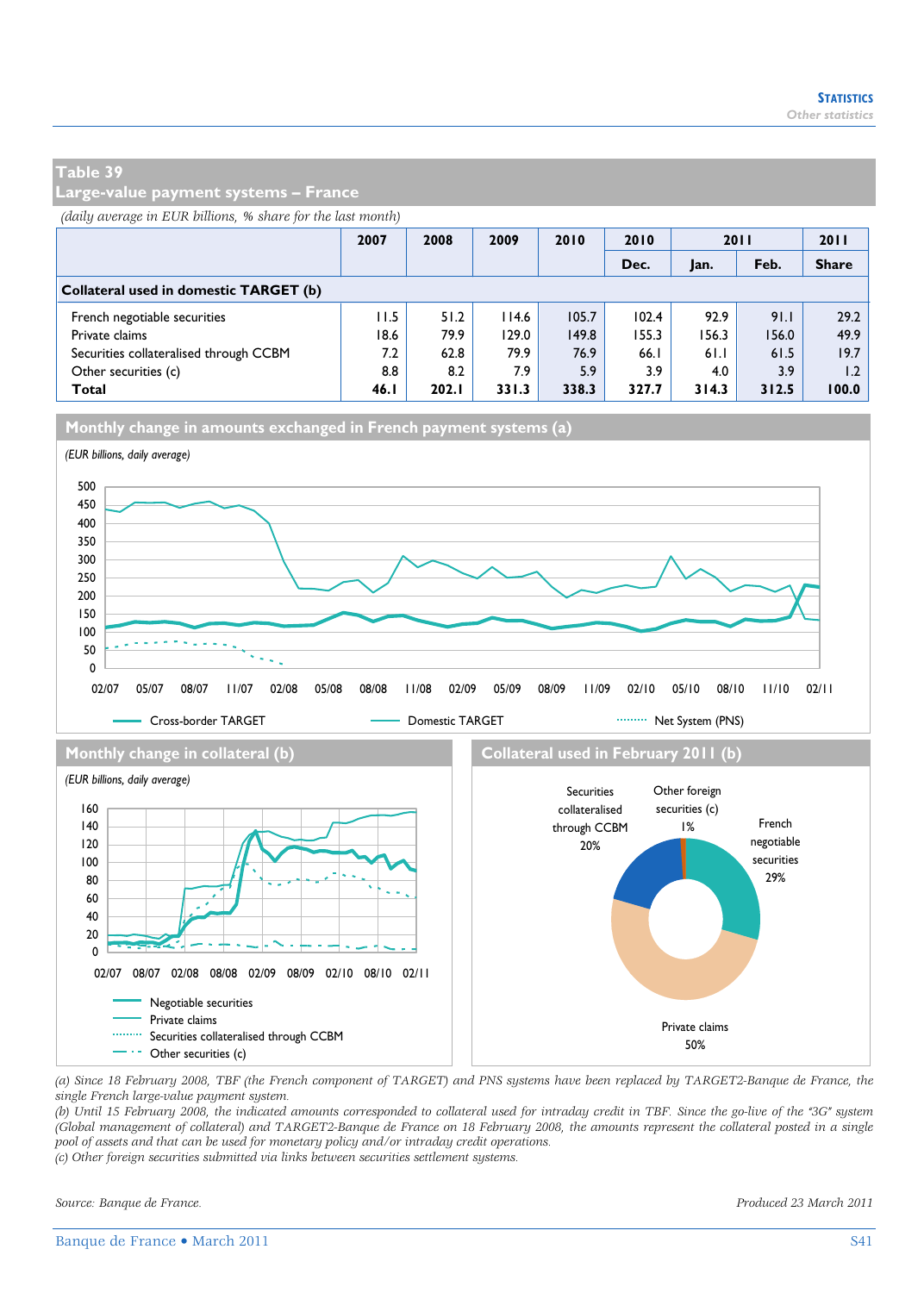## **Time series**

#### **Calendar**

*http://www.banque-france.fr/gb/statistiques/calendrier/calendrier.htm*

#### **Rates**

*http://www.banque-france.fr/gb/statistiques/taux/taux.htm*

- Exchange rates
- Policy rates
- Interbank market rates

#### **Money**

*http://www.banque-france.fr/gb/statistiques/monnaie/monnaie.htm*

- Monetary developments France
- Monetary aggregates Euro area
- Deposits and investments France

#### **Securities, loans and deposits**

*http://www.banque-france.fr/gb/statistiques/titres/titres.htm*

- Deposits and investments
- Loans
- Debt and securities
- Financial accounts

#### **Banking and financial activities**

*http://www.banque-france.fr/gb/statistiques/activite/activite.htm*

- Financial institutions
- International banking activity

#### **Economy and Business**

*http://www.banque-france.fr/gb/statistiques/economie/economie.htm*

- Balance of payments
- Business surveys
- Companies